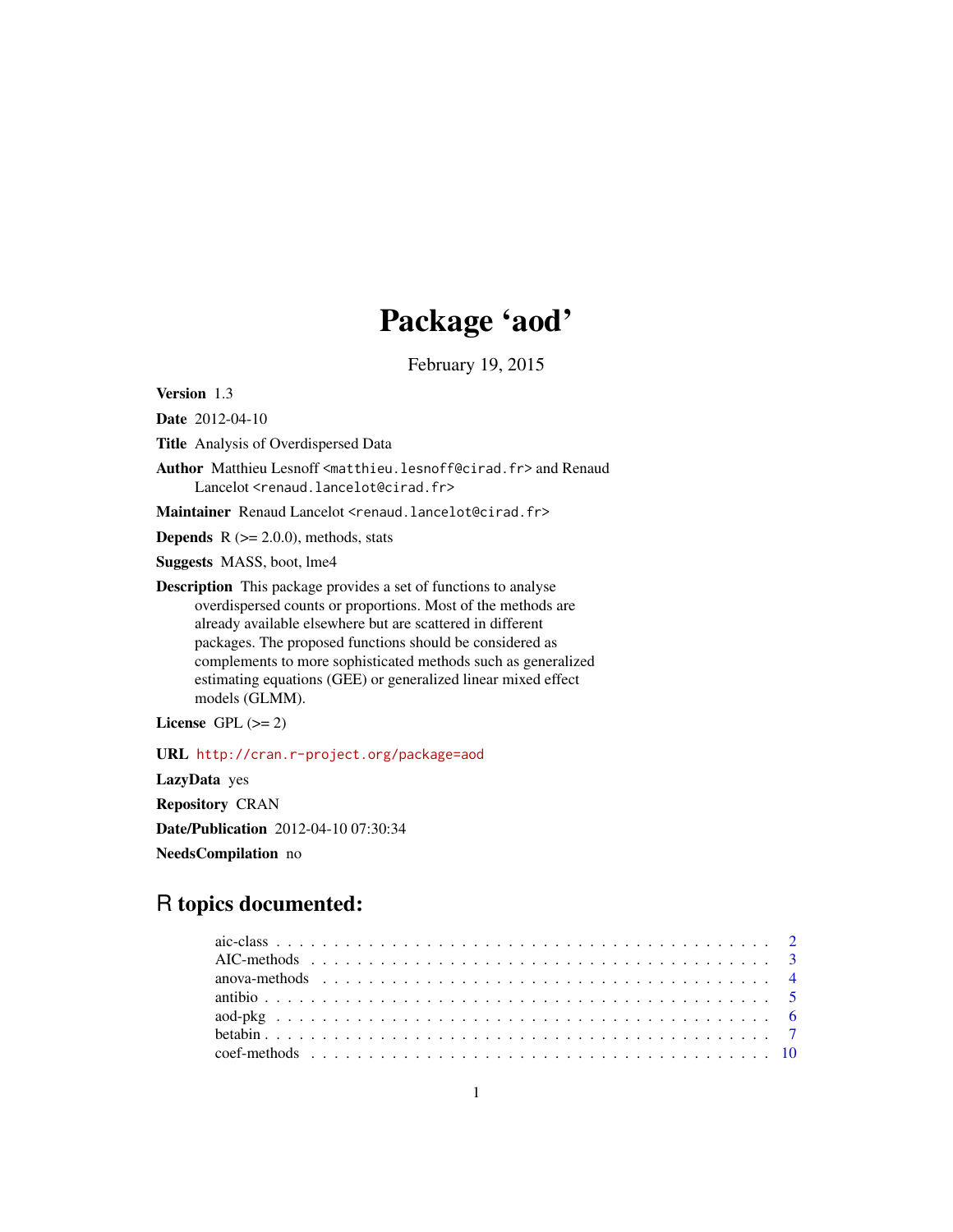<span id="page-1-0"></span>

| 11<br>12<br>12<br>13<br>15<br>15<br>16<br>17<br>17<br>icchin<br>19<br>20<br>21<br>link<br>21<br>22<br>2 <sub>3</sub><br>24<br>26<br>orob1<br>and the state of the state<br>27<br>orob2<br>$\mathcal{L}$ . The set of $\mathcal{L}$<br>27<br>28<br>$\ddot{\phantom{0}}$<br>30<br>32<br>33<br>34<br>35<br>36<br>splitbin<br>37<br>38<br>39<br>40<br>42<br>43<br>43 | 11 |
|------------------------------------------------------------------------------------------------------------------------------------------------------------------------------------------------------------------------------------------------------------------------------------------------------------------------------------------------------------------|----|
|                                                                                                                                                                                                                                                                                                                                                                  |    |
|                                                                                                                                                                                                                                                                                                                                                                  |    |
|                                                                                                                                                                                                                                                                                                                                                                  |    |
|                                                                                                                                                                                                                                                                                                                                                                  |    |
|                                                                                                                                                                                                                                                                                                                                                                  |    |
|                                                                                                                                                                                                                                                                                                                                                                  |    |
|                                                                                                                                                                                                                                                                                                                                                                  |    |
|                                                                                                                                                                                                                                                                                                                                                                  |    |
|                                                                                                                                                                                                                                                                                                                                                                  |    |
|                                                                                                                                                                                                                                                                                                                                                                  |    |
|                                                                                                                                                                                                                                                                                                                                                                  |    |
|                                                                                                                                                                                                                                                                                                                                                                  |    |
|                                                                                                                                                                                                                                                                                                                                                                  |    |
|                                                                                                                                                                                                                                                                                                                                                                  |    |
|                                                                                                                                                                                                                                                                                                                                                                  |    |
|                                                                                                                                                                                                                                                                                                                                                                  |    |
|                                                                                                                                                                                                                                                                                                                                                                  |    |
|                                                                                                                                                                                                                                                                                                                                                                  |    |
|                                                                                                                                                                                                                                                                                                                                                                  |    |
|                                                                                                                                                                                                                                                                                                                                                                  |    |
|                                                                                                                                                                                                                                                                                                                                                                  |    |
|                                                                                                                                                                                                                                                                                                                                                                  |    |
|                                                                                                                                                                                                                                                                                                                                                                  |    |
|                                                                                                                                                                                                                                                                                                                                                                  |    |
|                                                                                                                                                                                                                                                                                                                                                                  |    |
|                                                                                                                                                                                                                                                                                                                                                                  |    |
|                                                                                                                                                                                                                                                                                                                                                                  |    |
|                                                                                                                                                                                                                                                                                                                                                                  |    |
|                                                                                                                                                                                                                                                                                                                                                                  |    |
|                                                                                                                                                                                                                                                                                                                                                                  |    |
|                                                                                                                                                                                                                                                                                                                                                                  |    |
|                                                                                                                                                                                                                                                                                                                                                                  |    |
|                                                                                                                                                                                                                                                                                                                                                                  |    |
|                                                                                                                                                                                                                                                                                                                                                                  | 45 |

# **Index**

aic-class

Representation of Objects of Formal Class "aic"

# Description

Representation of the output of function AIC.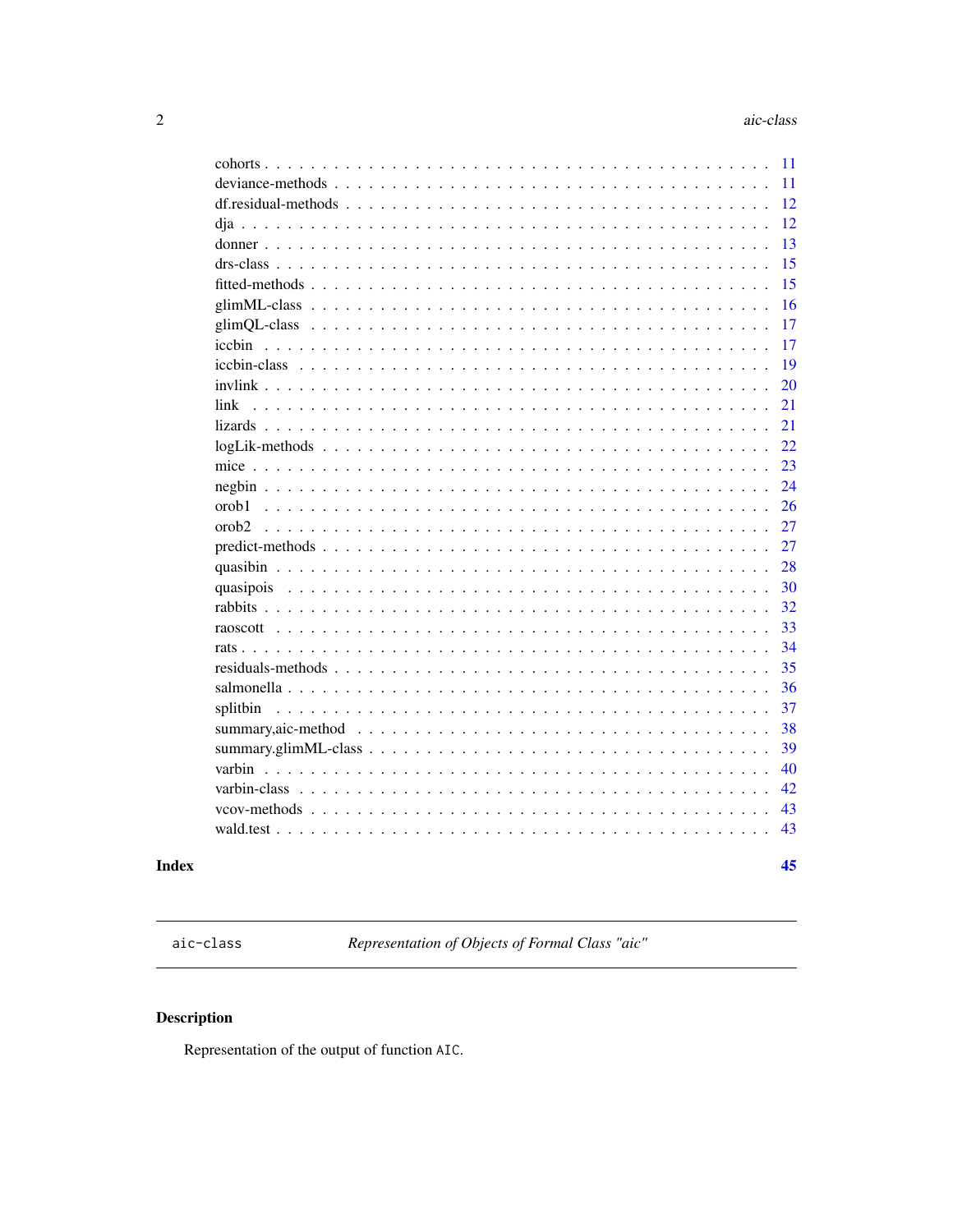#### <span id="page-2-0"></span>AIC-methods 3

# Slots

istats A data frame with 3 columns describing the models indicated by the row names:

- dfnumber of parameters in the model,
- [AIC](#page-0-0)Akaike information criterion for the model (see AIC),
- AICcsmall-sample corrected Akaike information criterion for the model (see [AIC](#page-0-0)).

# Methods

```
summary signature(object = "aic")show signature(object = "aic")
```
AIC-methods *Akaike Information Criteria*

# Description

Extracts the Akaike information criterion (AIC) and the corrected AIC (AICc) from fitted models of formal class "glimML" and possibly computes derived statistics.

# Usage

```
## S4 method for signature 'glimML'
AIC(object, ..., k = 2)
```
# Arguments

| object   | fitted model of formal class "glimML" (functions betabin or negbin).           |
|----------|--------------------------------------------------------------------------------|
| $\cdots$ | optional list of fitted models separated by commas.                            |
| k        | numeric scalar, with a default value set to 2, thus providing the regular AIC. |

#### Details

 $AIC = -2^{\circ}$ log-likelihood + 2 \*  $n_{par}$ , where  $n_{par}$  represents the number of parameters in the fitted model.

 $AICc = AIC + 2*n_{par} * (n_{par} + 1)/(n_{obs} - n_{par} + 1)$ , where  $n_{obs}$  is the number of observations used to compute the log-likelihood. It should be used when the number of fitted parameters is large compared to sample size, i.e., when  $n_{obs}/n_{par} < 40$  (Hurvich and Tsai, 1995).

# Methods

glimML Extracts the AIC and AICc from models of formal class "glimML", fitted by functions betabin and negbin.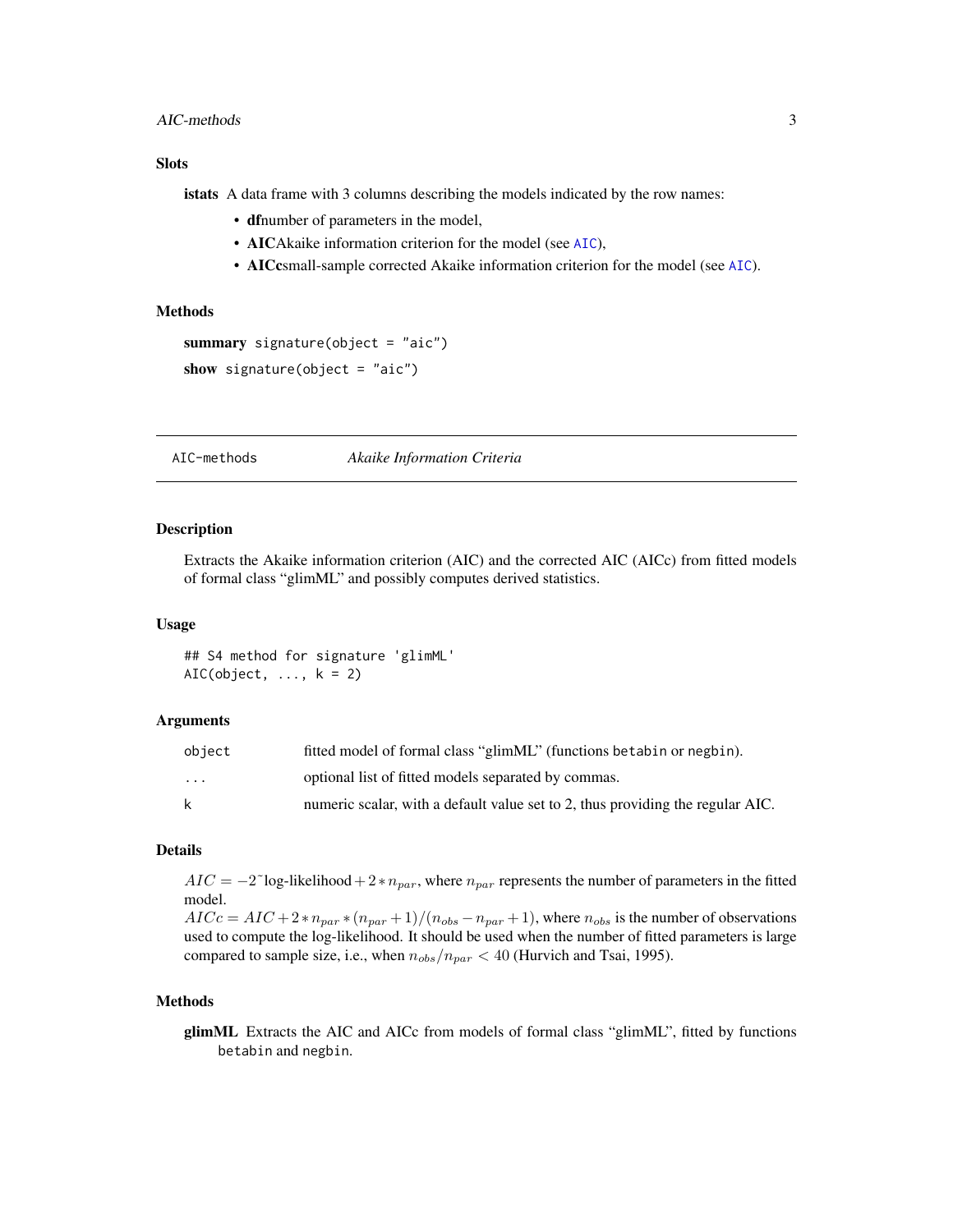# <span id="page-3-0"></span>References

Burnham, K.P., Anderson, D.R., 2002. *Model selection and multimodel inference: a practical information-theoretic approach*. New-York, Springer-Verlag, 496 p. Hurvich, C.M., Tsai, C.-L., 1995. *Model selection for extended quasi-likelihood models in small*

*samples*. Biometrics, 51 (3): 1077-1084.

# See Also

Examples in [betabin](#page-6-1) and see [AIC](#page-0-0) in package stats.

anova-methods *Likelihood-Ratio Tests for Nested ML Models*

# Description

Performs likelihood-ratio tests on nested models. Currently, one method was implemented for betabinomial models (betabin) or negative-binomial models (negbin).

# Usage

```
## S4 method for signature 'glimML'
anova(object, ...)
```
# Arguments

| object | Fitted model of class "glimML".                                        |
|--------|------------------------------------------------------------------------|
| .      | Further models to be tested or arguments passed to the print function. |

# Details

The anova method for models of formal class "glimML" needs at least 2 nested models of the same type (either beta-binomial or negative-binomial models: they cannot be mixed). The quantity of interest is the deviance difference between the compared models: it is a log-likelihood ratio statistic. Under the null hypothesis that 2 nested models fit the data equally well, the deviance difference has an approximate  $\chi^2$  distribution with degrees of freedom = the difference in the number of parameters between the compared models (Mc Cullagh and Nelder, 1989).

#### Value

An object of formal class "anova.glimML" with 3 slots:

models A vector of character strings with each component giving the name of the models and the formulas for the fixed and random effects.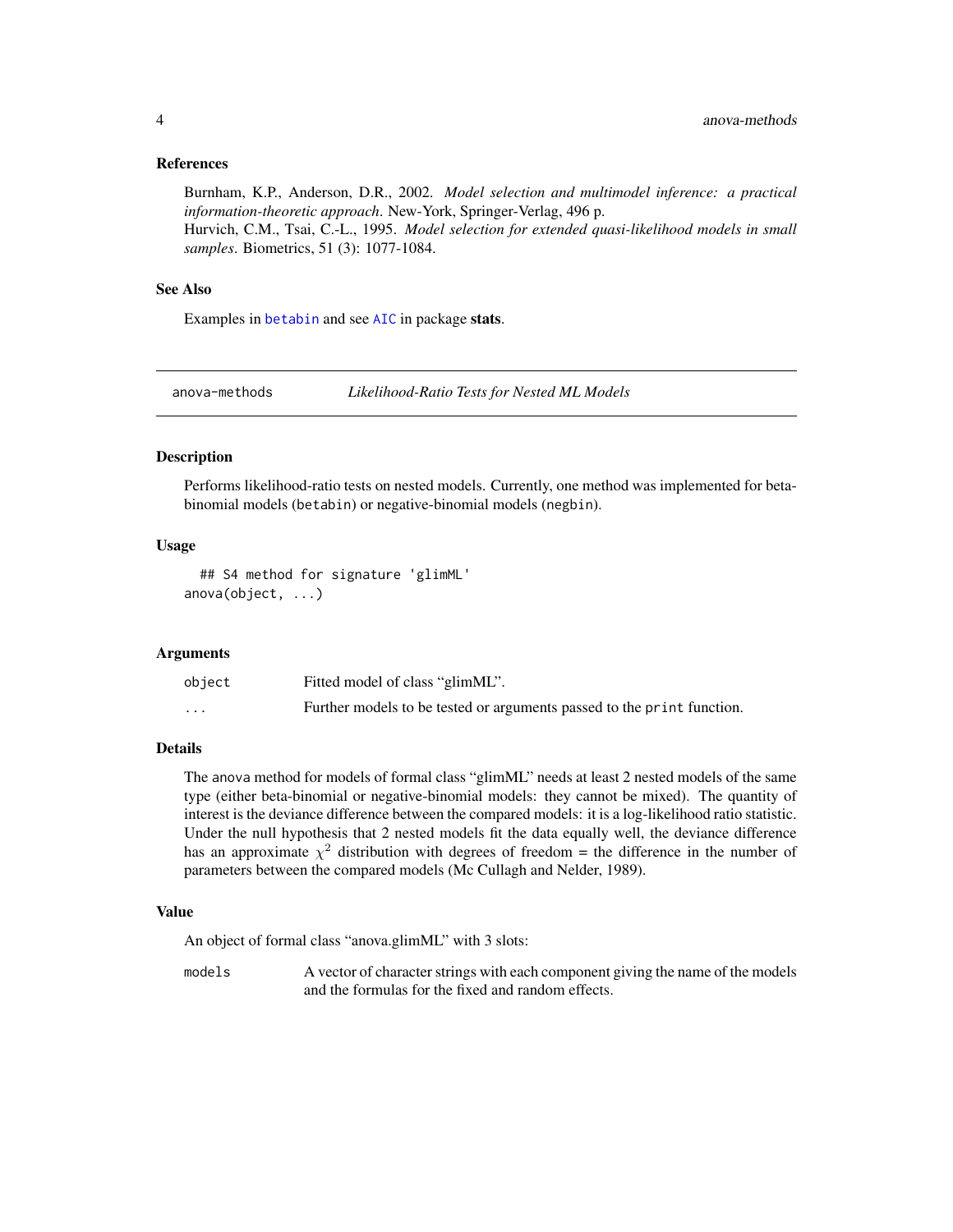#### <span id="page-4-0"></span>antibio 5

| anova.table |               |           | A data frame containing the results. Row names correspond to the models.                                               |
|-------------|---------------|-----------|------------------------------------------------------------------------------------------------------------------------|
|             | logL          | numeric   | maximized log-likelihood                                                                                               |
| k           |               | numeric   | number of parameters in the model                                                                                      |
|             | AIC           | numeric   | Akaike information criterion for the model                                                                             |
|             | AICc          | numeric   | Corrected Akaike information criterion for the model                                                                   |
|             | BIC.          | numeric   | Bayesian information criterion the model                                                                               |
|             | Resid. dev.   | numeric   | Residual deviance                                                                                                      |
|             | Resid. Df     | numeric   | df of the residuals                                                                                                    |
|             | <b>Test</b>   | character | Nested models which are tested                                                                                         |
|             | Deviance      | numeric   | Deviance difference between the 2 models                                                                               |
| Df          |               | numeric   | df associated with deviance difference                                                                                 |
|             | $P($ Chi2 $)$ | numeric   | P value associated with H0.                                                                                            |
| type        |               |           | A character chain indicating the kind of fitted model: "BB" for beta-binomial,<br>or "NB" for negative-binomial model. |

#### Warning

The comparison between 2 or more models will only be valid if they are fitted to the same data set.

# References

McCullagh, P., Nelder, J.A., 1989. *Generalized linear models*. London, Chapman & Hall, 511 p. See Appendix C. Likelihood ratio statistics, p. 476-478.

# See Also

[anova.glm](#page-0-0), [AIC](#page-0-0)

# Examples

```
data(orob2)
# likelihood ratio test for the effect of root
fm1 <- betabin(cbind(y, n - y) ~ seed, ~ 1, data = orob2)
fm2 <- betabin(cbind(y, n - y) ~ seed + root, ~ 1, data = orob2)
anova(fm1, fm2)
```
antibio *Antibiotics against Shipping Fever in Calves*

# Description

Hypothetical drug trial to compare the effect of four antibiotics against Shipping fever in calves (Shoukri and Pause, 1999, Table 3.11).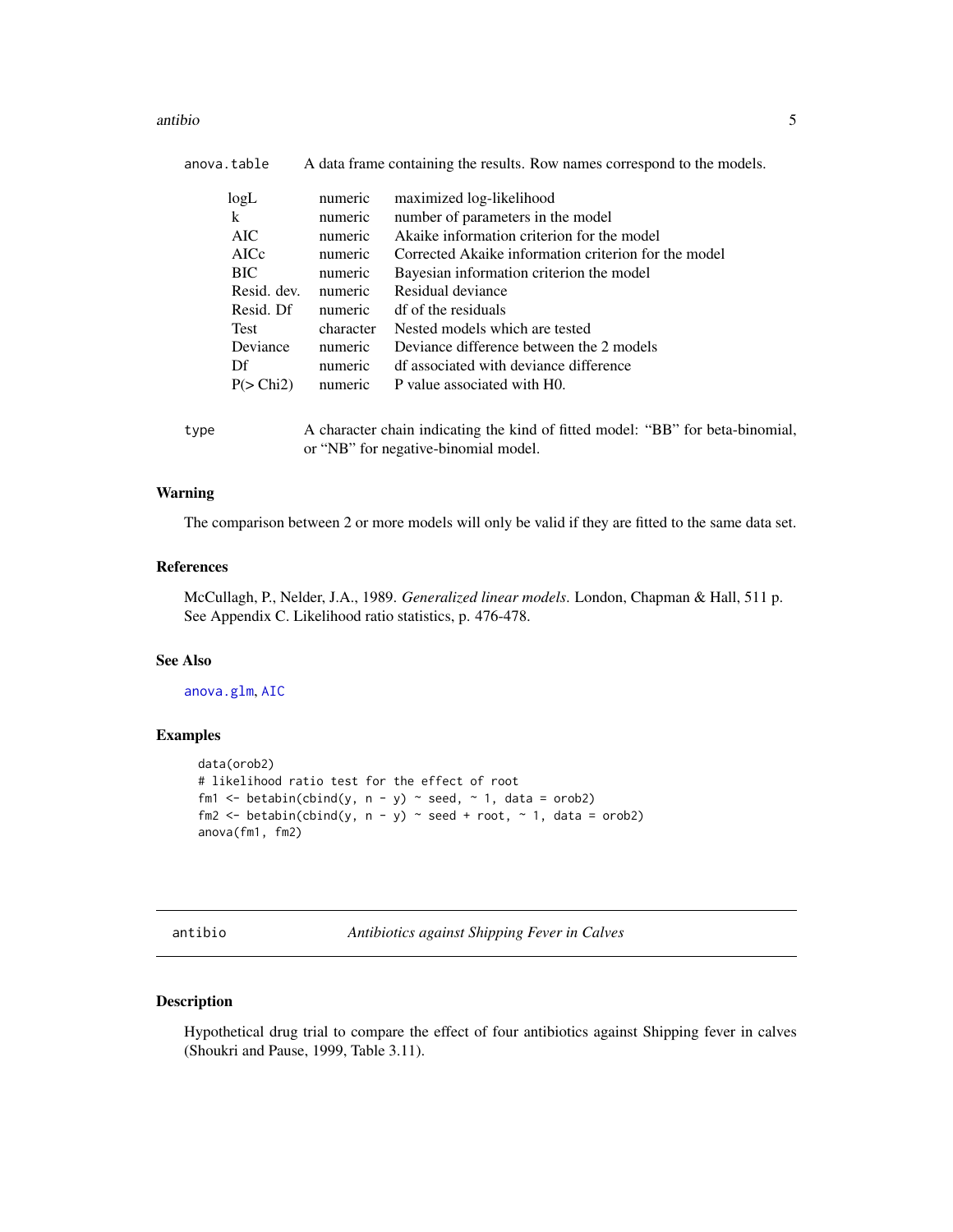#### <span id="page-5-0"></span>Usage

data(antibio)

#### Format

A data frame with 24 observations on the following 3 variables.

treatment A factor with levels 1, 2, 3 and 4

n A numeric vector: the number of treated animals within a two-week period.

y A numeric vector: the number of deaths at the end of the two weeks.

# References

Shoukri, M.M., Pause, C.A., 1999, 2nd ed. *Statistical methods for health sciences*. CRC Press, London.

aod-pkg *Analysis of Overdispersed Data*

# Description

This package provides a set of functions to analyse overdispersed counts or proportions. Most of the methods are already available elsewhere but are scattered in different packages. The proposed functions should be considered as complements to more sophisticated methods such as generalized estimating equations (GEE) or generalized linear mixed effect models (GLMM).

# Details

| Package:  | aod                                   |
|-----------|---------------------------------------|
| Version:  | $1.1 - 32$                            |
| Date:     | 2010-04-02                            |
| Depends:  | $R$ ( $>= 2.0.0$ ), methods, stats    |
| Suggests: | MASS, nlme, boot                      |
| License:  | GPL version 2 or newer                |
| URL:      | http://cran.r-project.org/package=aod |
| LazyLoad: | yes                                   |
| LazyData: | yes                                   |

# Index :

| AIC-methods  | Akaike Information Criteria                     |
|--------------|-------------------------------------------------|
| aic-class    | Representation of Objects of Formal Class "aic" |
| anova-method | Likelihood-Ratio Tests for Nested ML Models     |
| antibio      | Antibiotics against Shipping Fever in Calves    |
| betabin      | Beta-Binomial Model for Proportions             |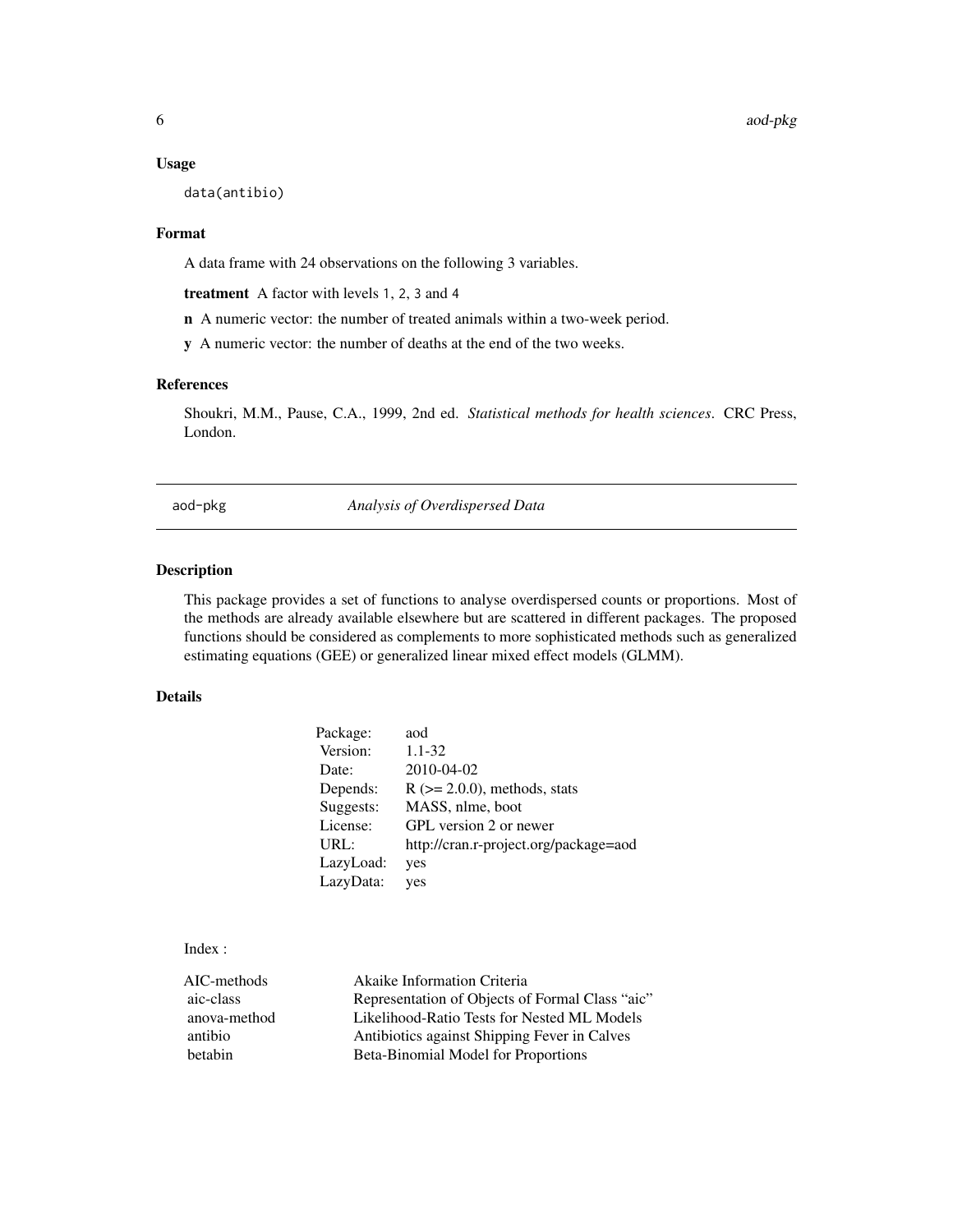#### <span id="page-6-0"></span>betabin 7

| coef-methods         | Methods for Function "coef" in Package aod                      |
|----------------------|-----------------------------------------------------------------|
| cohorts              | Data set: Age, Period and Cohort Effects for Vital Rates        |
| deviance-methods     | Methods for Function deviance in Package aod                    |
| df.residual-methods  | Methods for Function df. residual in Package aod                |
| dja                  | Mortality of Djallonke Lambs in Senegal                         |
| donner               | Test of Proportion Homogeneity using Donner's Adjustment        |
| drs-class            | Representation of Objects of Formal Class "drs"                 |
| fitted-methods       | Methods for Function fitted in Package aod                      |
| glimML-class         | Representation of Models of Formal Class "glimML"               |
| glimQL-class         | Representation of Models of Formal Class "glimQL"               |
| icc                  | <b>Intra-Cluster Correlation</b>                                |
| icc-class            | Representation of Objects of Formal Class "icc"                 |
| invlink              | Transformation from the Link Scale to the Observation Scale     |
| link                 | Transformation from the Observation Scale to the Link Scale     |
| lizards              | A Comparison of Site Preferences of Two Species of Lizard       |
| logLik-methods       | Methods for Functions "logLik" in Package aod                   |
| mice                 | Pregnant Female Mice Experiment                                 |
| negbin               | Negative-Binomial Model for Counts                              |
| orob1                | <b>Germination Data</b>                                         |
| orob2                | <b>Germination Data</b>                                         |
| predict-methods      | Methods for Function "predict" in Package aod                   |
| quasibin             | Quasi-Likelihood Model for Proportions                          |
| quasipois            | Quasi-Likelihood Model for Counts                               |
| rabbits              | Rabbits Foetuses Survival Experiment                            |
| raoscott             | Test of Proportion Homogeneity using Rao and Scott's Adjustment |
| rats                 | <b>Rats Diet Experiment</b>                                     |
| residuals-methods    | Residuals for Maximum-Likelihood and Quasi-Likelihood Models    |
| salmonella           | Salmonella Reverse Mutagenicity Assay                           |
| splitbin             | Splits Binomial Data into Bernoulli Data                        |
| summary,aic-method   | <b>Akaike Information Statistics</b>                            |
| summary.glimML-class | Summary of Objects of Class "summary.glimML"                    |
| varbin               | Mean, Variance and Confidence Interval of a Proportion          |
| varbin-class         | Representation of Objects of Formal Class "varbin"              |
| vcov-methods         | Methods for Function "vcov" in Package aod                      |
| wald.test            | Wald Test for Model Coefficients                                |

# Author(s)

Matthieu Lesnoff <matthieu.lesnoff@cirad.fr> and Renaud Lancelot <renaud.lancelot@cirad.fr> Maintainer: Renaud Lancelot

<span id="page-6-1"></span>betabin *Beta-Binomial Model for Proportions*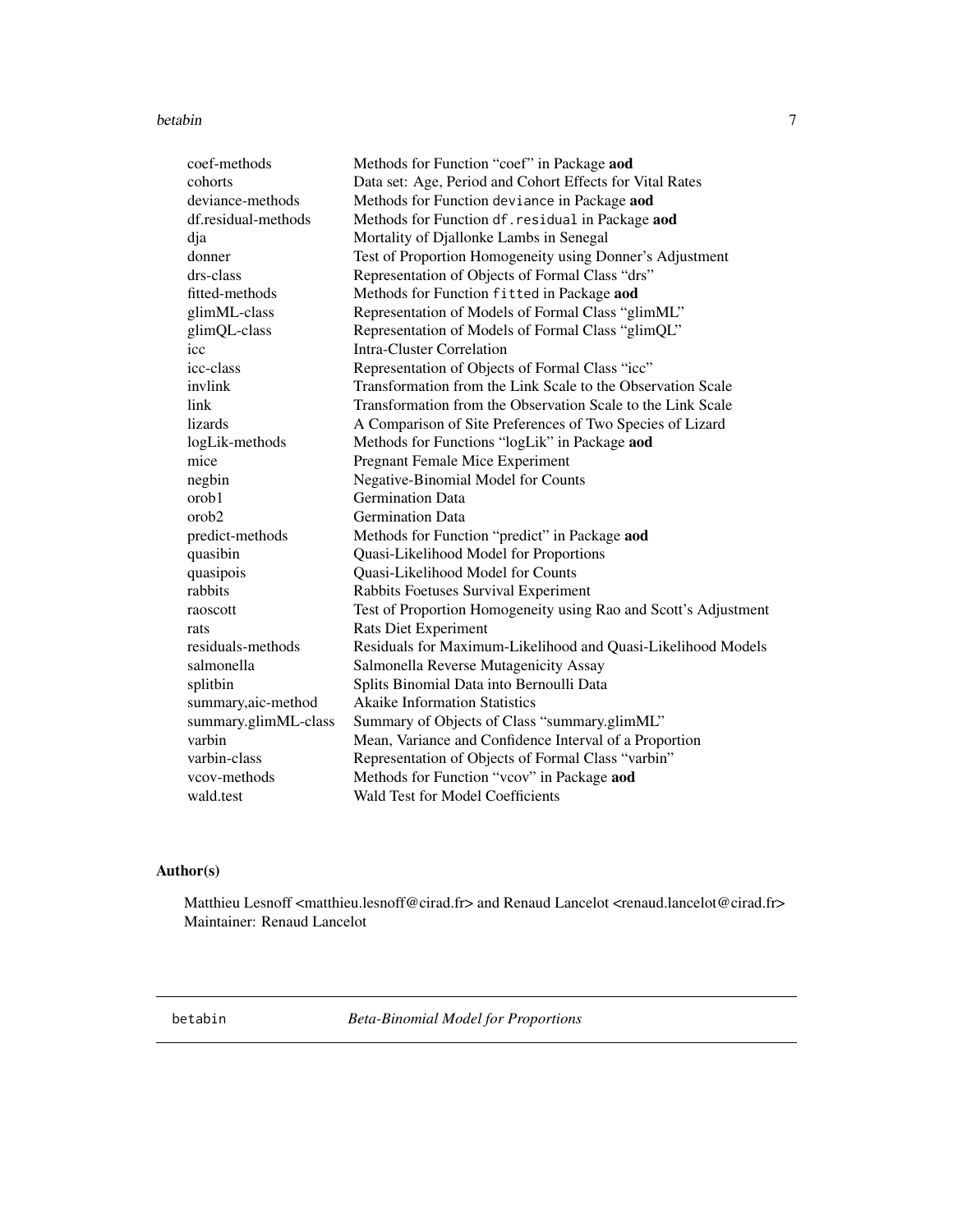<span id="page-7-0"></span>Fits a beta-binomial generalized linear model accounting for overdispersion in clustered binomial data  $(n, y)$ .

# Usage

```
betabin(formula, random, data, link = c("logit", "cloglog"), phi.ini = NULL,
        warnings = FALSE, na.action = na.omit, fixpar = list(),
        hessian = TRUE, control = list(maxit = 2000), ...)
```
# Arguments

| formula    | A formula for the fixed effects b. The left-hand side of the formula must be of<br>the form cbind(y, $n - y$ ) where the modelled probability is y/n.                                                                                                                                                                                   |
|------------|-----------------------------------------------------------------------------------------------------------------------------------------------------------------------------------------------------------------------------------------------------------------------------------------------------------------------------------------|
| random     | A right-hand formula for the overdispersion parameter(s) $\phi$ .                                                                                                                                                                                                                                                                       |
| link       | The link function for the mean $p$ : "logit" or "cloglog".                                                                                                                                                                                                                                                                              |
| data       | A data frame containing the response ( $n$ and $y$ ) and explanatory variable( $s$ ).                                                                                                                                                                                                                                                   |
| phi.ini    | Initial values for the overdispersion parameter(s) $\phi$ . Default to 0.1.                                                                                                                                                                                                                                                             |
| warnings   | Logical to control the printing of warnings occurring during log-likelihood max-<br>imization. Default to FALSE (no printing).                                                                                                                                                                                                          |
| na.action  | A function name: which action should be taken in the case of missing value(s).                                                                                                                                                                                                                                                          |
| fixpar     | A list with 2 components (scalars or vectors) of the same size, indicating which<br>parameters are fixed (i.e., not optimized) in the global parameter vector $(b, \phi)$<br>and the corresponding fixed values.<br>For example, fixpar = list( $c(4, 5)$ , $c(0, 0)$ ) means that 4th and 5th<br>parameters of the model are set to 0. |
| hessian    | A logical. When set to FALSE, the hessian and the variances-covariances matri-<br>ces of the parameters are not computed.                                                                                                                                                                                                               |
| control    | A list to control the optimization parameters. See optim. By default, set the<br>maximum number of iterations to 2000.                                                                                                                                                                                                                  |
| $\ddots$ . | Further arguments passed to optim.                                                                                                                                                                                                                                                                                                      |

# Details

For a given cluster  $(n, y)$ , the model is:

$$
y^{\sim}|\tilde{\lambda} \sim Binomial(n, \tilde{\lambda})
$$

with  $\lambda$  following a Beta distribution  $Beta(a1, a2)$ . If  $B$  denotes the beta function, then:

$$
P(\lambda) = \frac{\lambda^{a1^{\sim}-1} * (1^{\sim} - \lambda)^{a2-1}}{B(a1, \text{ a}2)}
$$

$$
E[\lambda] = \frac{a1}{a1 + a2}
$$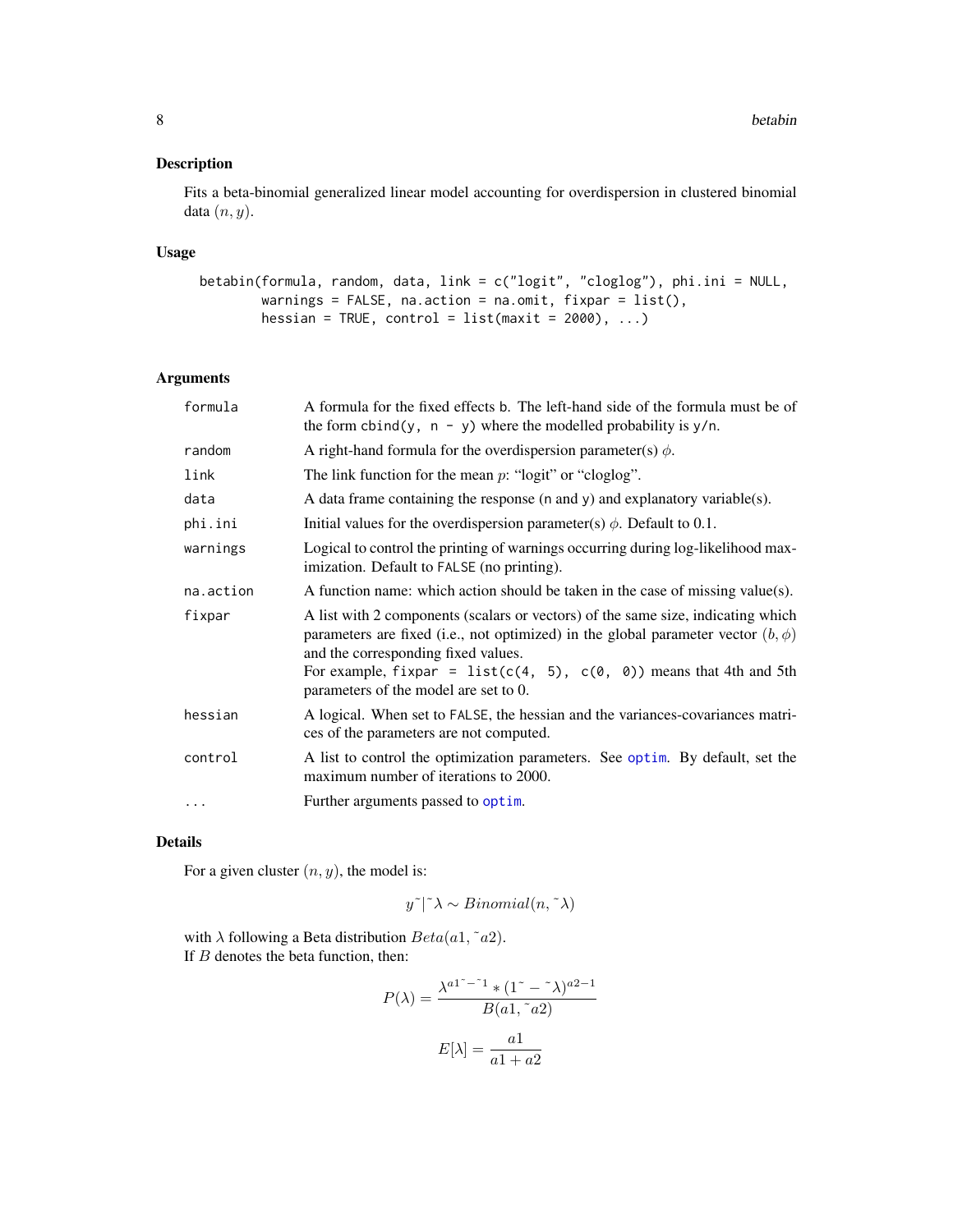<span id="page-8-0"></span>betabin 9

$$
Var[\lambda] = \frac{a1 * a2}{(a1 + a2 + 1) * (a1 + a2)^2}
$$

The marginal beta-binomial distribution is:

$$
P(y) = \frac{C(n, \tilde{y}) * B(a1 + y, a2 + n - y)}{B(a1, \tilde{a}a)}
$$

The function uses the parameterization  $p = \frac{a_1}{a_1 + a_2} = h(Xb) = h(\eta)$  and  $\phi = \frac{1}{a_1 + a_2 + 1}$ , where h is the inverse of the link function (logit or complementary log-log),  $X$  is a design-matrix,  $b$  is a vector of fixed effects,  $\eta = Xb$  is the linear predictor and  $\phi$  is the overdispersion parameter (i.e., the intracluster correlation coefficient, which is here restricted to be positive).

The marginal mean and variance are:

$$
E[y] = n * p
$$
  
 
$$
Var[y] = n * p * (1 - p) * [1 + (n - 1) * \phi]
$$

The parameters b and  $\phi$  are estimated by maximizing the log-likelihood of the marginal model (using the function optim). Several explanatory variables are allowed in b, only one in  $\phi$ .

#### Value

An object of formal class "glimML": see [glimML-class](#page-15-1) for details.

#### Author(s)

Matthieu Lesnoff <matthieu.lesnoff@cirad.fr>, Renaud Lancelot <renaud.lancelot@cirad.fr>

#### References

Crowder, M.J., 1978. *Beta-binomial anova for proportions*. Appl. Statist. 27, 34-37.

Griffiths, D.A., 1973. *Maximum likelihood estimation for the beta-binomial distribution and an application to the household distribution of the total number of cases of disease*. Biometrics 29, 637-648.

Prentice, R.L., 1986. *Binary regression using an extended beta-binomial distribution, with discussion of correlation induced by covariate measurement errors*. J.A.S.A. 81, 321-327.

Williams, D.A., 1975. *The analysis of binary responses from toxicological experiments involving reproduction and teratogenicity*. Biometrics 31, 949-952.

#### See Also

[glimML-class](#page-15-1), [glm](#page-0-0) and [optim](#page-0-0)

# Examples

```
data(orob2)
fm1 \leftarrow betabin(cbind(y, n - y) \sim seed, \sim 1, data = orob2)
fm2 <- betabin(cbind(y, n - y) ~ seed + root, ~ 1, data = orob2)
fm3 <- betabin(cbind(y, n - y) ~ seed * root, ~ 1, data = orob2)
# show the model
fm1; fm2; fm3
# AIC
AIC(fm1, fm2, fm3)
```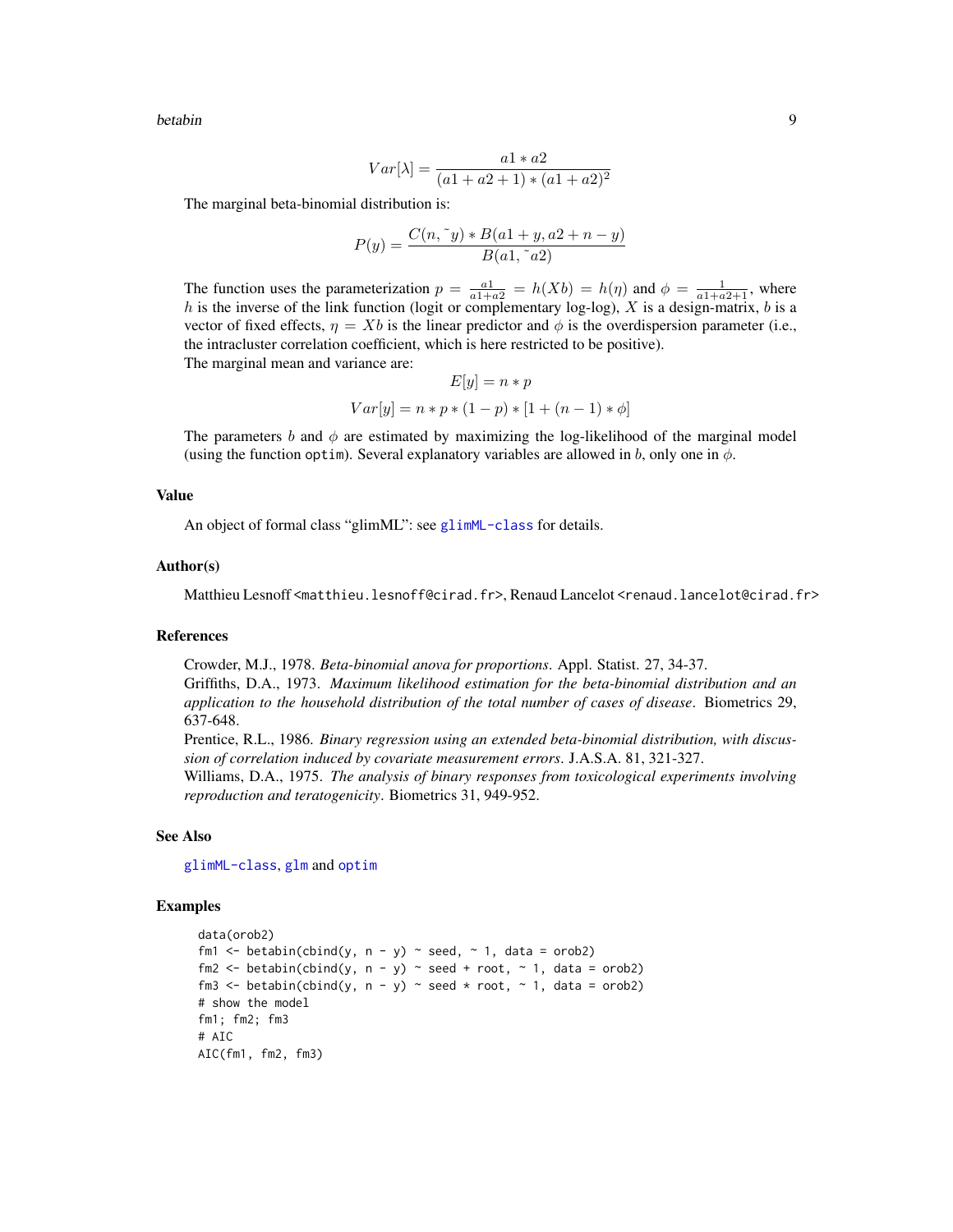```
summary(AIC(fm1, fm2, fm3), which = "AICc")
# Wald test for root effect
wald.test(b = \text{coef}(\text{fm3}), Sigma = vcov(fm3), Terms = 3:4)
# likelihood ratio test for root effect
anova(fm1, fm3)
# model predictions
New <- expand.grid(seed = levels(orob2$seed),
                   root = levels(orob2$root))
data.frame(New, predict(fm3, New, se = TRUE, type = "response"))
# Djallonke sheep data
data(dja)
betabin(cbind(y, n - y) \sim group, \sim 1, dja)
# heterogeneous phi
betabin(cbind(y, n - y) \sim group, \sim group, dja,
        control = list(maxit = 1000)# phi fixed to zero in group TREAT
betabin(cbind(y, n - y) \sim group, \sim group, dja,
  fixpar = list(4, 0))
# glim without overdispersion
summary(glm(cbind(y, n - y) ~ group,
 family = binomial, data = dja))
# phi fixed to zero in both groups
betabin(cbind(y, n - y) \sim group, \sim group, dja,
  fixpar = list(c(3, 4), c(0, 0)))
```
coef-methods *Methods for Function "coef" in Package "aod"*

#### **Description**

Extract the fixed-effect coefficients from fitted objects.

# Methods

ANY Generic function: see [coef](#page-0-0).

- glimML Extract the estimated fixed-effect coefficients from objects of formal class "glimML". Presently, these objects are generated by functions betabin and negbin.
- glimQL Extract the estimated fixed-effect coefficients from objects of formal class "glimQL". Presently, these objects are generated by functions quasibin and quasipois.

<span id="page-9-0"></span>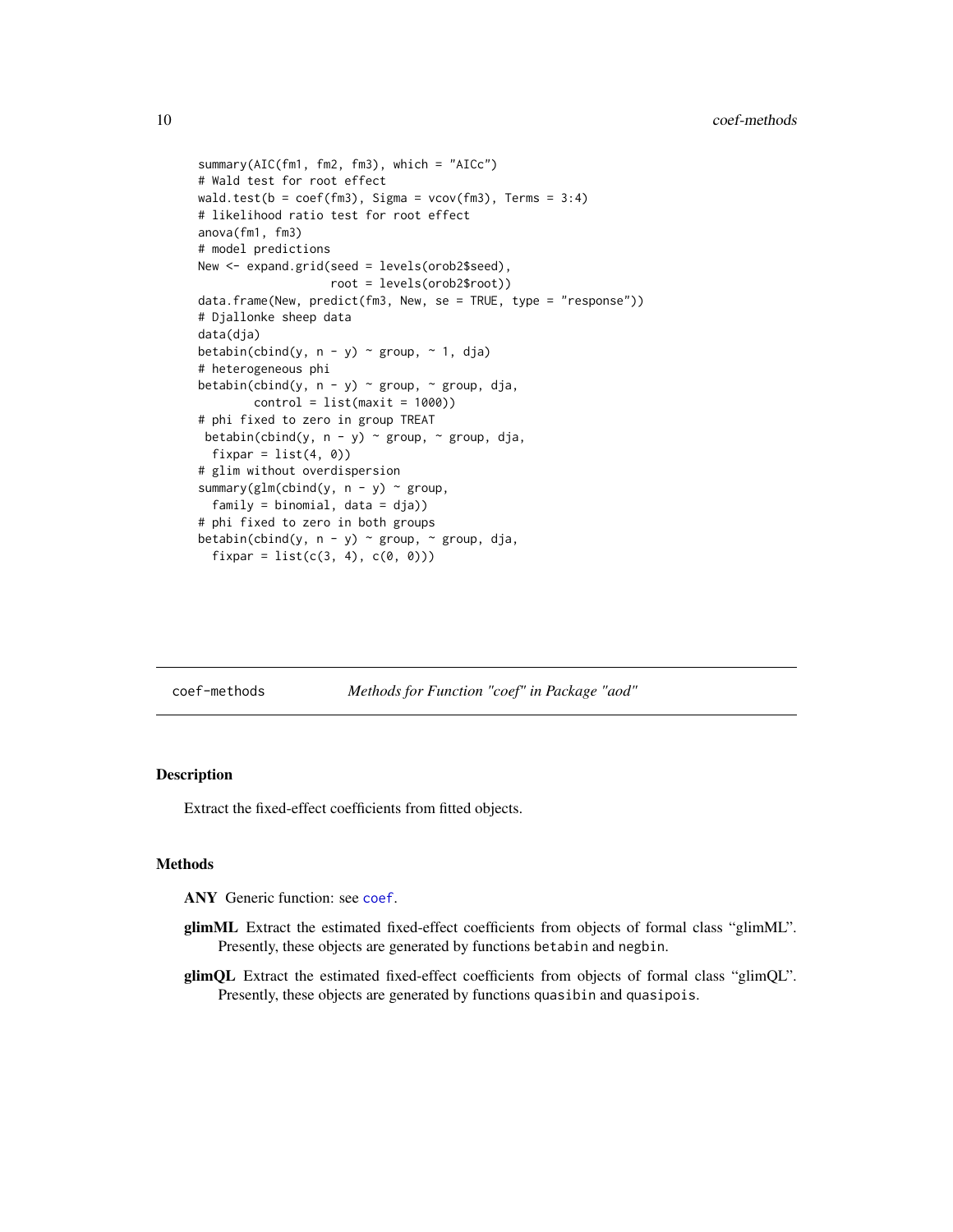<span id="page-10-0"></span>

Number of prostate cancer deaths and midperiod population for nonwhites in the USA by age and period. The cohort index k is related to age and period indices (i and j, respectively) by  $k = j+1-i$ , where  $I = max(i)$  (Holford, 1983, Table 2).

#### Usage

data(cohorts)

# Format

A data frame with 49 observations on the following 4 variables.

period A factor with levels 1935-, 1940-, ..., 1965-.

age A factor with levels 50-, 55-, . . . , 80-.

y Numeric: the number of prostate cancer deaths.

n Numeric: the midperiod population size.

#### References

Holford, T.R., 1983. *The estimation of age, period and cohort effects for vital rates*. Biometrics 39, 311-324.

deviance-methods *Methods for Function "deviance" in Package "aod"*

# Description

Extracts the deviance fitted models.

#### Methods

ANY Generic function: see [deviance](#page-0-0).

glimML Extracts the deviance from models fitted by betabin or negbin.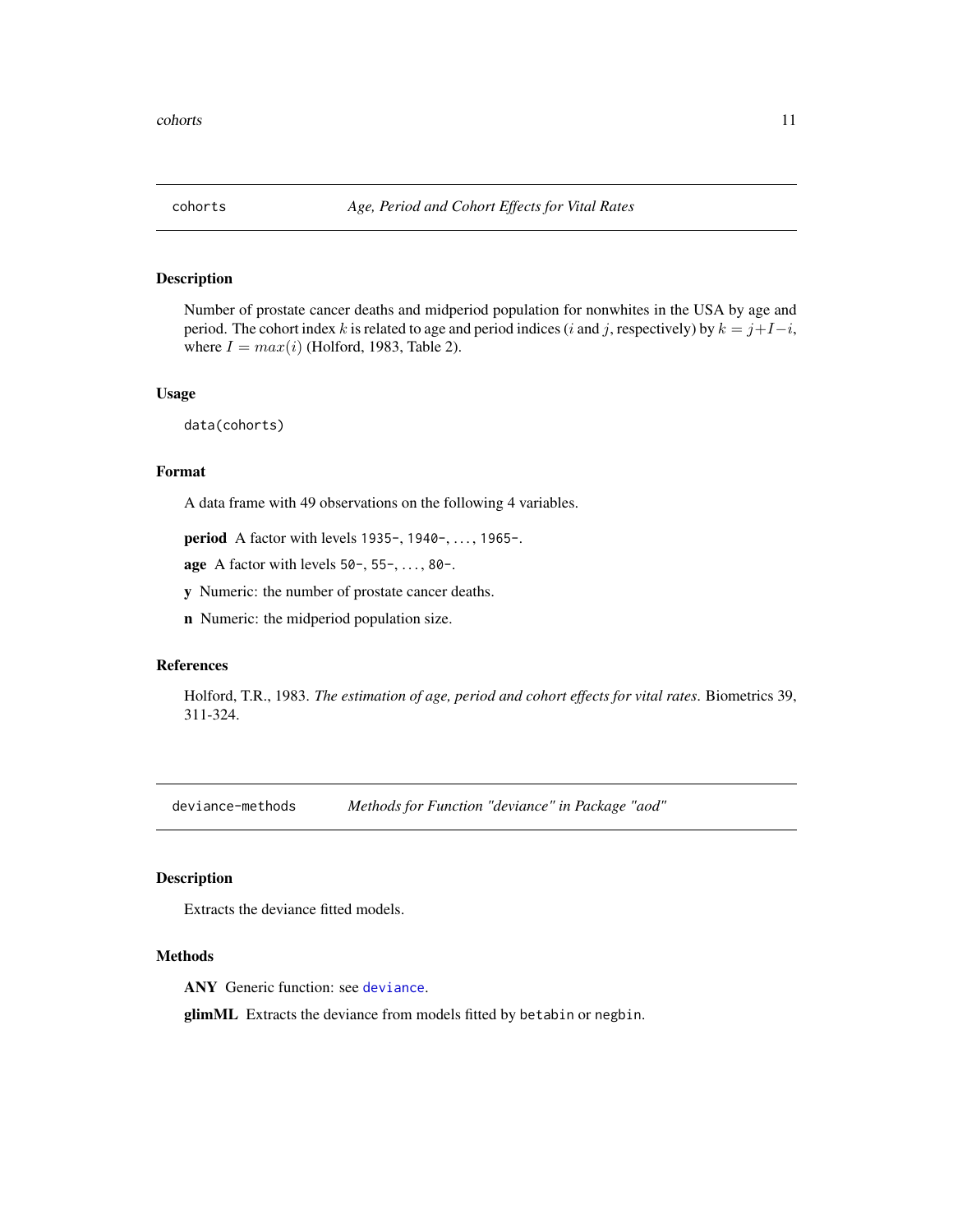<span id="page-11-0"></span>df.residual-methods *Methods for Function "df.residual" in Package "aod"*

# Description

Computes the number of degrees of freedom of the residuals from fitted objects.

# Methods

ANY Generic function: see [df.residual](#page-0-0).

glimML Computes the df of residuals for models fitted by betabin or negbin.

glimQL Computes the df of residuals for models fitted by quasibin or quasipois.

#### dja *Mortality of Djallonke Lambs in Senegal*

# Description

Field trial to assess the effect of ewes deworming (prevention of gastro-intestinal parasitism) on the mortality of their offspring (age < 1 year). This data set is extracted from a large database on small ruminants production and health in Senegal (Lancelot et al., 1998). Data were collected in a sample of herds in Kolda (Upper Casamance, Senegal) during a multi-site survey (Faugère et al., 1992). See also the references below for a presentation of the follow-up survey (Faugère and Faugère, 1986) and a description of the farming systems (Faugère et al., 1990).

#### Usage

data(dja)

#### Format

A data frame with 21 observations on the following 4 variables.

group a factor with 2 levels: CTRL and TREAT, indicating the treatment.

village a factor indicating the village of the herd.

herd a factor indicating the herd.

n a numeric vector: the number of animals exposed to mortality.

trisk a numeric vector: the exposition time to mortality (in year).

y a numeric vector: the number of deaths.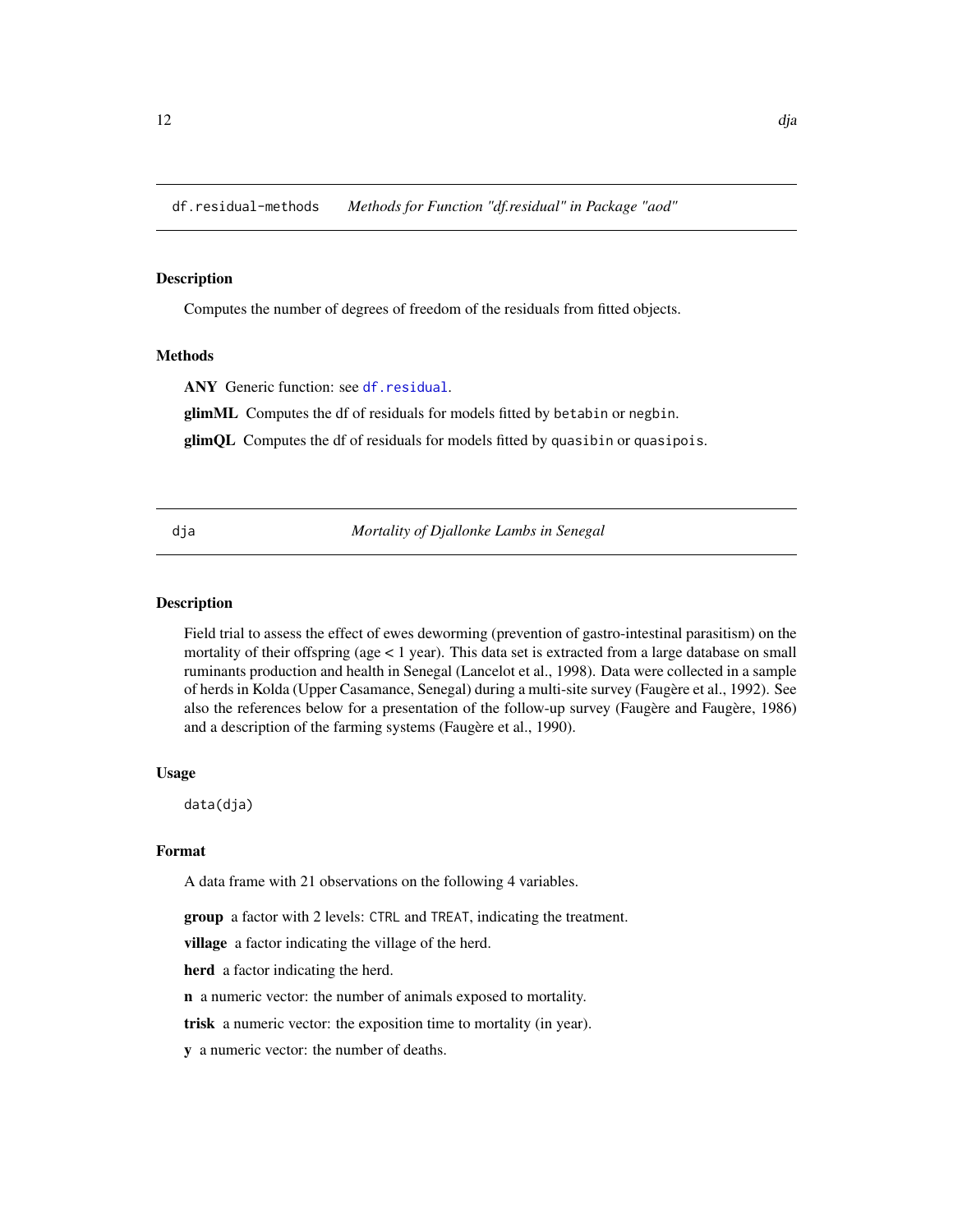#### <span id="page-12-0"></span>donner and the state of the state of the state of the state of the state of the state of the state of the state of the state of the state of the state of the state of the state of the state of the state of the state of the

# References

Faugère, O., Faugère, B., 1986. *Suivi de troupeaux et contrôle des performances individuelles des petits ruminants en milieu traditionnel africain. Aspects méthodologiques.* Rev. Elev. Méd. vét. Pays trop., 39 (1): 29-40.

Faugère, O., Dockès, A.-C., Perrot, C., Faugère, B., 1990. *L'élevage traditionnel des petits ruminants au Sénégal. I. Pratiques de conduite et d'exploitation des animaux chez les éleveurs de la région de Kolda.* Revue Elev. Méd. vét. Pays trop. 43: 249-259.

Faugère, O., Tillard, E., Faugère, B., 1992. *Prophylaxie chez les petits ruminants au Sénégal : régionalisation d'une politique nationale de protection sanitaire*. In: B. Rey, S. H. B. Lebbie, L. Reynolds (Ed.), First biennial conference of the African Small Ruminant Research Network, ILCA, 1990, ILRAD, Nairobi, pp. 307-314.

Lancelot, R., Faye, B., Juanès, X., Ndiaye, M., Pérochon, L., Tillard, E., 1998. *La base de données BAOBAB: un outil pour modéliser la production et la santé des petits ruminants dans les systèmes d'élevage traditionnels au Sénégal.* Revue Elev. Méd. vét. Pays trop., 51 (2): 135-146.

<span id="page-12-1"></span>donner *Test of Proportion Homogeneity using Donner's Adjustment*

#### Description

Tests the homogeneity of proportions between I groups (H0:  $p_1 = p_2 = ... = p_I$ ) from clustered binomial data  $(n, y)$  using the adjusted  $\chi^2$  statistic proposed by Donner (1989).

#### Usage

donner(formula = NULL, response = NULL, weights = NULL, group = NULL, data, C = NULL)

# Arguments

| formula  | An optional formula where the left-hand side is either a matrix of the form<br>cbind(y, n-y), where the modelled probability is $y/n$ , or a vector of pro-<br>portions to be modelled $(y/n)$ . In both cases, the right-hand side must specify a<br>single grouping variable. When the left-hand side of the formula is a vector of<br>proportions, the argument weight must be used to indicate the denominators of<br>the proportions. |
|----------|--------------------------------------------------------------------------------------------------------------------------------------------------------------------------------------------------------------------------------------------------------------------------------------------------------------------------------------------------------------------------------------------------------------------------------------------|
| response | An optional argument indicating either a matrix of the form cbind(y, $n-y$ ),<br>where the modelled probability is $y/n$ , or a vector of proportions to be modelled<br>$(y/n)$ .                                                                                                                                                                                                                                                          |
| weights  | An optional argument used when the left-hand side of formula or response is<br>a vector of proportions: weight is the denominator of the proportion.                                                                                                                                                                                                                                                                                       |
| group    | An optional argument only used when response is used. In this case, this argu-<br>ment is a factor indicating a grouping variable.                                                                                                                                                                                                                                                                                                         |
| data     | A data frame containing the response (n and y) and the grouping variable.                                                                                                                                                                                                                                                                                                                                                                  |
| C        | If not NULL, a numerical vector of I cluster correction factors.                                                                                                                                                                                                                                                                                                                                                                           |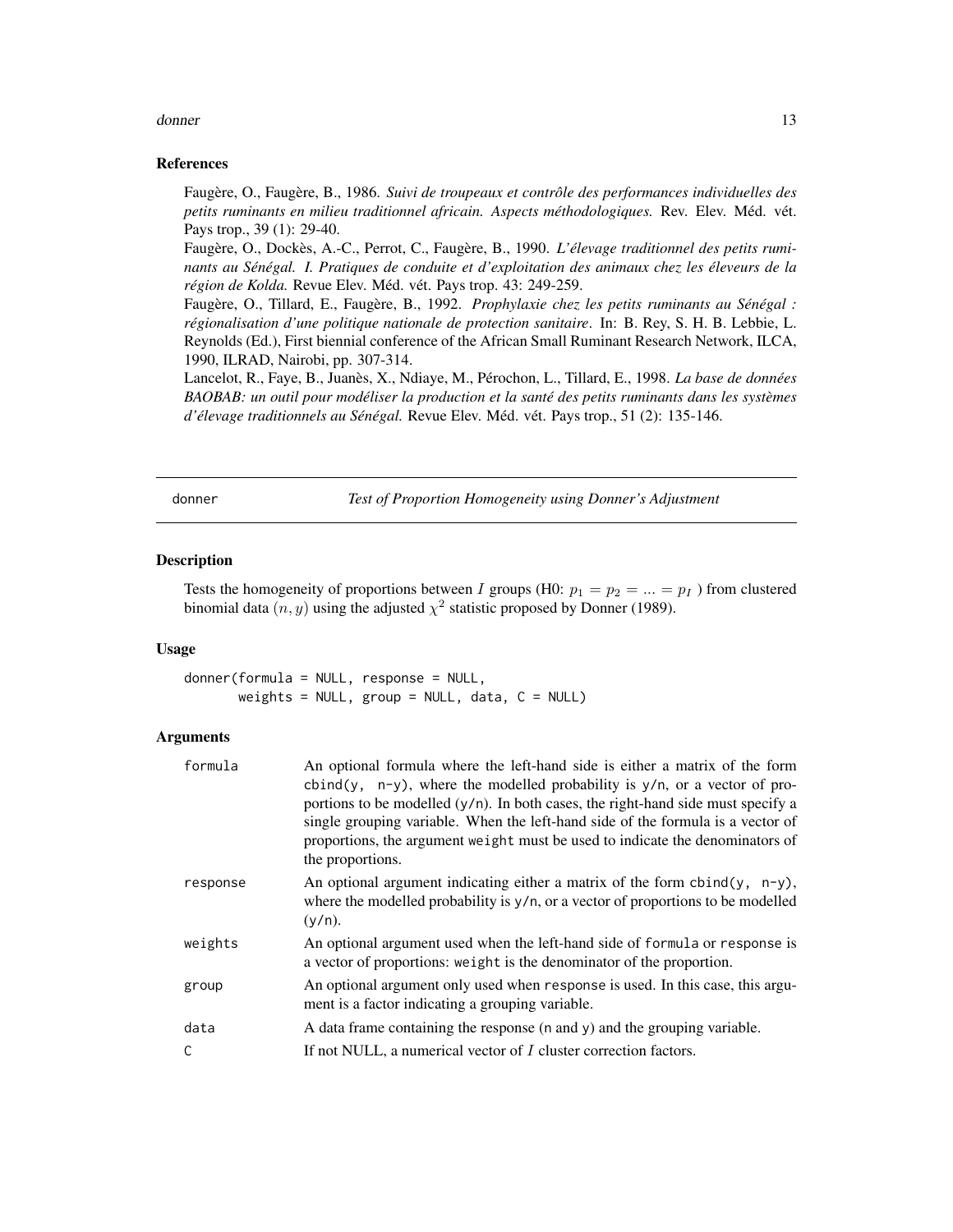#### <span id="page-13-0"></span>Details

The  $\chi^2$  statistic is adjusted with the correction factor  $C_i$  computed in each group i. The test statistic is given by:

$$
X^{2} = \sum_{i} \frac{(y_{i} - n_{i} \ast p)^{2}}{C_{i} \ast n_{i} \ast p \ast (1 - p)}
$$

where  $C_i = 1 + (nA_i - 1) * \rho$ ,  $nA_i$  is a scalar depending on the cluster sizes, and rho is the ANOVA estimate of the intra-cluster correlation, assumed common across groups (see Donner, 1989 or Donner et al., 1994). The statistic is compared to a  $\chi^2$  distribution with  $I-1$  degrees of freedom. Fixed correction factors can be specified with the argument C.

# Value

An object of formal class "drs": see [drs-class](#page-14-1) for details. The slot tab provides the proportion of successes and the correction factor for each group.

# Author(s)

Matthieu Lesnoff <matthieu.lesnoff@cirad.fr>, Renaud Lancelot <renaud.lancelot@cirad.fr>

#### References

Donner, A., 1989. *Statistical methods in ophthalmology: an adjusted chi-squared approach*. Biometrics 45, 605-611.

Donner, A., 1993. *The comparison of proportions in the presence of litter effects*. Prev. Vet. Med. 18, 17-26.

Donner, A., Eliasziw, M., Klar, N., 1994. *A comparison of methods for testing homogeneity of proportions in teratologic studies*. Stat. Med. 13, 1253-1264.

# See Also

[chisq.test](#page-0-0), [raoscott](#page-32-1), [drs-class](#page-14-1)

# Examples

```
data(rats)
donner(formula = cbind(y, n - y) \sim group, data = rats)
donner(formula = y/n \sim group, weights = n, data = rats)
donner(response = cbind(y, n - y), group = group, data = rats)
donner(response = y/n, weights = n, group = group, data = rats)
# standard test
donner(cbind(y, n - y) ~ group, data = rats, C = c(1, 1))
data(antibio)
donner(cbind(y, n - y) \sim treatment, data = antibio)
```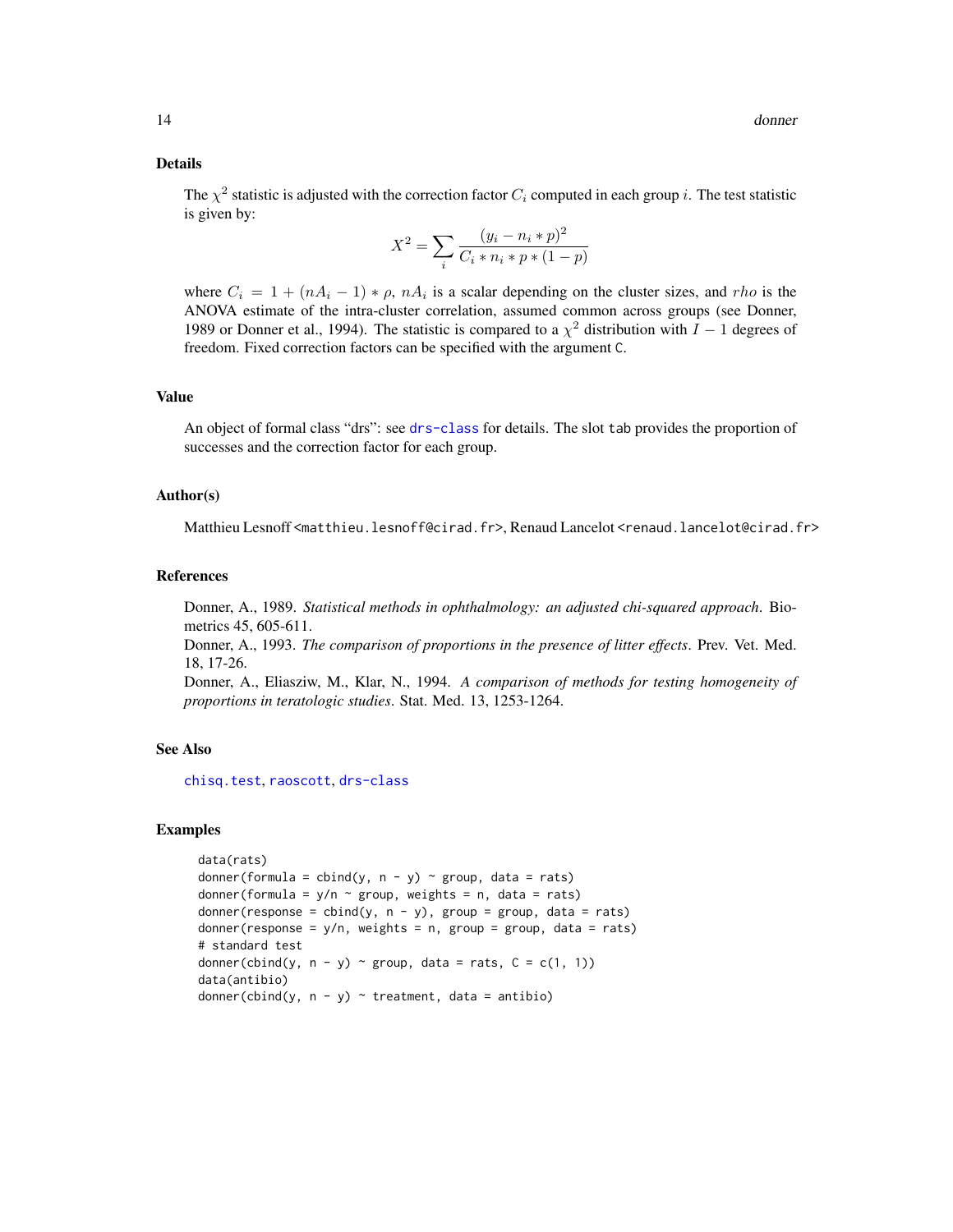<span id="page-14-1"></span><span id="page-14-0"></span>

Representation of the output of functions donner and raoscott.

# Objects from the Class

Objects can be created by calls of the form new("drs", ...) or, more commonly, via the donner or raoscott functions.

# Slots

CALL The call of the function.

- tab A data frame containing test information. The content of the data frame depends on the type of the function which generated it.
- rho The ANOVA estimate of the intra-cluster correlation (function donner).
- X2 The adjusted  $\chi^2$  statistic.

# Methods

[donner](#page-12-1) signature(object = "drs"): see donner.

raoscott signature(object = "drs"): see [raoscott](#page-32-1).

fitted-methods *Methods for Function "fitted" in Package "aod"*

#### Description

Extracts the fitted values from models.

# Methods

ANY Generic function: see [fitted](#page-0-0).

- glimML Extract the fitted values from models of formal class "glimML", presently generated by functions betabin and negbin.
- glimQL Extract the fitted values from models of formal class "glimQL", presently generated by functions quasibin and quasibin.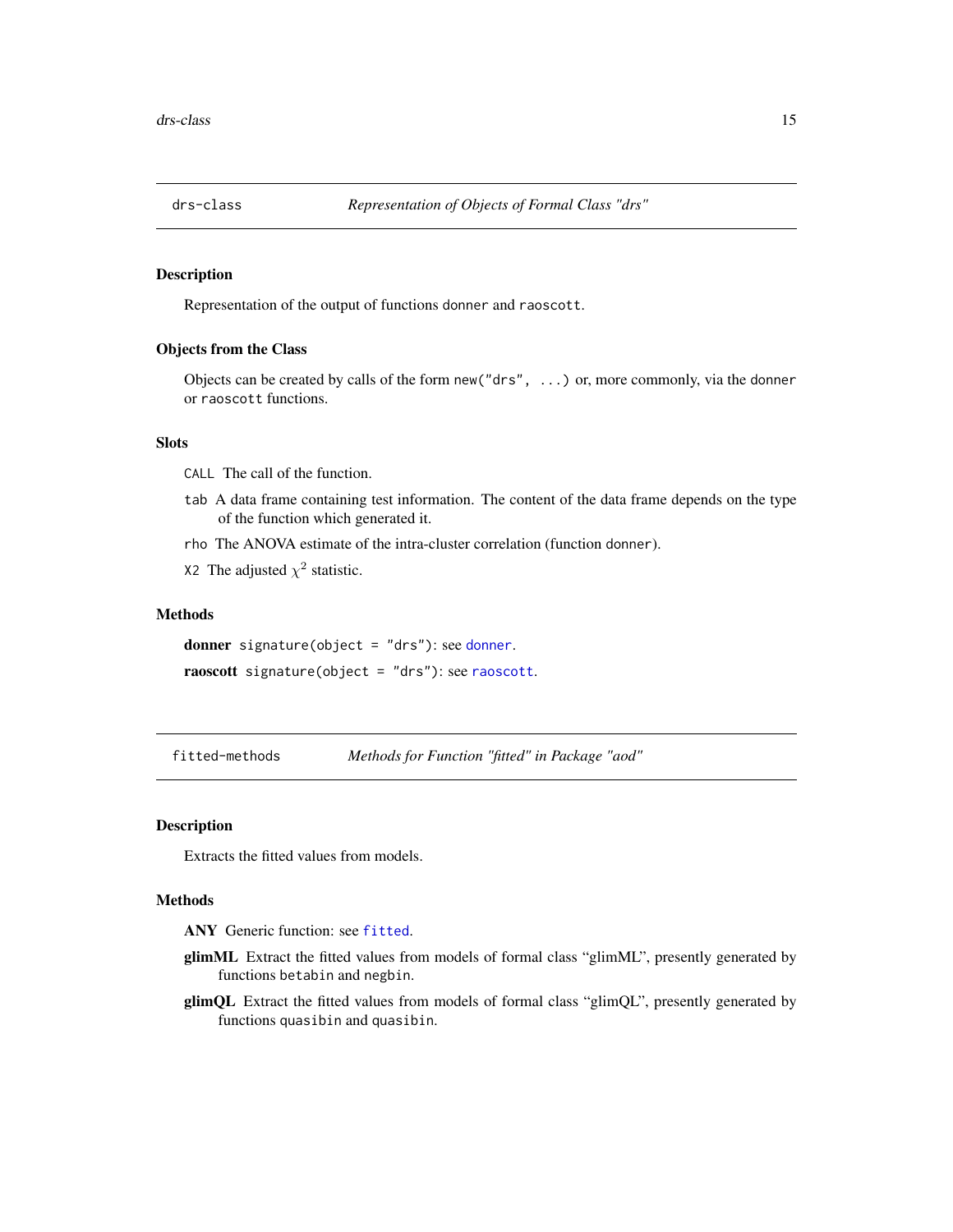<span id="page-15-1"></span><span id="page-15-0"></span>

Representation of models of formal class "glimML" fitted by maximum-likelihood method.

#### Objects from the Class

Objects can be created by calls of the form new("glimML", ...) or, more commonly, via the functions betabin or negbin.

#### **Slots**

CALL The call of the function.

- link The link function used to transform the mean: "logit", "cloglog" or "log".
- method The type of fitted model: "BB" for beta-binomial and "NB" for negative-binomial models.

formula The formula used to model the mean.

- random The formula used to model the overdispersion parameter  $\phi$ .
- data Data set to which model was fitted. Different from the original data in case of missing value(s).

param The vector of the ML estimated parameters b and  $\phi$ .

varparam The variance-covariance matrix of the ML estimated parameters b and  $\phi$ .

fixed.param The vector of the ML estimated fixed-effect parameters  $b$ .

random.param The vector of the ML estimated random-effect (correlation) parameters  $\phi$ .

logL The log-likelihood of the fitted model.

logL.max The log-likelihood of the maximal model (data).

dev The deviance of the model, i.e.,  $-2 \times (\text{log} \angle - \text{log} \angle \text{ max})$ .

df.residual The residual degrees of freedom of the fitted model.

nbpar The number of **estimated** parameters, i.e., nbpar = total number of parameters - number of fixed parameters. See argument fixpar in [betabin](#page-6-1) or [negbin](#page-23-1).

iterations The number of iterations performed in optim.

code An integer (returned by optim) indicating why the optimization process terminated.

- 1 Relative gradient is close to 0, current iterate is probably solution.
- 2 Successive iterates within tolerance, current iterate is probably solution.
- 3 Last global step failed to locate a point lower than estimate. Either estimate is an approximate local minimum of the function or steptol is too small.
- 4 Iteration limit exceeded.
- 5 Maximum step size stepmax exceeded 5 consecutive times. Either the function is unbounded below, becomes asymptotic to a finite value from above in some direction or stepmax is too small.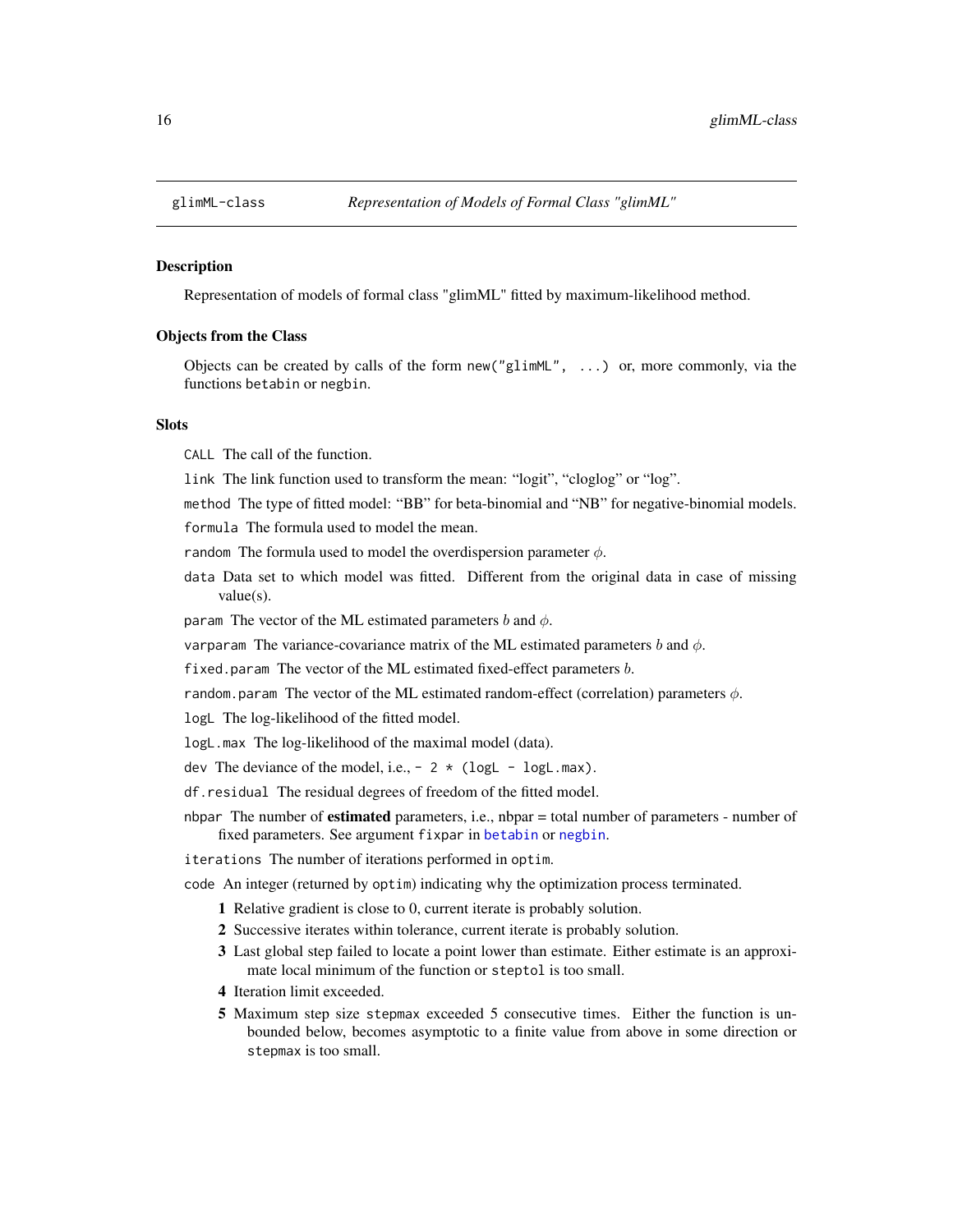<span id="page-16-0"></span>msg Message returned by optim.

singular.hessian Logical: true when fitting provided a singular hessian, indicating an overparamaterized model.

param.ini The initial values provided to the ML algorithm.

na.action A function defining the action taken when missing values are encountered.

<span id="page-16-2"></span>glimQL-class *Representation of Models of Formal Class "glimQL"*

#### Description

Representation of models of formal class "glimQL" fitted by quasi-likelihood method.

# Objects from the Class

Objects can be created by calls of the form new ("glimQL",  $\dots$ ) or, more commonly, via the quasibin or quasipois functions.

# **Slots**

CALL The call of the function.

fm A fitted model of class "glm".

phi The overdispersion parameter.

#### Methods

show signature(object = "glim $QL$ "): Main results of "glim $QL$ " models.

<span id="page-16-1"></span>iccbin *Intra-Cluster Correlation for Binomial Data*

# Description

This function calculates point estimates of the intraclass correlation  $\rho$  from clustered binomial data  $(n_1, y_1), (n_2, y_2), ..., (n_K, y_K)$  (with K the number of clusters), using a 1-way random effect model. Three estimates, following methods referred to as "A", "B" and "C" in Goldstein et al. (2002), can be obtained.

# Usage

```
iccbin(n, y, data, method = c("A", "B", "C"), nAGQ = 1, M = 1000)
```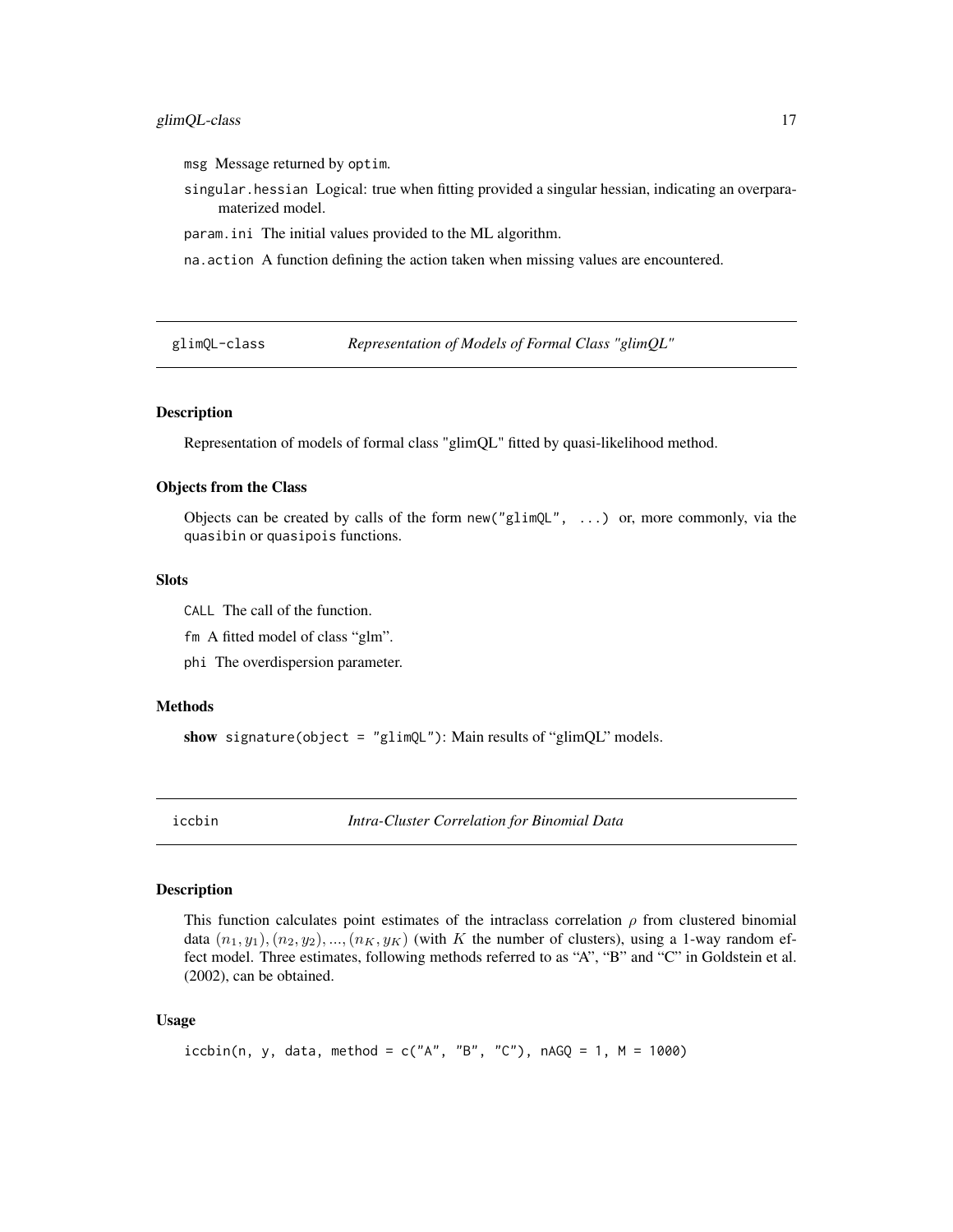#### Arguments

| n      | Vector of the denominators of the proportions.                                                    |
|--------|---------------------------------------------------------------------------------------------------|
| У      | Vector of the numerators of the proportions.                                                      |
| data   | A data frame containing the variables n and y.                                                    |
| method | A character ("A", "B" or "C") defining the calculation method. See Details.                       |
| nAGO   | Same as in function glmer of package <b>lme4</b> . Only for methods "A" and "B".<br>Default to 1. |
| м      | Number of Monte Carlo (MC) replicates used in method "B". Default to 1000.                        |

# Details

Before computations, the clustered data are split into binary (0/1) observations  $y_{ij}$  (obs. j in cluster i). The calculation methods are described in Goldstein et al. (2002). Methods "A" and "B" assume a 1-way generalized linear mixed model, and method "C" a 1-way linear mixed model. For "A" and "B", function iccbin uses the logistic binomial-Gaussian model:

$$
y_{ij}|p_{ij} \sim Bernoulli(p_{ij}),
$$
  

$$
logit(p_{ij}) = b_0 + u_i,
$$

where  $b_0$  is a constant and  $u_i$  a cluster random effect with  $u_i \sim N(0, s_u^2)$ . The ML estimate of the variance component  $s_u^2$  is calculated with the function glmer of package lme4. The intraclass correlation  $\rho = Corr[y_{ij}, y_{ij'}]$  is then calculated with a first-order model linearization around  $E[u_i] = 0$  in method "A", and with Monte Carlo simulations in method "B".

For "C", function iccbin provides the common ANOVA (moments) estimate of  $\rho$ . For details, see for instance Donner (1986), Searle et al. (1992) or Ukoumunne (2002).

#### Value

An object of formal class "iccbin", with 3 slots:

| CALL     | The call of the function.                                            |
|----------|----------------------------------------------------------------------|
| features | A character vector summarizing the main features of the method used. |
| rho      | The point estimate of the intraclass correlation $\rho$ .            |

# Author(s)

Matthieu Lesnoff <matthieu.lesnoff@cirad.fr>, Renaud Lancelot <renaud.lancelot@cirad.fr>

#### References

Donner A., 1986, *A review of inference procedures for the intraclass correlation coefficient in the one-way random effects model*. International Statistical Review 54, 67-82. Searle, S.R., Casella, G., McCulloch, C.E., 1992. *Variance components*. Wiley, New York. Ukoumunne, O. C., 2002. *A comparison of confidence interval methods for the intraclass correlation coefficient in cluster randomized trials*. Statistics in Medicine 21, 3757-3774. Golstein, H., Browne, H., Rasbash, J., 2002. *Partitioning variation in multilevel models*. Understanding Statistics 1(4), 223-231.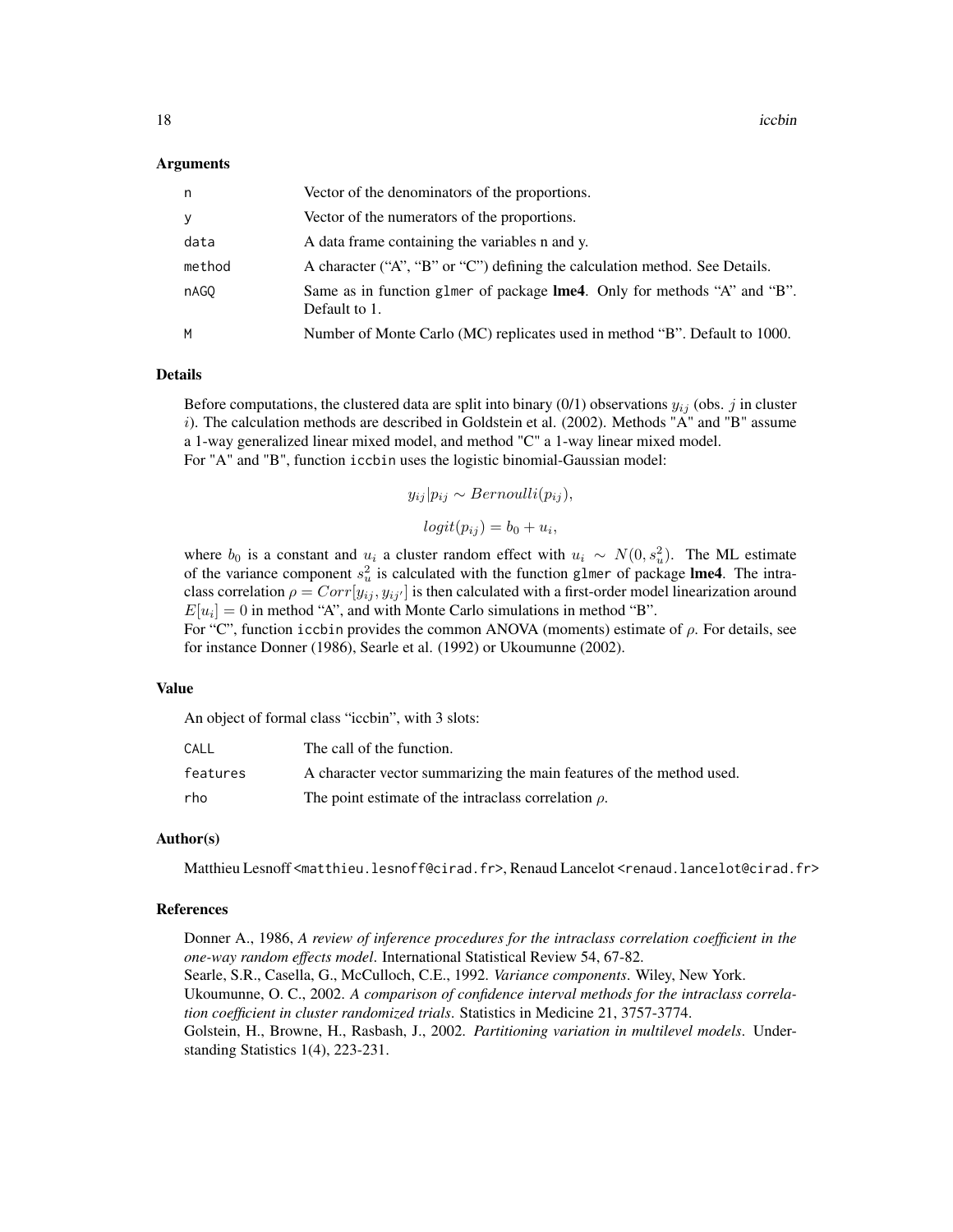<span id="page-18-0"></span>iccbin-class 19

# See Also

[iccbin-class](#page-18-1), [glmer](#page-0-0)

# Examples

```
data(rats)
tmp <- rats[rats$group == "TREAT", ]
# A: glmm (model linearization)
iccbin(n, y, data = tmp, method = "A")iccbin(n, y, data = tmp, method = "A", nAGQ = 10)# B: glmm (Monte Carlo)
iccbin(n, y, data = tmp, method = "B")iccbin(n, y, data = tmp, method = "B", nAGQ = 10, M = 1500)# C: lmm (ANOVA moments)
iccbin(n, y, data = tmp, method = "C")## Not run:
  # Example of confidence interval calculation with nonparametric bootstrap
  require(boot)
  foo \leq function(X, ind) {
   n <- X$n[ind]
   y <- X$y[ind]
   X \leq - data.frame(n = n, y = y)
   iccbin(n = n, y = y, data = X, method = "C")@rho[1]}
 res <- boot(data = tmp[, c("n", "y")], statistic = foo, R = 500, sim = "ordinary", stype = "i")
  res
  boot.ci(res, conf = 0.95, type = "basic")
## End(Not run)
```
<span id="page-18-1"></span>iccbin-class *Representation of Objects of Formal Class "iccbin"*

# Description

Representation of the output of function iccbin.

# Objects from the Class

Objects can be created by calls of the form new("iccbin", ...) or, more commonly, via the function iccbin.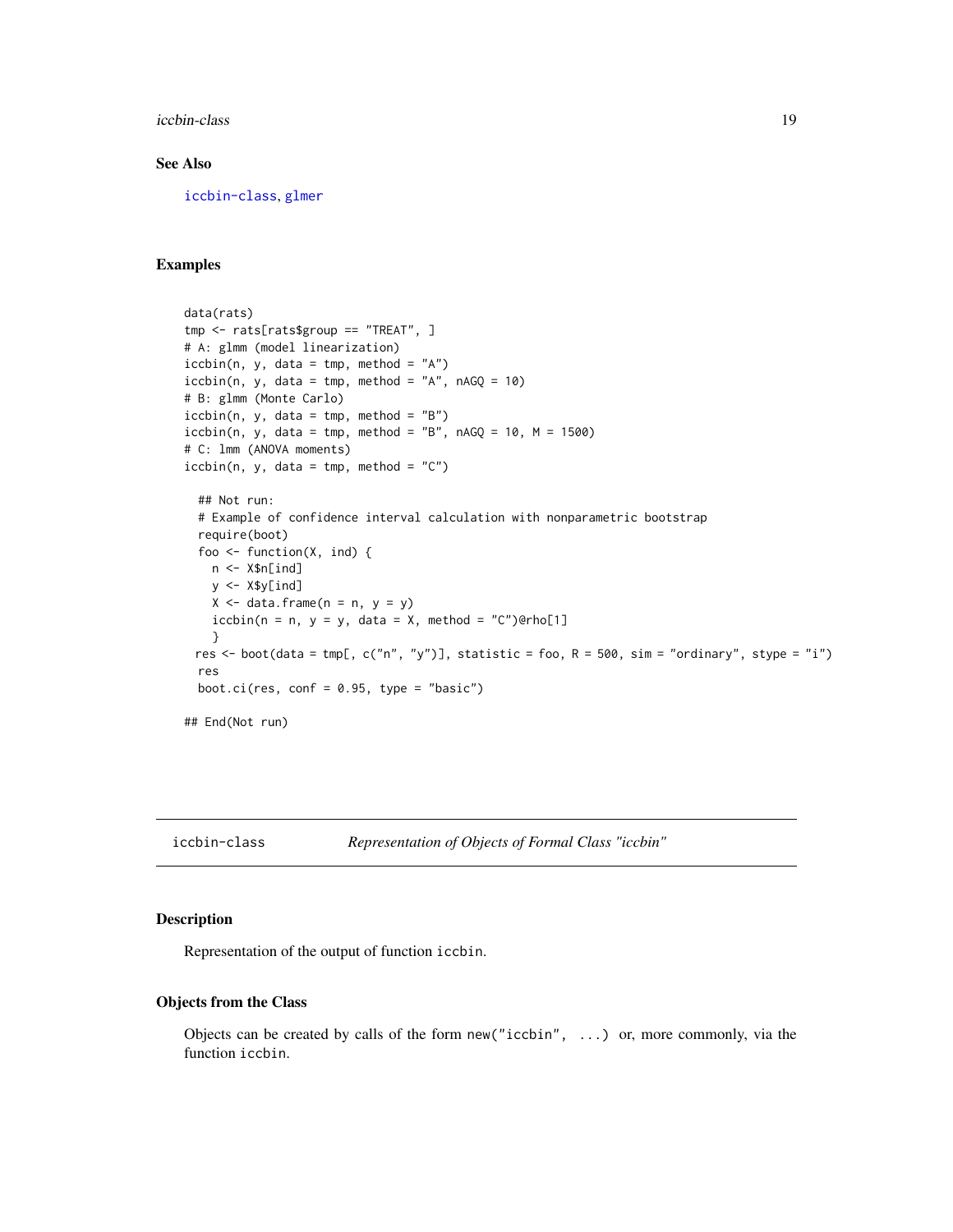<span id="page-19-0"></span>20 invlink

# Slots

CALL The call of the function.

features A character vector summarizing the main features of the method used.

rho A numeric scalar giving the intra-cluster correlation.

# Methods

icc signature(object = "iccbin"): see [iccbin](#page-16-1).

<span id="page-19-1"></span>

invlink *Transformation from the Link Scale to the Observation Scale*

# Description

The function transforms a variable from the link scale to the observation scale: probability or count.

# Usage

```
invlink(x, type = c("cloglog", "log", "logit"))
```
# Arguments

|      | A vector of real numbers.                                          |
|------|--------------------------------------------------------------------|
| type | A character string. Legal values are "cloglog", "log" and "logit". |

# Value

```
anti - logit(x) = exp(x)/(1 + exp(x))anti-cloglog(x) = 1 - exp(-exp(x))
```
# See Also

[link](#page-20-1)

# Examples

```
x \leq -\text{seq}(-5, 5, \text{ length} = 100)plot(x, invlink(x, type = "logit"),type = "l", \text{ lwd} = 2, \text{ ylab} = "Probability")lines(x, invlink(x, type = "cloglog"), lty = 2, lwd = 2)
grid(col = "black")
legend(-5, 1, legend = c("alogit(x)", "acloglog(x)"),
       lty = c(1, 2), bg = "white")
```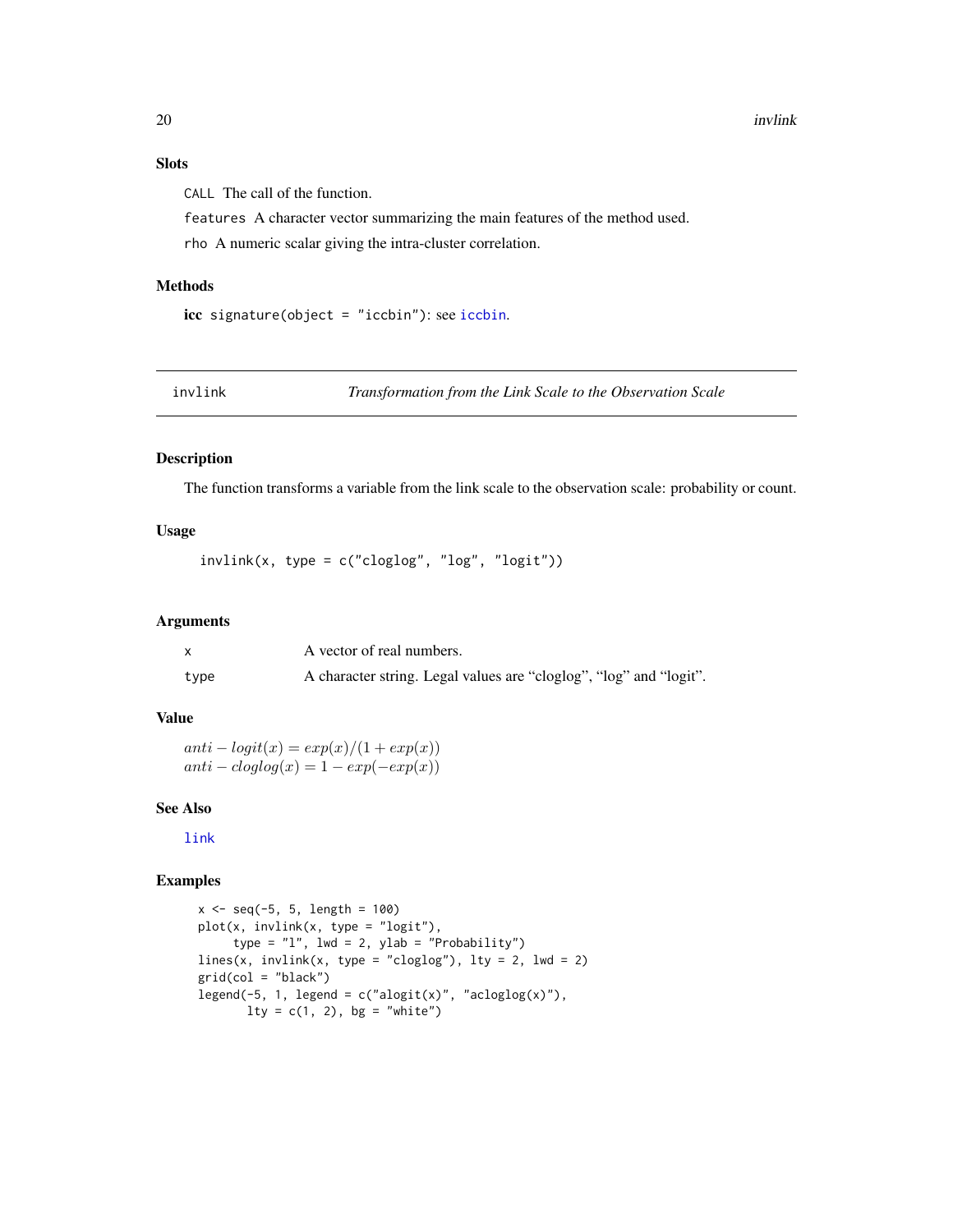<span id="page-20-1"></span><span id="page-20-0"></span>The function transforms a variable from the observation scale (probability or count) to the link scale.

# Usage

 $link(x, type = c("cloglog", "log", "logit"))$ 

# Arguments

|      | A vector of real numbers.                                          |
|------|--------------------------------------------------------------------|
| type | A character string. Legal values are "cloglog", "log" and "logit". |

# Value

 $logit(x) = log(x/(1-x))$  $cloglog(x) = log(-log(1-x))$ 

#### See Also

[invlink](#page-19-1)

# Examples

```
x <- seq(.001, .999, length = 100)
plot(x, link(x, type = "logit"),
    type = "1", lwd = 2, ylab = "link(proba.)"lines(x, link(x, type = "cloglog"), lty = 2, lwd = 2)grid(col = "black")legend(0, 6, legend = c("logit(x)", "cloglog(x)"),lty = c(1, 2), bg = "white")
```
lizards *A Comparison of Site Preferences of Two Species of Lizard*

#### Description

"These data describe the daytime habits of two species of lizards, *grahami* and *opalinus*. They were collected by observing occupied sites or perches and recording the appropriate description, namely species involved, time of the day, height and diameter of the perch and whether the site was sunny or shaded. Time of the day is recorded as early, mid-day or late." (McCullagh and Nelder, 1989, p.129).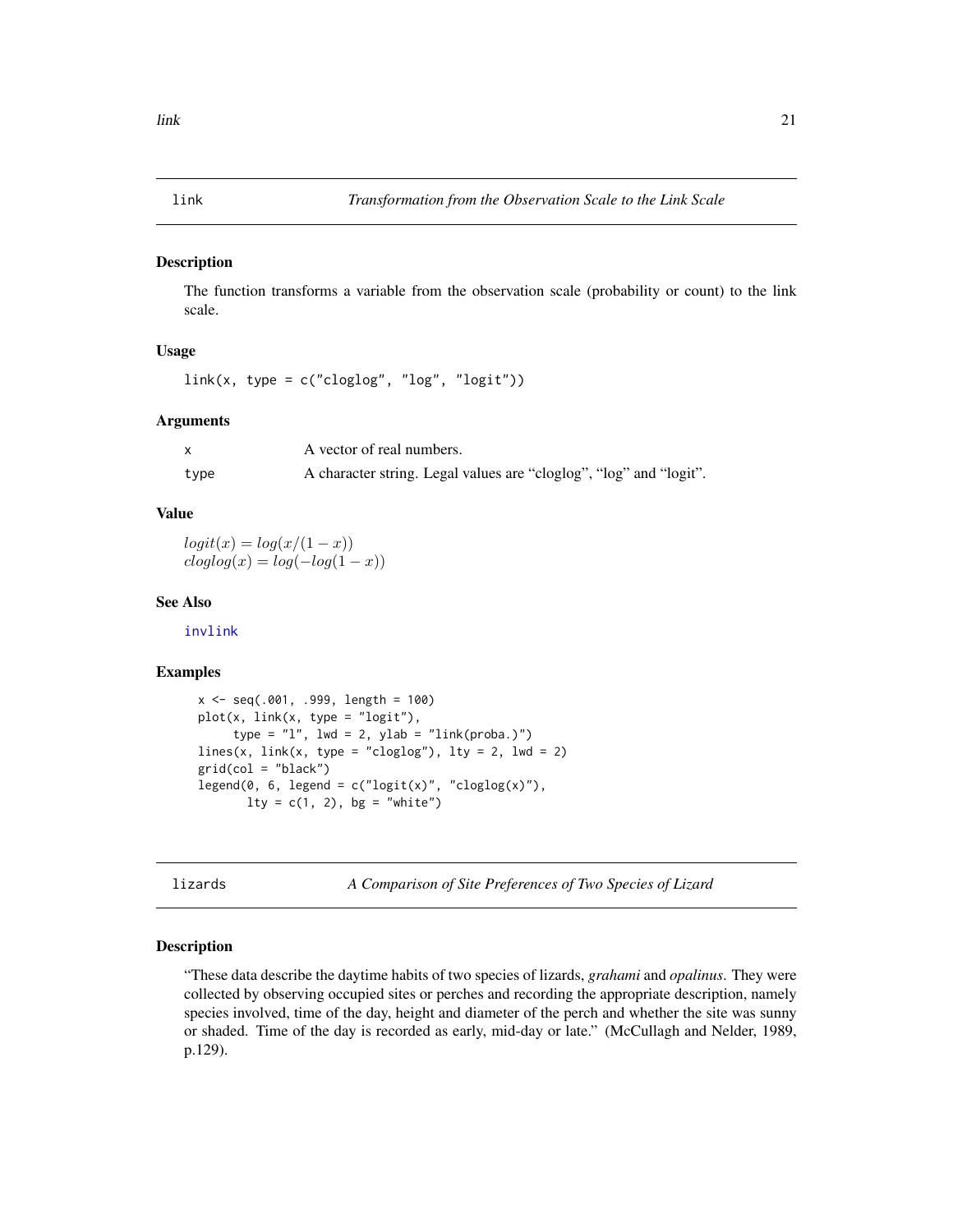#### Usage

data(lizards)

# Format

A data frame with 24 observations on the following 6 variables.

Site A factor with levels Sun and Shade.

**Diameter** A factor with levels  $D \le 2$  and  $D > 2$  (inches).

**Height** A factor with levels  $H \le 5$  and  $H \ge 5$  (feet).

Time A factor with levels Early, Mid-day and Late.

grahami A numeric vector giving the observed sample size for *grahami* lizards.

opalinus A numeric vector giving the observed sample size for *opalinus* lizards.

# Details

The data were originally published in Fienberg (1970).

# Source

McCullagh, P., Nelder, J.A., 1989. *Generalized linear models*. London, Chapman & Hall, 511 p.

# References

Fienberg, S.E., 1970. *The analysis of multidimensional contingency tables*. Ecology 51: 419-433.

# Examples

data(lizards)

logLik-methods *Methods for Functions "logLik" in Package "aod"*

#### Description

Extracts the maximized log-likelihood from fitted models of formal class "glimML".

#### Usage

```
## S4 method for signature 'glimML'
logLik(object, ...)
```
# Arguments

| object | A fitted model of formal class "glimML" (functions betabin or negbin). |
|--------|------------------------------------------------------------------------|
| .      | Other arguments passed to methods.                                     |

<span id="page-21-0"></span>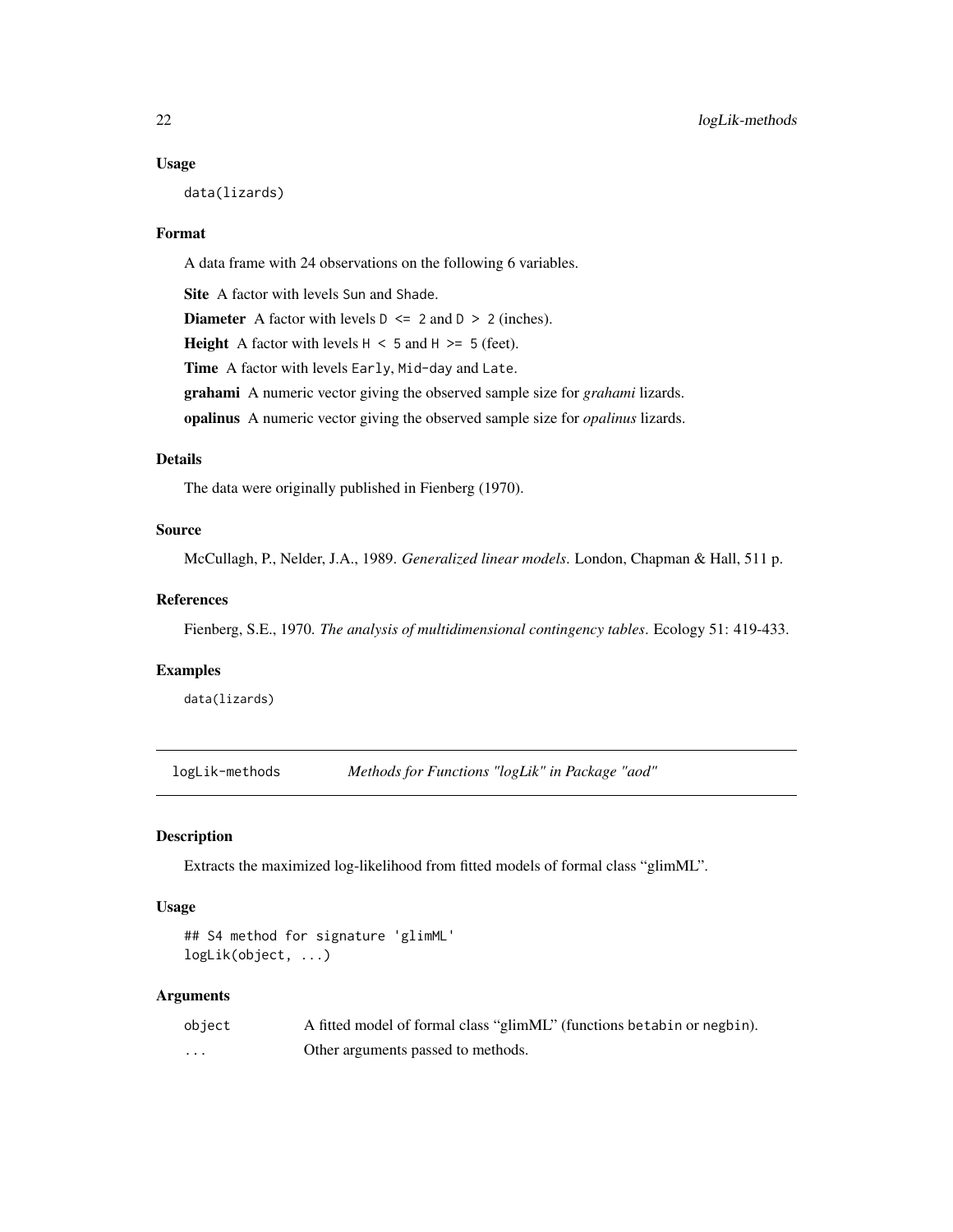<span id="page-22-0"></span>mice 23

# Value

A numeric scalar with 2 attributes: "df" (number of parameters in the model) and "nobs" (number of observations = degrees of freedom of the residuals + number of parameters in the model).

#### Methods

ANY Generic function: see [logLik](#page-0-0).

glimML Extract the maximized log-likelihood from models of formal class "glimML", fitted by functions betabin and negbin.

# See Also

[logLik](#page-0-0) in package stats.

# mice *Pregnant Female Mice Experiment*

# Description

Unpublished laboratory data on the proportion of affected foetuses in two groups (control and treatment) of 10 pregnant female mice (Kupper and Haseman, 1978, p. 75).

# Usage

data(mice)

# Format

A data frame with 20 observations on the following 3 variables.

group a factor with levels CTRL and TREAT

- n a numeric vector: the total number of foetuses.
- y a numeric vector: the number of affected foetuses.

# References

Kupper, L.L., Haseman, J.K., 1978. *The use of a correlated binomial model for the analysis of a certain toxicological experiments.* Biometrics 34, 69-76.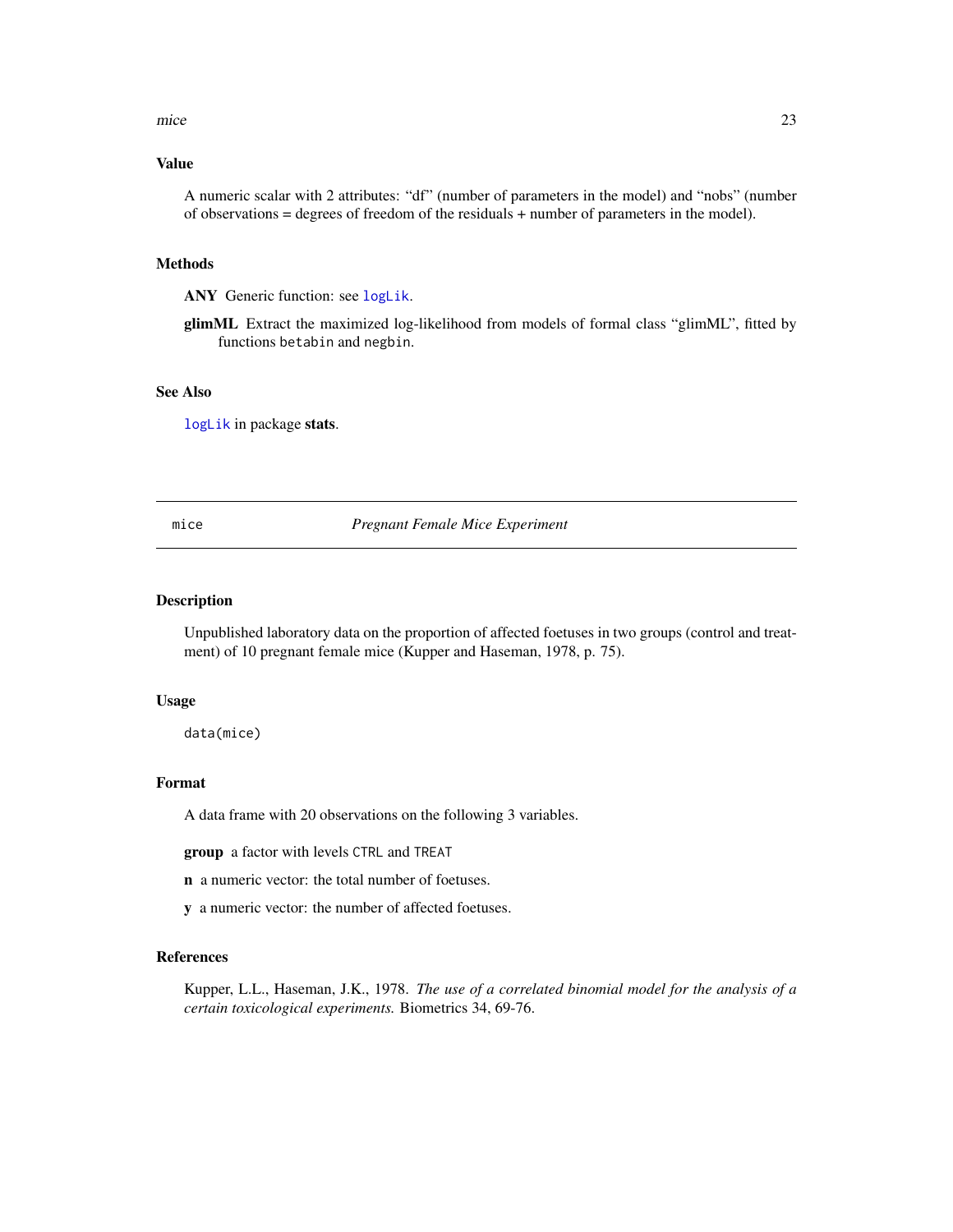<span id="page-23-1"></span><span id="page-23-0"></span>

The function fits a negative-binomial log linear model accounting for overdispersion in counts y.

# Usage

```
negbin(formula, random, data, phi.ini = NULL, warnings = FALSE,
      na.action = na.omit, fixpar = list(),
      hessian = TRUE, control = list(maxit = 2000), ...
```
# Arguments

| formula   | A formula for the fixed effects. The left-hand side of the formula must be the<br>counts y i.e., positive integers ( $y \ge 0$ ). The right-hand side can involve an<br>offset term.                                                                                                                                               |
|-----------|------------------------------------------------------------------------------------------------------------------------------------------------------------------------------------------------------------------------------------------------------------------------------------------------------------------------------------|
| random    | A right-hand formula for the overdispersion parameter(s) $\phi$ .                                                                                                                                                                                                                                                                  |
| data      | A data frame containing the response $(y)$ and explanatory variable $(s)$ .                                                                                                                                                                                                                                                        |
| phi.ini   | Initial values for the overdispersion parameter(s) $\phi$ . Default to 0.1.                                                                                                                                                                                                                                                        |
| warnings  | Logical to control printing of warnings occurring during log-likelihood maxi-<br>mization. Default to FALSE (no printing).                                                                                                                                                                                                         |
| na.action | A function name. Indicates which action should be taken in the case of missing<br>$value(s)$ .                                                                                                                                                                                                                                     |
| fixpar    | A list with 2 components (scalars or vectors) of the same size, indicating which<br>parameters are fixed (i.e., not optimized) in the global parameter vector $(b, \phi)$<br>and the corresponding fixed values.<br>For example, $fixpar = list(c(4, 5), c(0, 0))$ means that 4th and 5th<br>parameters of the model are set to 0. |
| hessian   | A logical. When set to FALSE, the hessian and the variances-covariances matri-<br>ces of the parameters are not computed.                                                                                                                                                                                                          |
| control   | A list to control the optimization parameters. See optim. By default, set the<br>maximum number of iterations to 2000.                                                                                                                                                                                                             |
|           | Further arguments passed to optim.                                                                                                                                                                                                                                                                                                 |

# Details

For a given count  $y$ , the model is:

 $y^{\sim}|\tilde{\lambda} \sim Poisson(\tilde{\lambda})$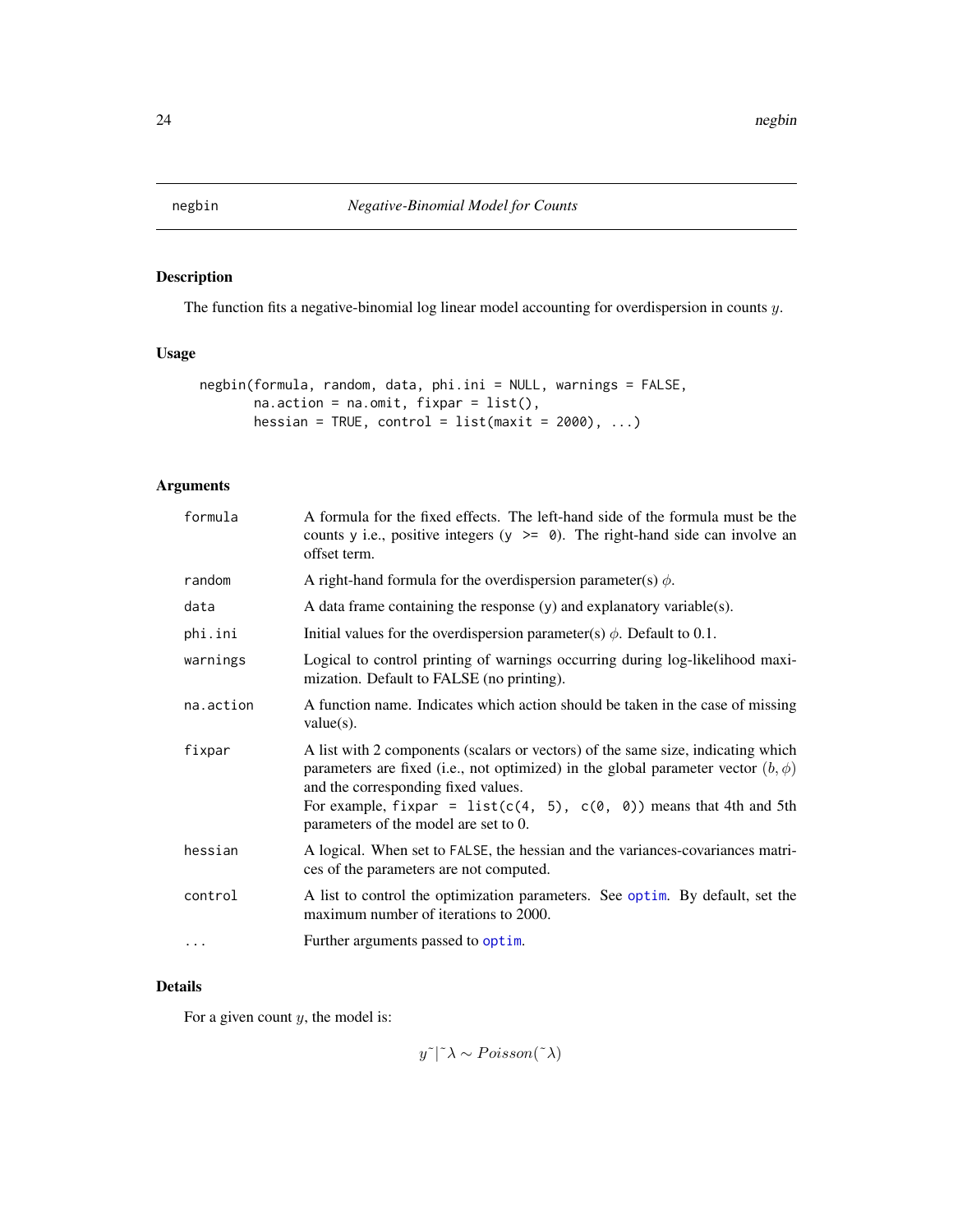<span id="page-24-0"></span>negbin 25

with  $\lambda$  following a Gamma distribution  $Gamma(r, \tilde{\theta})$ . If G denote the gamma function, then:

$$
P(\lambda) = r^{-\theta} * \lambda^{\theta - 1} * \frac{exp(-\frac{\lambda}{r})}{G(\theta)}
$$

$$
E[\lambda] = \theta * r
$$

$$
Var[\lambda] = \theta * r^2
$$

The marginal negative-binomial distribution is:

$$
P(y) = G(y + \theta) * \left(\frac{1}{1+r}\right)^{\theta} * \frac{(\frac{r}{1+r})^y}{y! * G(\theta)}
$$

The function uses the parameterization  $\mu = \theta * r = exp(Xb) = exp(\eta)$  and  $\phi = 1/\theta$ , where X is a design-matrix, b is a vector of fixed effects,  $\eta = Xb$  is the linear predictor and  $\phi$  the overdispersion parameter.

The marginal mean and variance are:

$$
E[y] = \mu
$$

$$
Var[y] = \mu + \phi * \mu^2
$$

The parameters b and  $\phi$  are estimated by maximizing the log-likelihood of the marginal model (using the function optim()). Several explanatory variables are allowed in b. Only one is allowed in  $\phi$ .

An offset can be specified in the formula argument to model rates  $y/T$ . The offset and the marginal mean are  $log(T)$  and  $\mu = exp(log(T) + \eta)$ , respectively.

#### Value

An object of formal class "glimML": see [glimML-class](#page-15-1) for details.

#### Author(s)

Matthieu Lesnoff <matthieu.lesnoff@cirad.fr>, Renaud Lancelot <renaud.lancelot@cirad.fr>

# References

Lawless, J.F., 1987. *Negative binomial and mixed Poisson regression*. The Canadian Journal of Statistics, 15(3): 209-225.

# See Also

[glimML-class](#page-15-1), [glm](#page-0-0) and [optim](#page-0-0), [glm.nb](#page-0-0) in the recommended package MASS, gnlr in package gnlm available at <www.luc.ac.be/~jlindsey/rcode.html>.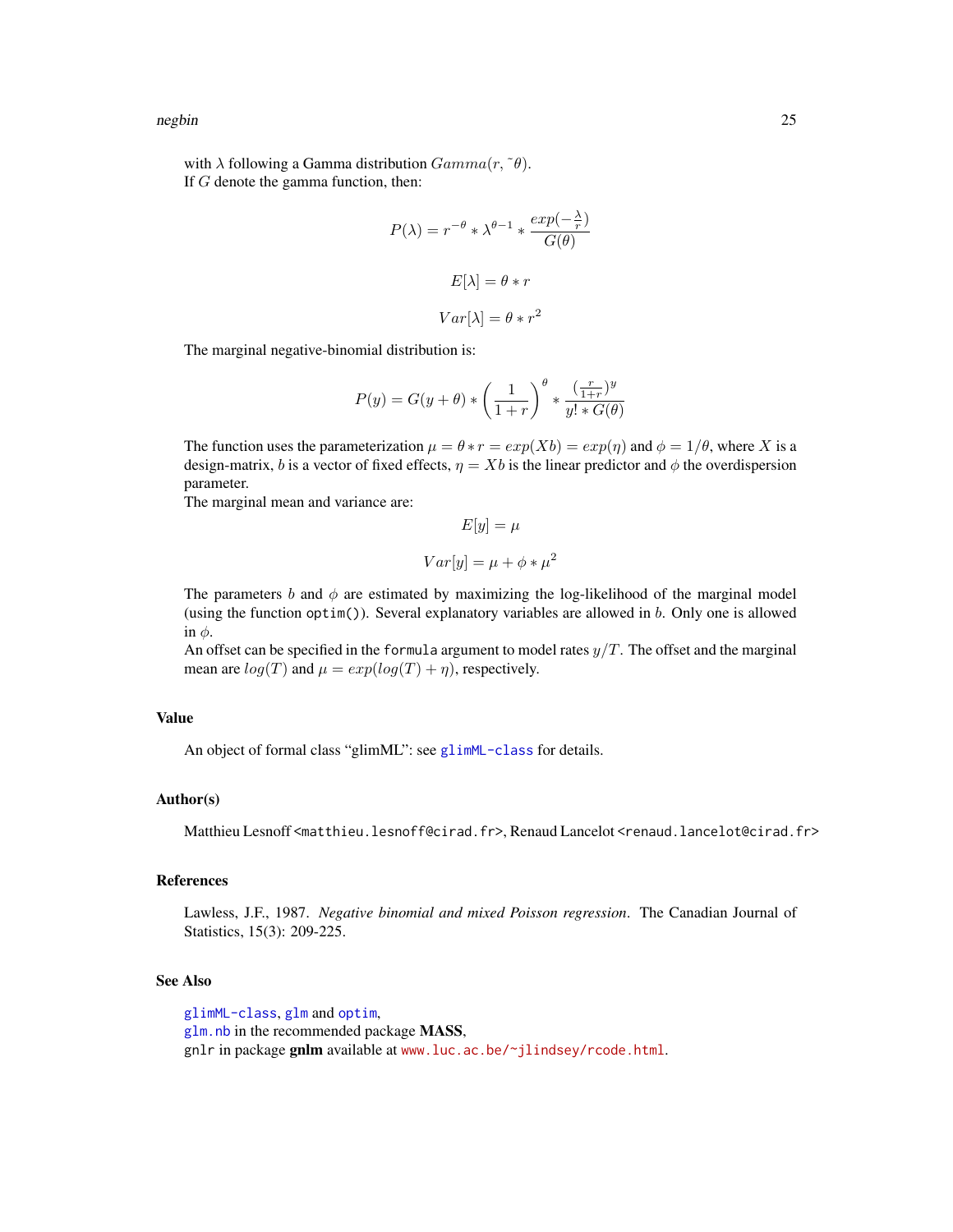# Examples

```
# without offset
data(salmonella)
negbin(y \sim log(dose + 10) + dose, \sim 1, salmonella)
library(MASS) # function glm.nb in MASS
fm.nb <- glm.nb(y - log(dose + 10) + dose,link = log, data = salmonella)
coef(fm.nb)
1 / fm.nb$theta # theta = 1 / phi
c(logLik(fm.nb), AIC(fm.nb))
# with offset
data(dja)
negbin(y ~ group + offset(log(trisk)), ~ group, dja)
# phi fixed to zero in group TREAT
negbin(y \sim group + offset(log(trisk)), \sim group, dja,fixpar = list(4, 0)# glim without overdispersion
summary(glm(y \sim group + offset(log(trisk)),
  family = poisson, data = dja))
# phi fixed to zero in both groups
negbin(y ~ group + offset(log(trisk)), ~ group, dja,
  fixpar = list(c(3, 4), c(0, 0)))
```
orob1 *Germination Data*

#### Description

[Data describing the germination] "for seed *Orobanche cernua* cultivated in three dilutions of a bean root extract. The mean proportions of the three sets are 0.142, 0.872 and 0.842, and the overall mean is 0.614." (Crowder, 1978, Table 1).

# Usage

data(orob1)

#### Format

A data frame with 16 observations on the following 3 variables.

dilution a factor with 3 levels:  $1/1$ ,  $1/25$  and  $1/625$ .

n a numeric vector: the number of seeds exposed to germination.

y a numeric vector: the number of seeds which actually germinated.

# References

Crowder, M.J., 1978. *Beta-binomial anova for proportions*. Appl. Statist. 27, 34-37.

<span id="page-25-0"></span>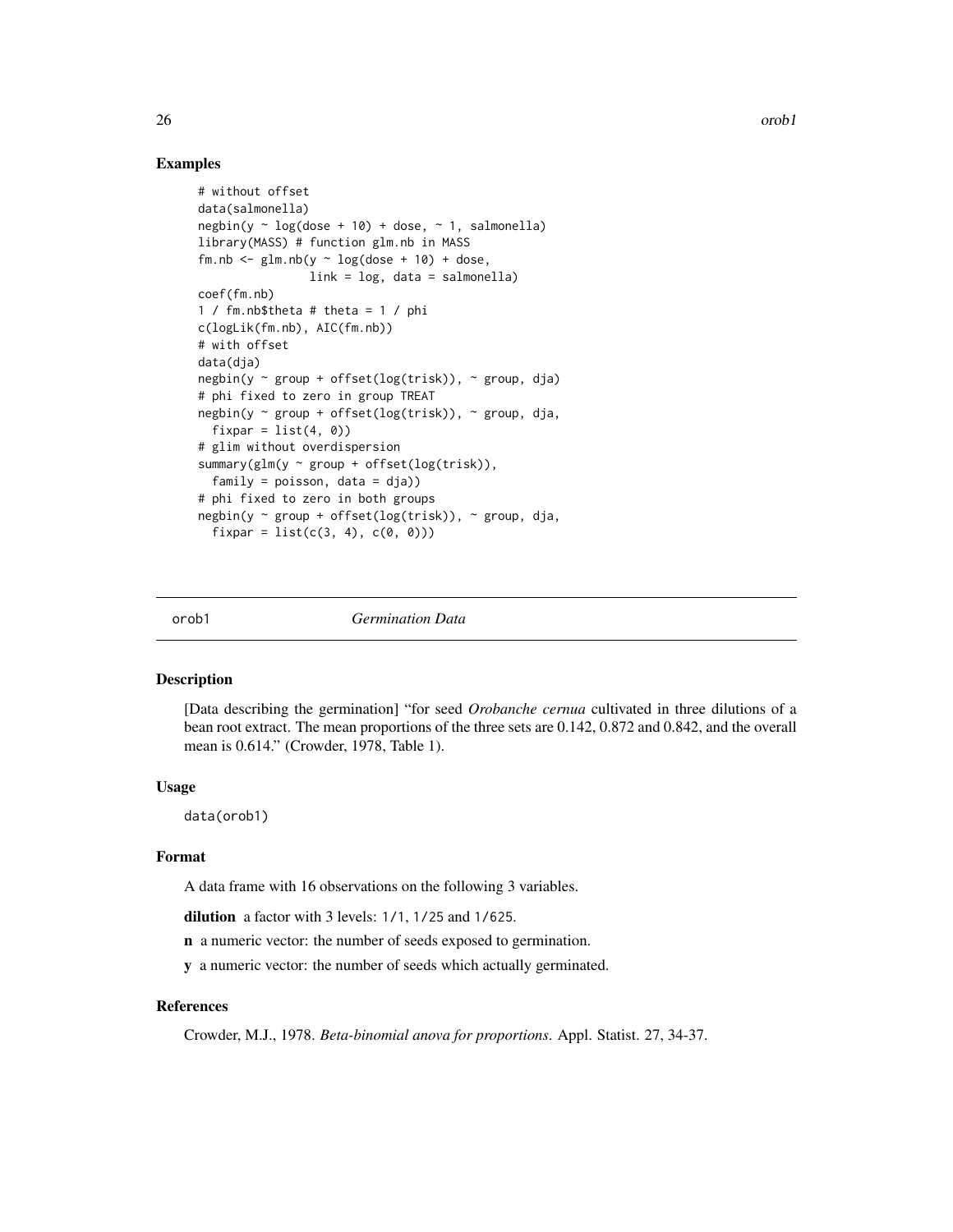<span id="page-26-0"></span>

"A 2 x 2 factorial experiment comparing 2 types of seed and 2 root extracts. There are 5 or 6 replicates in each of the 4 treatment groups, and each replicate comprises a number of seeds varying between 4 and 81. The response variable is the proportion of seeds germinating in each replicate." (Crowder, 1978, Table 3).

# Usage

data(orob2)

# Format

A data frame with 21 observations on the following 4 variables.

seed a factor with 2 levels: O73 and O75.

root a factor with 2 levels BEAN and CUCUMBER.

n a numeric vector: the number of seeds exposed to germination.

y a numeric vector: the number of seeds which actually germinated.

# References

Crowder, M.J., 1978. *Beta-binomial anova for proportions*. Appl. Statist. 27, 34-37.

predict-methods *Methods for Function "predict" in Package "aod"*

# Description

"predict" methods for fitted models generated by functions in package aod.

#### Usage

```
## S4 method for signature 'glimML'
predict(object, newdata = NULL,
    type = c("response", "link"), se.fit = FALSE, ...)## S4 method for signature 'glimQL'
predict(object, newdata = NULL,
    type = c("response", "link"), se.fit = FALSE, ...)
```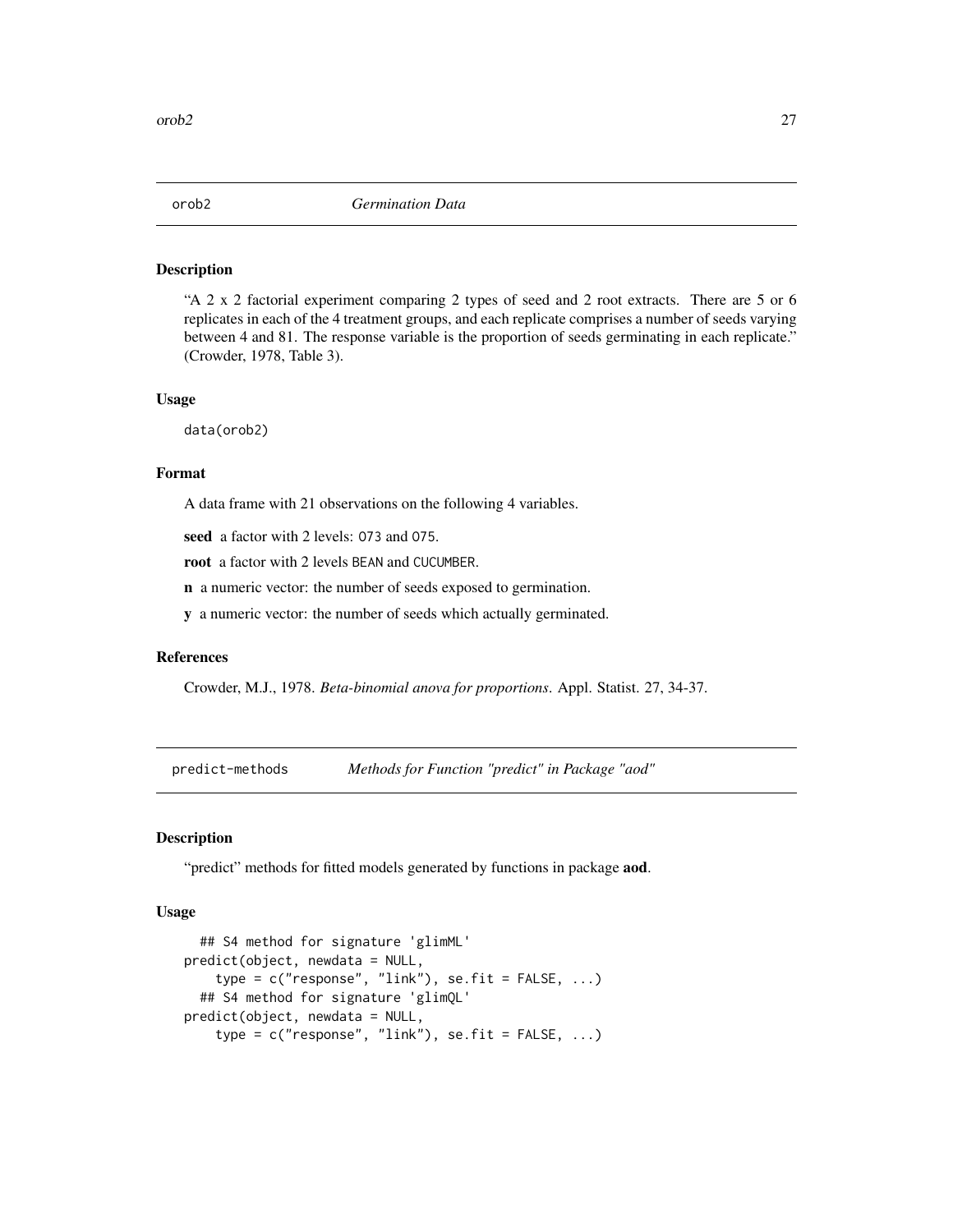# <span id="page-27-0"></span>Arguments

| object   | A fitted model of formal class "glimML" (functions betabin or negbin) or<br>"glimQL" (functions quasibin or quasipois).                                                                      |
|----------|----------------------------------------------------------------------------------------------------------------------------------------------------------------------------------------------|
| newdata  | A data. frame providing all the explanatory variables necessary for predictions.                                                                                                             |
| type     | A character string indicating the scale on which predictions are made: either<br>"response" for predictions on the observation scale, or "link" for predictions on<br>the scale of the link. |
| se.fit   | A logical scalar indicating whether pointwise standard errors should be com-<br>puted for the predictions.                                                                                   |
| $\cdots$ | Other arguments passed to methods.                                                                                                                                                           |
|          |                                                                                                                                                                                              |

# Methods

- glimML Compute predictions for models of formal class "glimML", presently generated by functions [betabin](#page-6-1) and [negbin](#page-23-1). See the examples for these functions.
- glimQL Compute predictions for models of formal class "glimQL", presently generated by the functions [quasibin](#page-27-1) and [quasibin](#page-27-1). See the examples for these functions.

# See Also

[predict.glm](#page-0-0)

<span id="page-27-1"></span>quasibin *Quasi-Likelihood Model for Proportions*

# Description

The function fits the generalized linear model "II" proposed by Williams (1982) accounting for overdispersion in clustered binomial data  $(n, y)$ .

# Usage

```
quasibin(formula, data, link = c("logit", "cloglog"), phi = NULL, tol = 0.001)
```
# Arguments

| formula | A formula for the fixed effects. The left-hand side of the formula must be of the<br>form cbind(y, $n - y$ ) where the modelled probability is y/n.                             |
|---------|---------------------------------------------------------------------------------------------------------------------------------------------------------------------------------|
| link    | The link function for the mean $p$ : "logit" or "cloglog".                                                                                                                      |
| data    | A data frame containing the response ( $n$ and $y$ ) and explanatory variable( $s$ ).                                                                                           |
| phi     | When phi is NULL (the default), the overdispersion parameter $\phi$ is estimated<br>from the data. Otherwise, its value is considered as fixed.                                 |
| tol     | A positive scalar (default to 0.001). The algorithm stops at iteration $r + 1$ when<br>the condition $\chi^2[r+1]-\chi^2[r] \leq \pm \omega$ is met by the $\chi^2$ statistics. |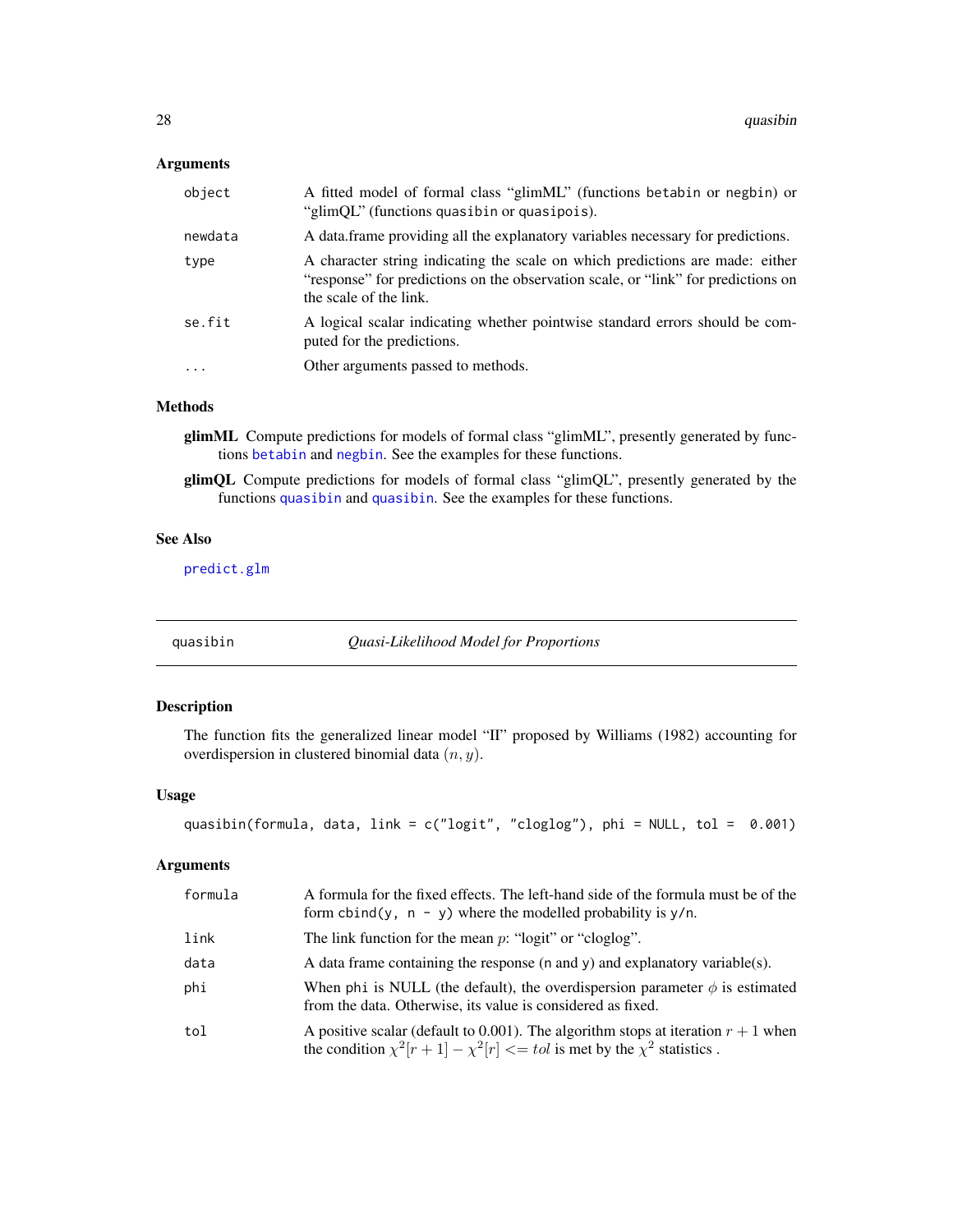#### <span id="page-28-0"></span>quasibin 29

# Details

For a given cluster  $(n, y)$ , the model is:

$$
y^{\sim}|\tilde{\lambda} \sim Binomial(n, \tilde{\lambda})
$$

with  $\lambda$  a random variable of mean  $E[\lambda] = p$  and variance  $Var[\lambda] = \phi * p * (1 - p)$ . The marginal mean and variance are:

$$
E[y] = p
$$

$$
Var[y] = p * (1 - p) * [1 + (n - 1) * \phi]
$$

The overdispersion parameter  $\phi$  corresponds to the intra-cluster correlation coefficient, which is here restricted to be positive.

The function uses the function glm and the parameterization:  $p = h(Xb) = h(\eta)$ , where h is the inverse of a given link function, X is a design-matrix, b is a vector of fixed effects and  $\eta = Xb$  is the linear predictor.

The estimate of b maximizes the quasi log-likelihood of the marginal model. The parameter  $\phi$  is estimated with the moment method or can be set to a constant (a regular *glim* is fitted when  $\phi$  is set to zero). The literature recommends to estimate  $\phi$  from the saturated model. Several explanatory variables are allowed in b. None is allowed in  $\phi$ .

# Value

An object of formal class "glimQL": see [glimQL-class](#page-16-2) for details.

#### Author(s)

Matthieu Lesnoff <matthieu.lesnoff@cirad.fr>, Renaud Lancelot <renaud.lancelot@cirad.fr>

#### References

Moore, D.F., 1987, *Modelling the extraneous variance in the presence of extra-binomial variation*. Appl. Statist. 36, 8-14.

Williams, D.A., 1982, *Extra-binomial variation in logistic linear models*. Appl. Statist. 31, 144- 148.

# See Also

[glm](#page-0-0), [geese](#page-0-0) in the contributed package geepack, [glm.binomial.disp](#page-0-0) in the contributed package dispmod.

# Examples

```
data(orob2)
fm1 <- glm(clny, n - y) ~ seed * root,
           family = binomial, data = orob2)
fm2 <- quasibin(cbind(y, n - y) \sim seed \star root,
                data = orob2, phi = 0)fm3 <- quasibin(cbind(y, n - y) \sim seed \star root,
                data = orob2)
rbind(fm1 = coef(fm1), fm2 = coef(fm2), fm3 = coef(fm3))
```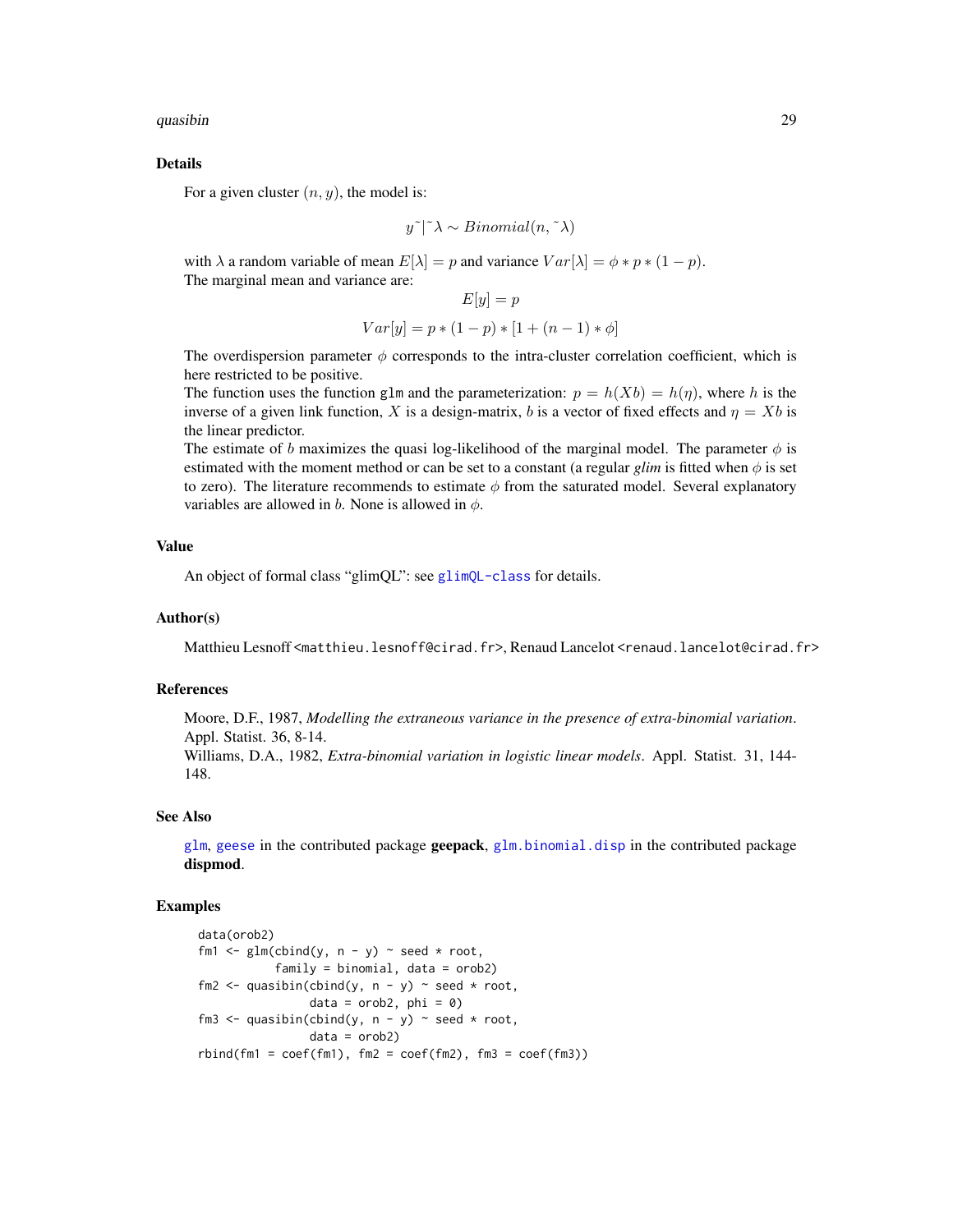```
# show the model
fm3
# dispersion parameter and goodness-of-fit statistic
c(\text{phi} = \text{fm3@phi},
 X2 = sum(residuals(fm3, type = "pearson")^2)# model predictions
predfm1 <- predict(fm1, type = "response", se = TRUE)
predfm3 <- predict(fm3, type = "response", se = TRUE)
New <- expand.grid(seed = levels(orob2$seed),
                   root = levels(orob2$root))
predict(fm3, New, se = TRUE, type = "response")
data.frame(orob2, p1 = predfm1$fit,
                  se.p1 = predfm1$se.fit,
                  p3 = predfm3$fit,
                  se.p3 = predfm3$se.fit)
fm4 \leftarrow quasibin(cbind(y, n - y) \sim seed + root,
                data = orob2, phi = fm3@phi)
# Pearson's chi-squared goodness-of-fit statistic
# compare with fm3's X2
sum(residuals(fm4, type = "pearson")^2)
```

```
quasipois Quasi-Likelihood Model for Counts
```
The function fits the log linear model ("Procedure II") proposed by Breslow (1984) accounting for overdispersion in counts y.

#### Usage

quasipois(formula, data, phi = NULL, tol = 0.001)

# Arguments

| formula | A formula for the fixed effects. The left-hand side of the formula must be the<br>counts y i.e., positive integers ( $y \ge 0$ ). The right-hand side can involve an<br>offset term. |
|---------|--------------------------------------------------------------------------------------------------------------------------------------------------------------------------------------|
| data    | A data frame containing the response $(y)$ and explanatory variable(s).                                                                                                              |
| phi     | When phi is NULL (the default), the overdispersion parameter $\phi$ is estimated<br>from the data. Otherwise, its value is considered as fixed.                                      |
| tol     | A positive scalar (default to 0.001). The algorithm stops at iteration $r + 1$ when<br>the condition $\chi^2[r+1]-\chi^2[r] \leq \pm \omega$ is met by the $\chi^2$ statistics.      |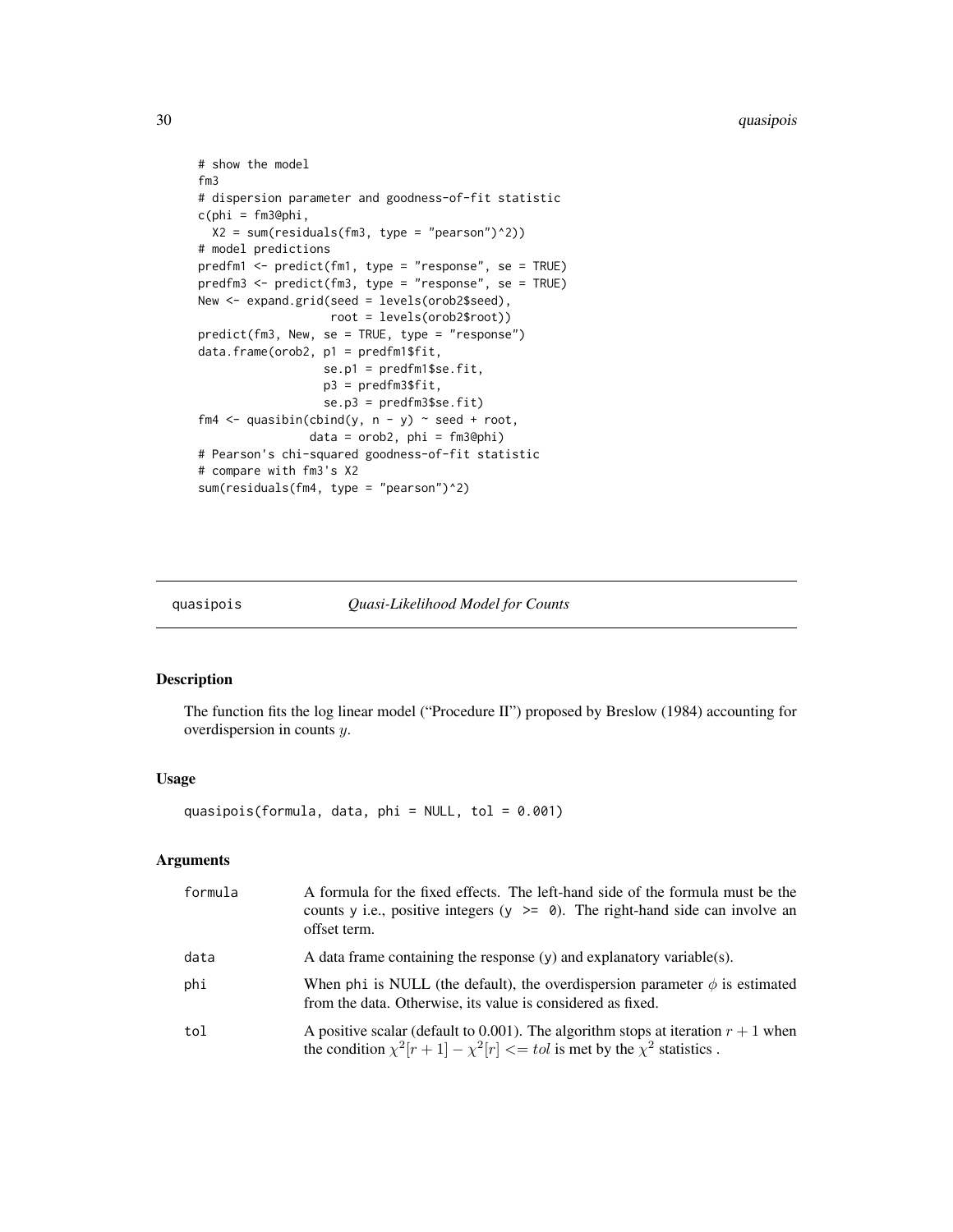#### <span id="page-30-0"></span>quasipois 31

#### Details

For a given count  $y$ , the model is:

$$
y^{\sim}|\tilde{\lambda} \sim Poisson(\tilde{\lambda})
$$

with  $\lambda$  a random variable of mean  $E[\lambda] = \mu$  and variance  $Var[\lambda] = \phi * \mu^2$ . The marginal mean and variance are:

$$
E[y] = \mu
$$

$$
Var[y] = \mu + \phi * \mu^2
$$

The function uses the function glm and the parameterization:  $\mu = exp(Xb) = exp(\eta)$ , where X is a design-matrix, b is a vector of fixed effects and  $\eta = Xb$  is the linear predictor.

The estimate of b maximizes the quasi log-likelihood of the marginal model. The parameter  $\phi$  is estimated with the moment method or can be set to a constant (a regular *glim* is fitted when  $\phi$  is set to 0). The literature recommends to estimate  $\phi$  with the saturated model. Several explanatory variables are allowed in b. None is allowed in  $\phi$ .

An offset can be specified in the argument formula to model rates  $y/T$  (see examples). The offset and the marginal mean are  $log(T)$  and  $\mu = exp(log(T) + \eta)$ , respectively.

#### Value

An object of formal class "glimQL": see [glimQL-class](#page-16-2) for details.

#### Author(s)

Matthieu Lesnoff <matthieu.lesnoff@cirad.fr>, Renaud Lancelot <renaud.lancelot@cirad.fr>

#### References

Breslow, N.E., 1984. *Extra-Poisson variation in log-linear models*. Appl. Statist. 33, 38-44. Moore, D.F., Tsiatis, A., 1991. *Robust estimation of the variance in moment methods for extrabinomial and extra-poisson variation*. Biometrics 47, 383-401.

#### See Also

[glm](#page-0-0), [negative.binomial](#page-0-0) in the recommended package MASS, [geese](#page-0-0) in the contributed package geepack, [glm.poisson.disp](#page-0-0) in the contributed package dispmod.

# Examples

```
# without offset
data(salmonella)
quasipois(y \sim log(dose + 10) + dose,
          data = salmonella)
quasipois(y \sim log(dose + 10) + dose,
          data = salmonella, phi = 0.07180449)
summary(glm(y \sim log(dose + 10) + dose,family = poisson, data = salmonella))
quasipois(y \sim log(dose + 10) + dose,
        data = salmonella, phi = 0)
```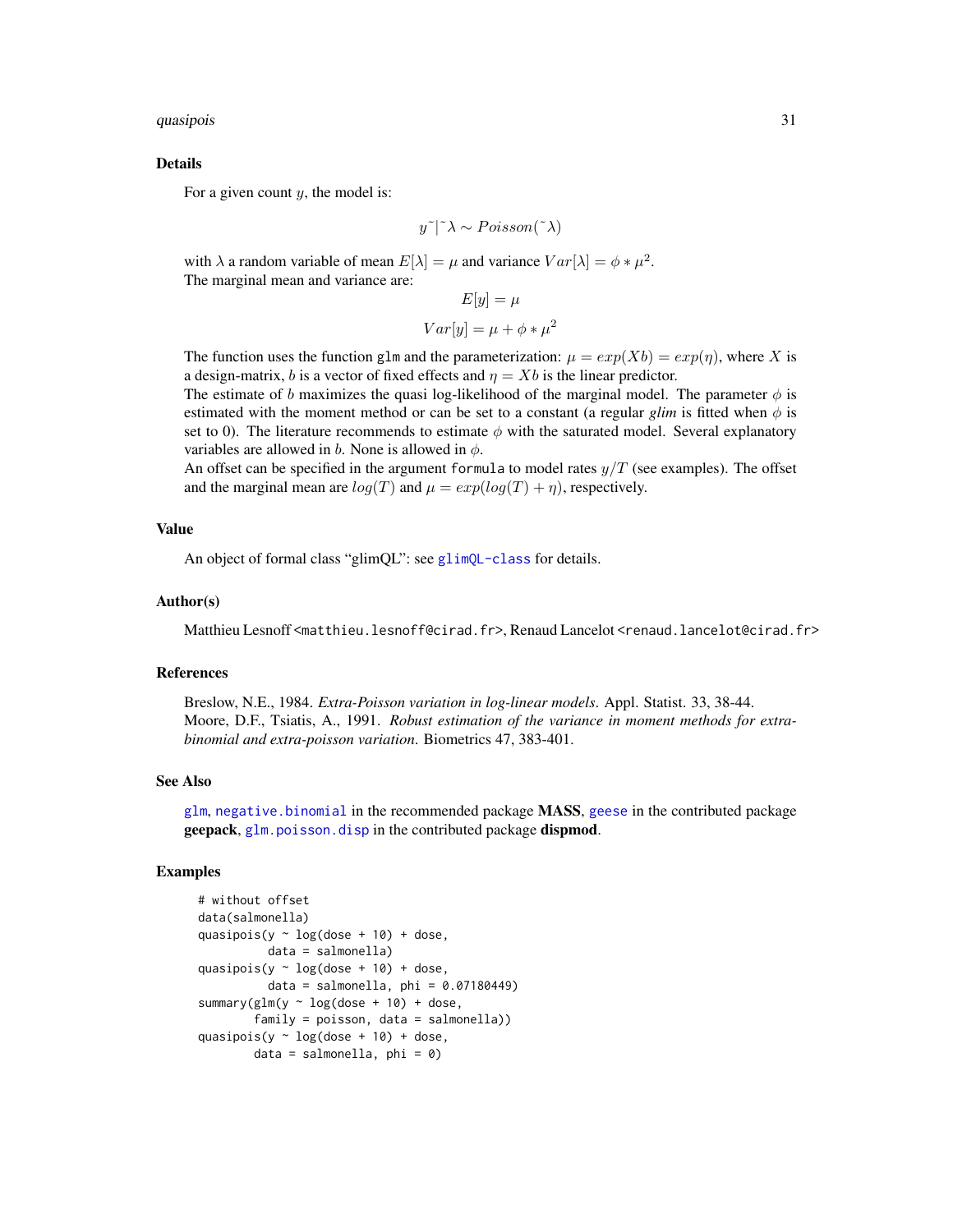#### 32 rabbits and the contract of the contract of the contract of the contract of the contract of the contract of the contract of the contract of the contract of the contract of the contract of the contract of the contract of

```
# with offset
data(cohorts)
i \leftarrow cohorts$age ; levels(i) <- 1:7
j <- cohorts$period ; levels(j) <- 1:7
i \leftarrow \text{as.numeric}(i); j \leftarrow \text{as.numeric}(j)cohorts$cohort \leq j + \max(i) - icohorts$cohort <- as.factor(1850 + 5 * cohorts$cohort)
fm1 <- quasipois(y \sim age + period + cohort + offset(log(n)),
                   data = cohorts)fm1
quasipois(y \sim age + cohort + offset(log(n)),
           data = cohorts, phi = fm1@phi)
```
# rabbits *Rabbits Foetuses Survival Experiment*

## Description

Experimental data for analyzing the effect of an increasing dose of a compound on the proportion of live foetuses affected. Four treatment-groups were considered: control "C", low dose "L", medium dose "M" and high dose "H". The animal species used in the experiment was banded Dutch rabbit (Paul, 1982, Table 1).

#### Usage

data(rabbits)

#### Format

A data frame with 84 observations on the following 3 variables.

group a factor with levels C, H, L and M

- n a numeric vector: the total number of foetuses.
- y a numeric vector: the number of affected foetuses.

# References

Paul, S.R., 1982. *Analysis of proportions of affected foetuses in teratological experiments.* Biometrics 38, 361-370.

<span id="page-31-0"></span>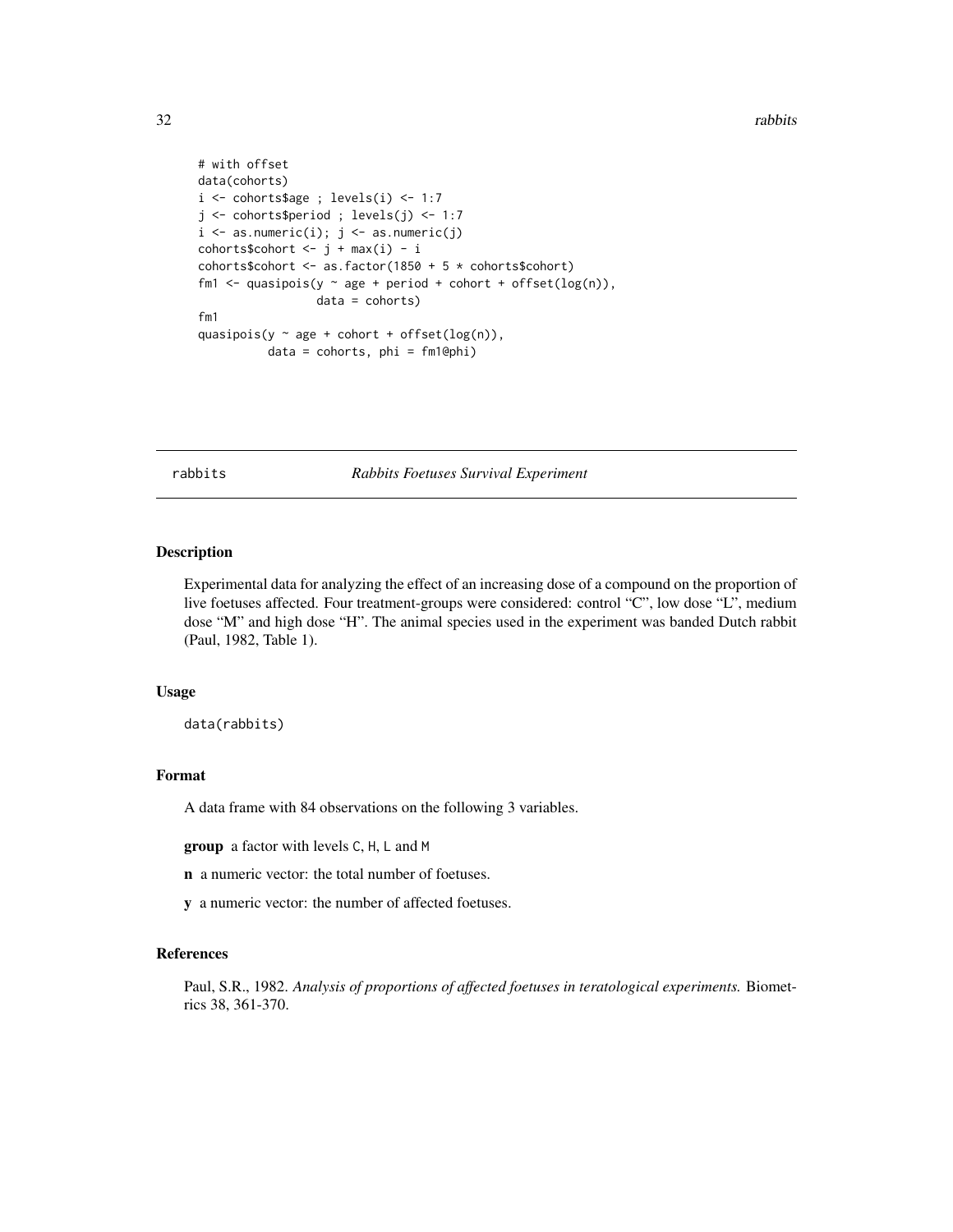<span id="page-32-1"></span><span id="page-32-0"></span>

Tests the homogeneity of proportions between I groups (H0:  $p_1 = p_2 = ... = p_I$ ) from clustered binomial data  $(n, y)$  using the adjusted  $\chi^2$  statistic proposed by Rao and Scott (1993).

#### Usage

```
raoscott(formula = NULL, response = NULL, weights = NULL,
             group = NULL, data, pooled = FALSE, deff = NULL)
```
# Arguments

| formula  | An optional formula where the left-hand side is either a matrix of the form<br>cbind(y, n-y), where the modelled probability is $y/n$ , or a vector of pro-<br>portions to be modelled $(y/n)$ . In both cases, the right-hand side must specify a<br>single grouping variable. When the left-hand side of the formula is a vector of<br>proportions, the argument weight must be used to indicate the denominators of<br>the proportions. |
|----------|--------------------------------------------------------------------------------------------------------------------------------------------------------------------------------------------------------------------------------------------------------------------------------------------------------------------------------------------------------------------------------------------------------------------------------------------|
| response | An optional argument: either a matrix of the form $\text{cbind}(y, n-y)$ , where the<br>modelled probability is $y/n$ , or a vector of proportions to be modelled $(y/n)$ .                                                                                                                                                                                                                                                                |
| weights  | An optional argument used when the left-hand side of formula or response is<br>a vector of proportions: weight is the denominator of the proportions.                                                                                                                                                                                                                                                                                      |
| group    | An optional argument only used when response is used. In this case, this argu-<br>ment is a factor indicating a grouping variable.                                                                                                                                                                                                                                                                                                         |
| data     | A data frame containing the response (n and y) and the grouping variable.                                                                                                                                                                                                                                                                                                                                                                  |
| pooled   | Logical indicating if a pooled design effect is estimated over the $I$ groups.                                                                                                                                                                                                                                                                                                                                                             |
| deff     | A numerical vector of I design effects.                                                                                                                                                                                                                                                                                                                                                                                                    |

# Details

The method is based on the concepts of design effect and effective sample size.

The design effect in each group i is estimated by  $deff_i = \text{vratio}_i/\text{vbin}_i$ , where  $\text{vratio}_i$  is the variance of the ratio estimate of the probability in group  $i$  (Cochran, 1999, p. 32 and p. 66) and  $vbin_i$  is the standard binomial variance. A pooled design effect (i.e., over the I groups) is estimated if argument pooled = TRUE (see Rao and Scott, 1993, Eq. 6). Fixed design effects can be specified with the argument deff.

The  $def_i$  are used to compute the effective sample sizes  $nadj_i = n_i/def_j$ , the effective numbers of successes  $yadj_i = y_i/def f_i$  in each group i, and the overall effective proportion  $padj =$  $\sum_i \frac{y}{i} \int \sum_i \frac{deff_i}{\sum_i}$ . The test statistic is obtained by substituting these quantities in the usual  $\chi^2$ statistic, yielding:

$$
X^{2} = \sum_{i} \frac{(yadj_{i} - nadj_{i} * padj)^{2}}{nadj_{i} * padj * (1 - padj)}
$$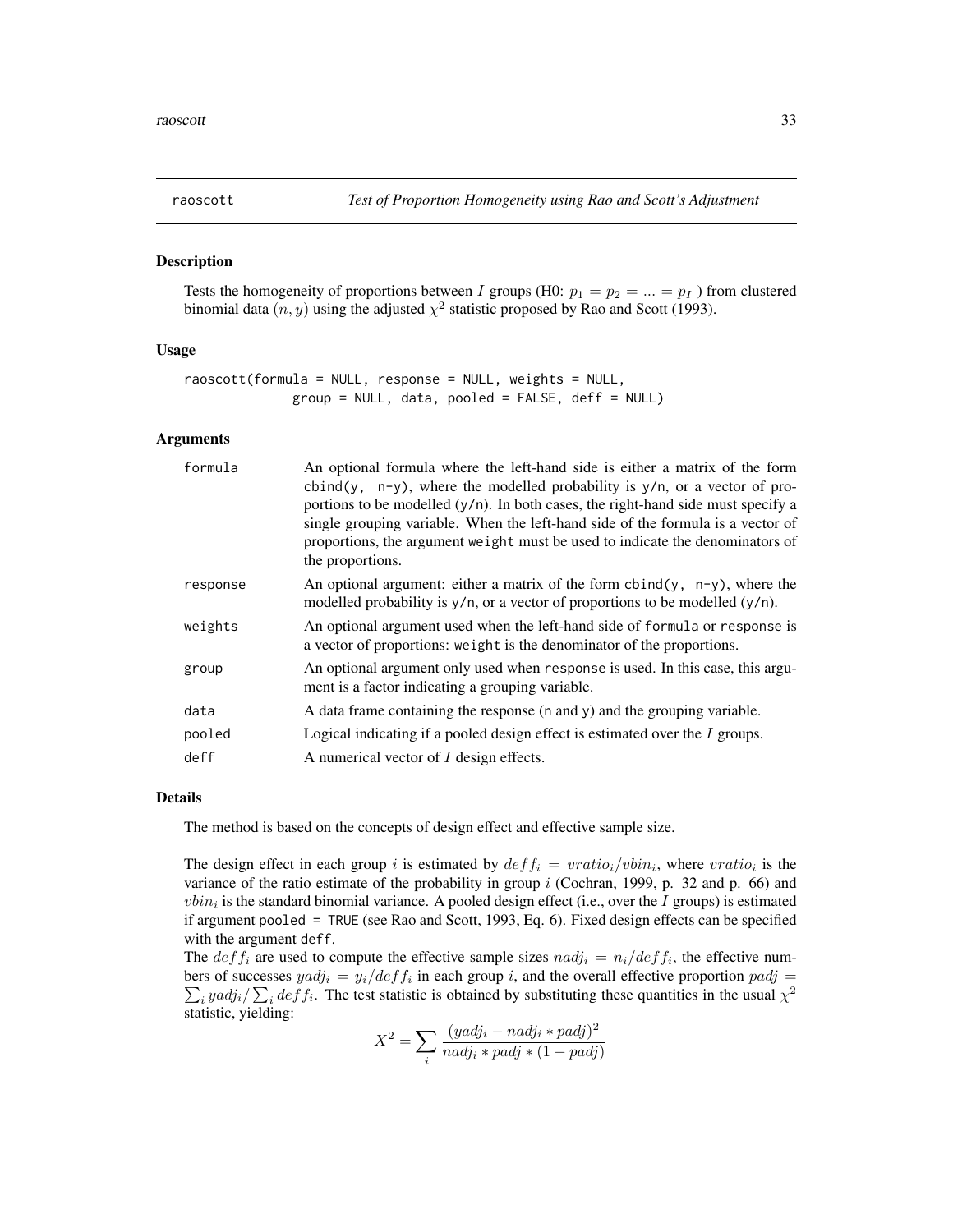<span id="page-33-0"></span>which is compared to a  $\chi^2$  distribution with  $I-1$  degrees of freedom.

# Value

An object of formal class "drs": see [drs-class](#page-14-1) for details. The slot tab provides the proportion of successes, the variances of the proportion and the design effect for each group.

# Author(s)

Matthieu Lesnoff <matthieu.lesnoff@cirad.fr>, Renaud Lancelot <renaud.lancelot@cirad.fr>

# References

Cochran, W.G., 1999, 2nd ed. *Sampling techniques*. John Wiley & Sons, New York. Rao, J.N.K., Scott, A.J., 1992. *A simple method for the analysis of clustered binary data*. Biometrics 48, 577-585.

# See Also

[chisq.test](#page-0-0), [donner](#page-12-1), [iccbin](#page-16-1), [drs-class](#page-14-1)

#### Examples

```
data(rats)
# deff by group
raoscott(cbind(y, n - y) ~ group, data = rats)
raoscott(y/n \sim group, weights = n, data = rats)
raoscott(response = cbind(y, n - y), group = group, data = rats)
raoscott(response = y/n, weights = n, group = group, data = rats)
# pooled deff
raoscott(cbind(y, n - y) \sim group, data = rats, pooled = TRUE)
# standard test
raoscott(cbind(y, n - y) ~ group, data = rats, deff = c(1, 1))
data(antibio)
raoscott(cbind(y, n - y) \sim treatment, data = antibio)
```
rats *Rats Diet Experiment*

#### Description

"Weil (1970) in Table 1 gives the results from an experiment comprising two treatments. One group of 16 pregnant female rats was fed a control diet during pregnancy and lactation, the diet of a second group of 16 pregnant females was treated with a chemical. For each litter the number  $n$  of pups alive at 4 days and the number x of pups that survived the 21 day lactation period were recorded." (Williams, 1975, p. 951).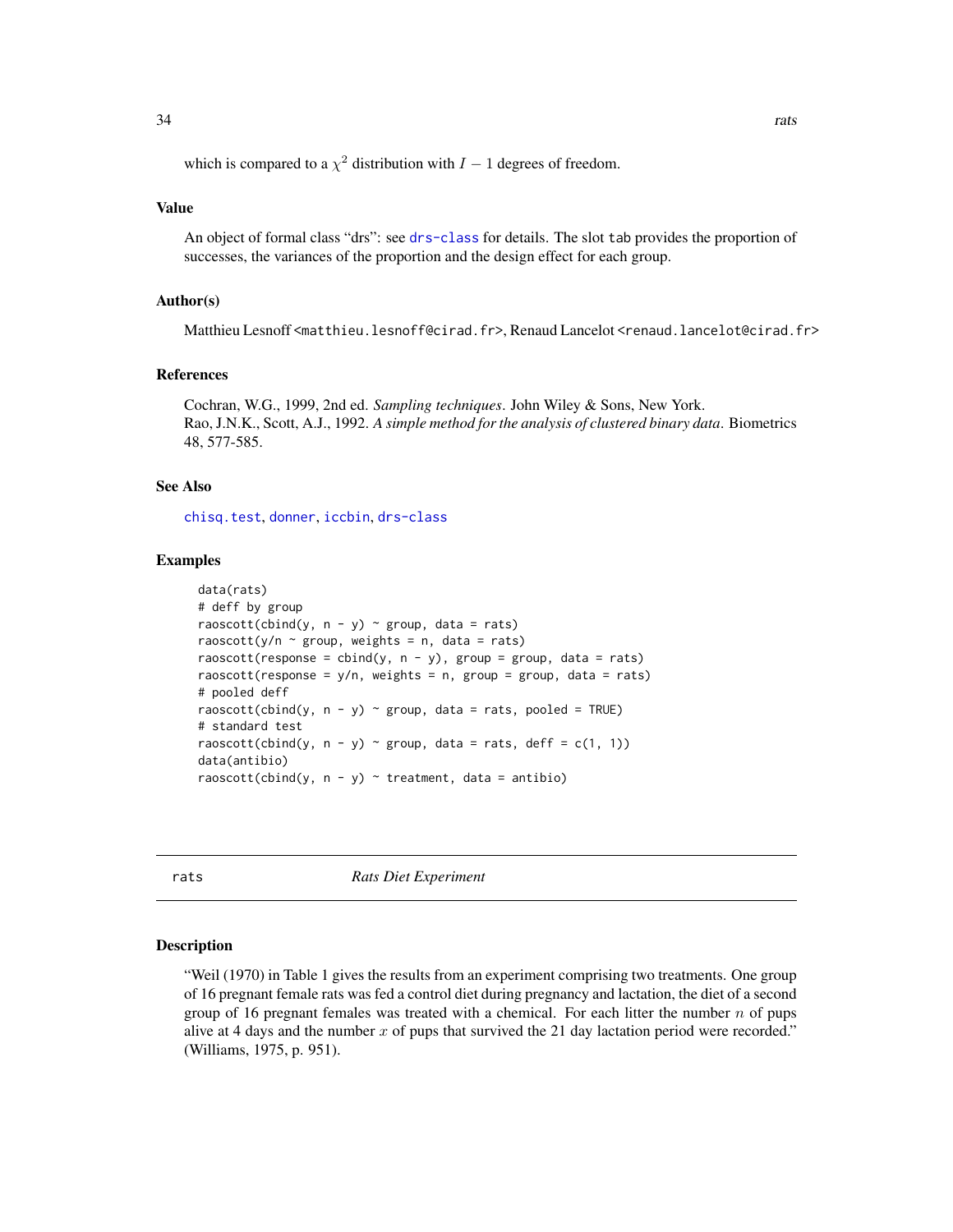# <span id="page-34-0"></span>residuals-methods 35

# Usage

data(rats)

# Format

A data frame with 32 observations on the following 3 variables.

group A factor with levels CTRL and TREAT

n A numeric vector: the number of pups alive at 4 days.

y A numeric vector: the number of pups that survived the 21 day lactation.

# Source

Williams, D.A., 1975. *The analysis of binary responses from toxicological experiments involving reproduction and teratogenicity*. Biometrics 31, 949-952.

# References

Weil, C.S., 1970. *Selection of the valid number of sampling units and a consideration of their combination in toxicological studies involving reproduction, teratogenesis or carcinogenesis*. Fd. Cosmet. Toxicol. 8, 177-182.

residuals-methods *Residuals for Maximum-Likelihood and Quasi-Likelihood Models*

#### Description

Residuals of models fitted with functions betabin and negbin (formal class "glimML"), or quasibin and quasipois (formal class "glimQL").

# Usage

```
## S4 method for signature 'glimML'
residuals(object, type = c("pearson", "response"), ...)
  ## S4 method for signature 'glimQL'
residuals(object, type = c("pearson", "response"), ...)
```
# Arguments

| object                  | Fitted model of formal class "glimML" or "glimQL".                            |
|-------------------------|-------------------------------------------------------------------------------|
| type                    | Character string for the type of residual: "pearson" (default) or "response". |
| $\cdot$ $\cdot$ $\cdot$ | Further arguments to be passed to the function, such as na. action.           |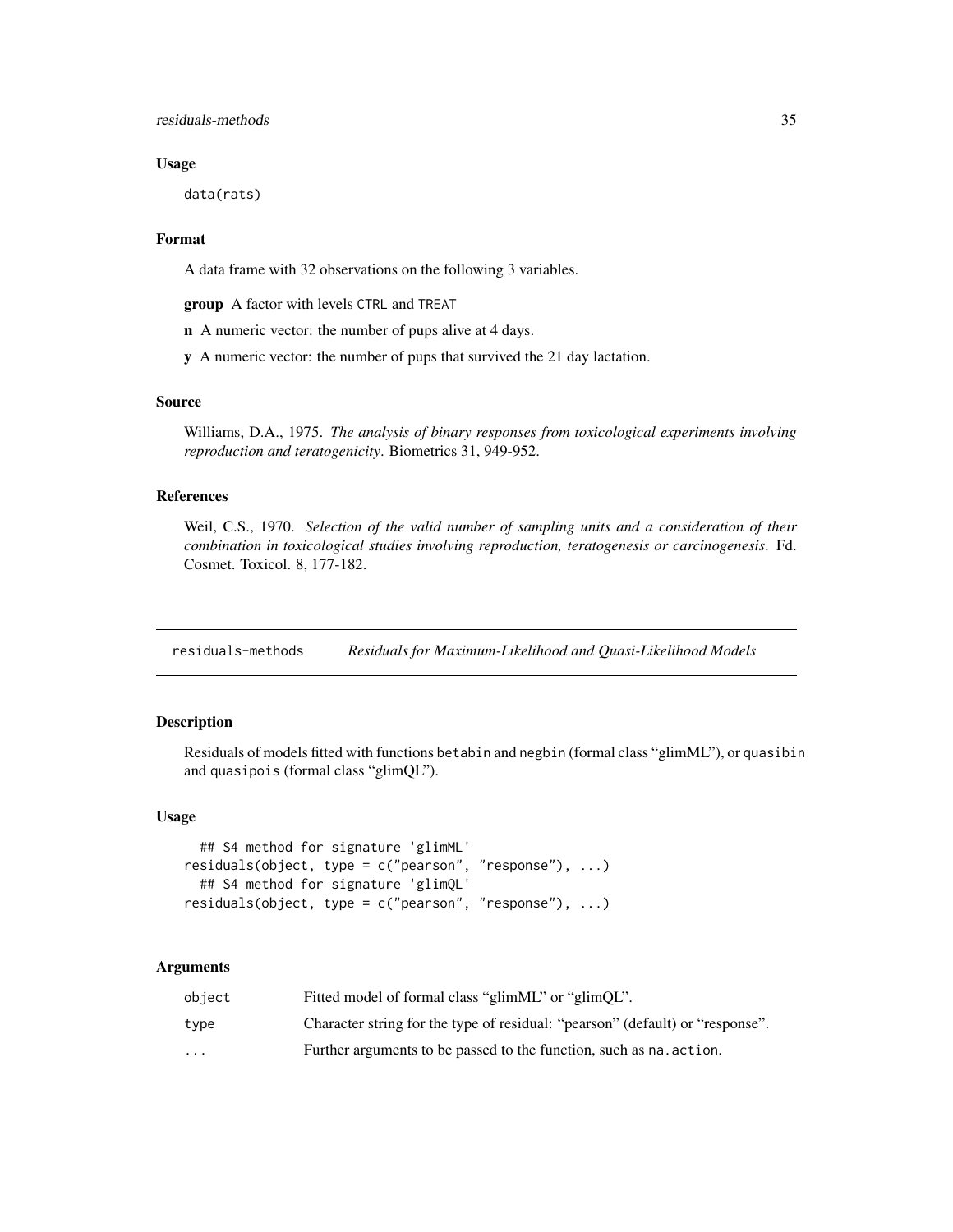# <span id="page-35-0"></span>Details

For models fitted with betabin or quasibin, Pearson's residuals are computed as:

$$
\frac{y-n*\hat{p}}{\sqrt{n*\hat{p}*(1-\hat{p})*(1+(n-1)*\hat{\phi})}}
$$

where y and n are respectively the numerator and the denominator of the response,  $\hat{p}$  is the fitted probability and  $\hat{\phi}$  is the fitted overdispersion parameter. When  $n = 0$ , the residual is set to 0. Response residuals are computed as  $y/n - \hat{p}$ .

For models fitted with negbin or quasipois, Pearson's residuals are computed as:

$$
\frac{y-\hat{y}}{\sqrt{\hat{y}+\hat{\phi}*\hat{y}^2}}
$$

where  $y$  and  $\hat{y}$  are the observed and fitted counts, respectively. Response residuals are computed as  $y - \hat{y}$ .

# Value

A numeric vector of residuals.

#### Author(s)

Matthieu Lesnoff <matthieu.lesnoff@cirad.fr>, Renaud Lancelot <renaud.lancelot@cirad.fr>

# See Also

[residuals.glm](#page-0-0)

# Examples

```
data(orob2)
fm \le betabin(cbind(y, n - y) \sim seed, \sim 1,
               link = "logit", data = orob2)#Pearson's chi-squared goodness-of-fit statistic
sum(residuals(fm, type = "pearson")^2)
```

```
salmonella Salmonella Reverse Mutagenicity Assay
```
# **Description**

"Data for our third example were compiled by Margolin et al. (1981) from an Ames *Salmonella* reverse mutagenicity assay. Table 1 shows the number of revertant colonies observed on each of 3 replicate plates tested at each of 6 dose levels of quinoline." (Breslow, 1984, Table 1).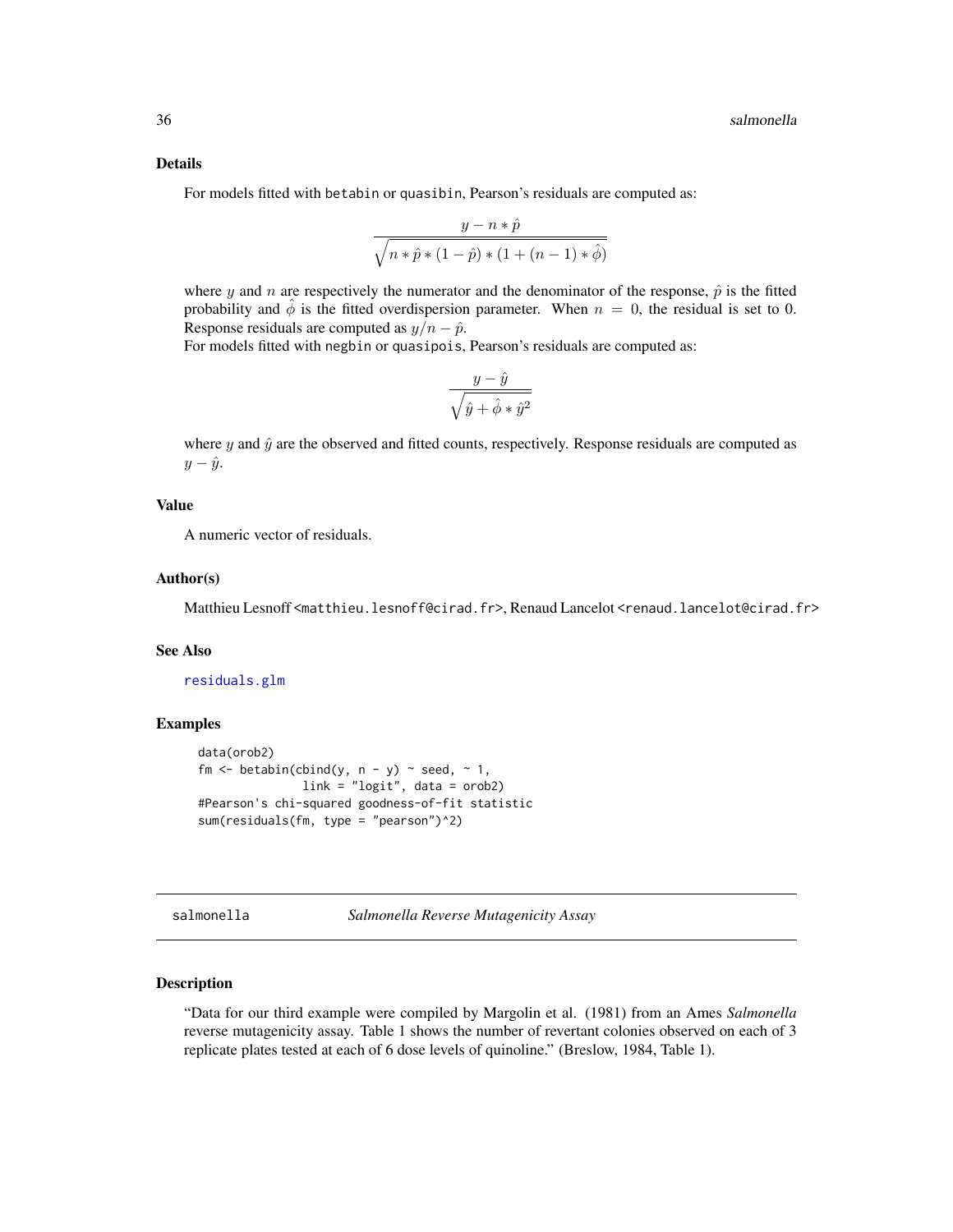#### <span id="page-36-0"></span>splitbin 37

# Usage

data(salmonella)

# Format

A data frame with 18 observations on the following 2 variables.

dose a numeric vector: the dose level of quinoline (microgram per plate).

y a numeric vector: the number of revertant colonies of TA98 *Salmonella*.

# Source

Breslow, N.E., 1984. *Extra-Poisson variation in log-linear models*. Applied Statistics 33(1), 38-44.

# References

Margolin, B.H., Kaplan, N., Zeiger, E., 1981. *Statistical analysis of the Ames* Salmonella */ microsome test*. Proc. Natl Acad. Sci. USA 76, 3779-3783.

splitbin *Split Grouped Data Into Individual Data*

# Description

The function splits grouped data and optional covariates into individual data. Two types of grouped data are managed by splitbin:

- Grouped data with weights;
- Grouped data of form cbind(success, failure).

When weights, successes or failures involve non-integer numbers, these numbers are rounded before splitting.

# Usage

```
splitbin(formula, data, id = "idbin")
```
# Arguments

| formula | A formula. The left-hand side represents grouped data. The right-hand side<br>defines the covariates. See examples for syntax. |
|---------|--------------------------------------------------------------------------------------------------------------------------------|
| data    | A data frame where all the variables described in formula are found.                                                           |
| id      | An optional character string naming the identifier $($ = grouping factor). Default<br>to "idbin".                              |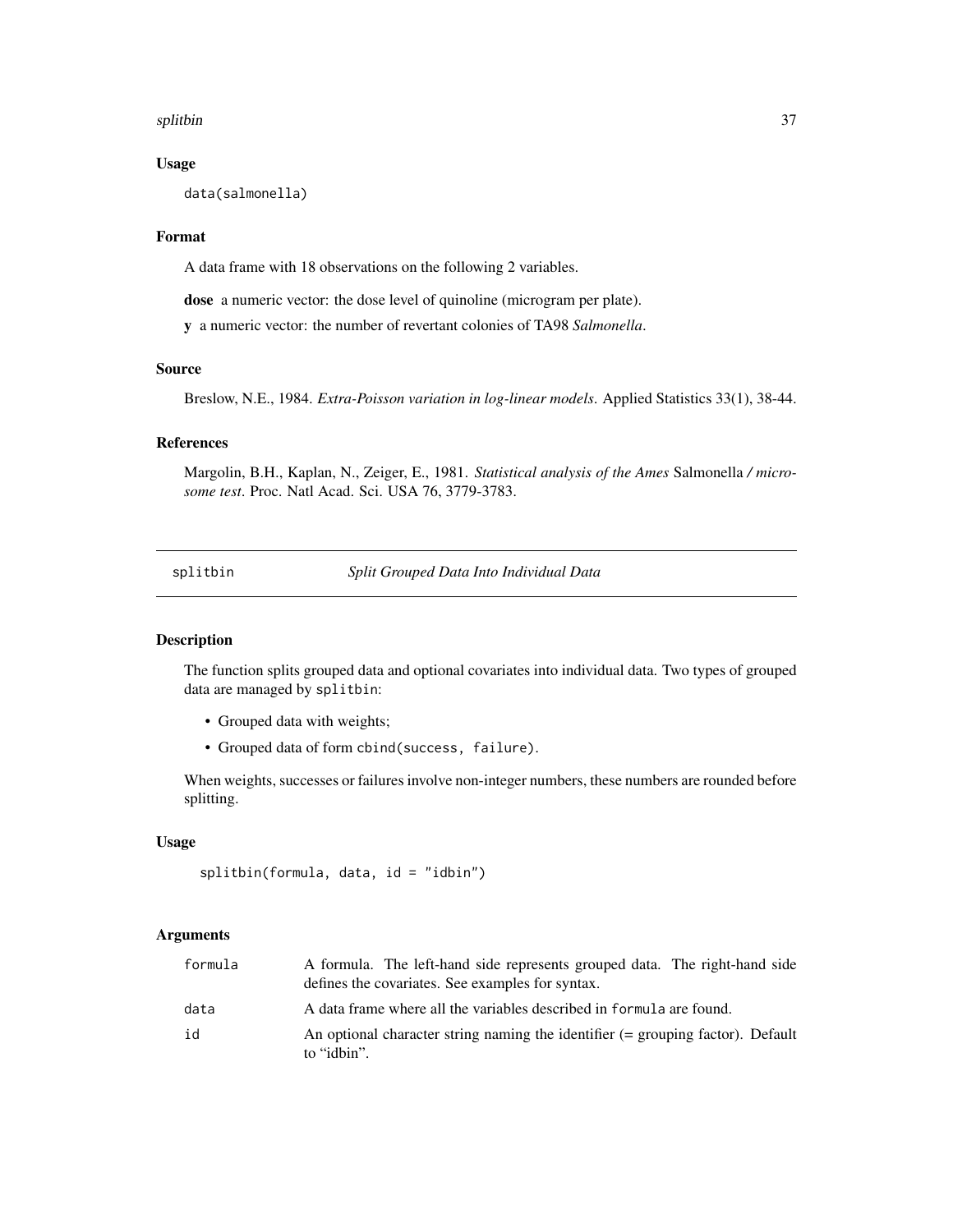# <span id="page-37-0"></span>Value

A data frame built according to the formula and function used in the call.

# Examples

```
# Grouped data with weights
mydata <- data.frame(
   success = c(0, 1, 0, 1),f1 = c("A", "A", "B", "B"),f2 = c("C", "D", "C", "D"),n = c(4, 2, 1, 3))
mydata
splitbin(formula = n \sim f1, data = mydata)$tab
splitbin(formula = n \sim f1 + f2 + success, data = mydata)$tab
# Grouped data of form "cbind(success, failure)"
mydata <- data.frame(
   success = c(4, 1),
   failure = c(1, 2),
   f1 = c("A", "B"),
   f2 = c("C", "D")\lambdamydata$n <- mydata$success + mydata$failure
mydata
splitbin(formula = cbind(success, failure) \sim 1, data = mydata)$tab
splitbin(formula = cbind(success, failure) \sim f1 + f2, data = mydata)$tab
splitbin(formula = cbind(success, n - success) \sim f1 + f2, data = mydata)$tab
splitbin(formula = cbind(success, n - 0.5 * failure - success) ~ f1 + f2,
         data = mydata)$tab
```
summary,aic-method *Akaike Information Statistics*

#### Description

Computes Akaike difference and Akaike weights from an object of formal class "aic".

# Usage

```
## S4 method for signature 'aic'
summary(object, which = c("AIC", "AICc"))
```
# Arguments

| object | An object of formal class "aic".                                                 |
|--------|----------------------------------------------------------------------------------|
| which  | A character string indicating which information criterion is selected to compute |
|        | Akaike difference and Akaike weights: either "AIC" or "AICc".                    |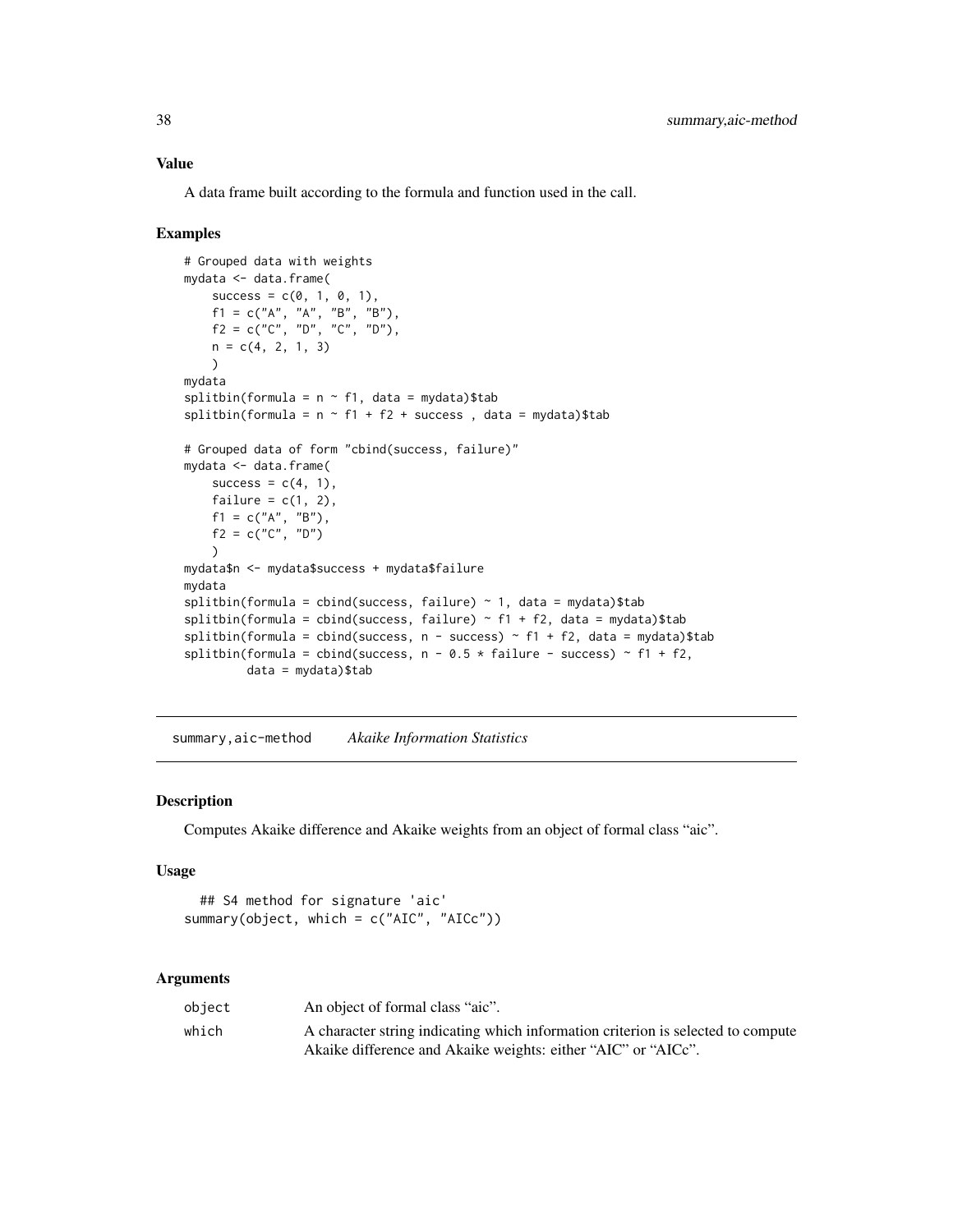# <span id="page-38-0"></span>Methods

summary The models are ordered according to AIC or AICc and 3 statistics are computed:

- the *Akaike difference* ∆: the change in AIC (or AICc) between successive (ordered) models, - the *Akaike weight* W: when r models are compared,  $W = e^{-0.5 \times \Delta} / \sum_{r} e^{-\frac{1}{2} \times \Delta}$ ,

- the *cumulative Akaike weight* cum.W: the Akaike weights sum to 1 for the r models which are compared.

# References

Burnham, K.P., Anderson, D.R., 2002. *Model selection and multimodel inference: a practical information-theoretic approach*. New-York, Springer-Verlag, 496 p.

Hurvich, C.M., Tsai, C.-L., 1995. *Model selection for extended quasi-likelihood models in small samples*. Biometrics, 51 (3): 1077-1084.

# See Also

Examples in [betabin](#page-6-1) and [AIC](#page-0-0) in package stats.

summary.glimML-class *Summary of Objects of Class "summary.glimML"*

# Description

Summary of a model of formal class "glimML" fitted by betabin or negbin.

# Objects from the Class

Objects can be created by calls of the form new ("summary.glimML",  $\dots$ ) or, more commonly, via the summary or show method for objects of formal class "glimML".

# **Slots**

object An object of formal class "glimML".

- Coef A data frame containing the estimates, standard error, z and P values for the fixed-effect coefficients which were *estimated* by the fitting function.
- FixedCoef A data frame containing the values of the fixed-effect coefficients which were *set* to a fixed value.
- Phi A data frame containing the estimates, standard error, z and P values for the overdispersion coefficients which were *estimated* by the fitting function. Because the overdispersion coefficients are  $> 0$ , P values correspond to unilateral tests.
- FixedPhi A data frame containing the values of the overdispersion coefficients which were *set* to a fixed value.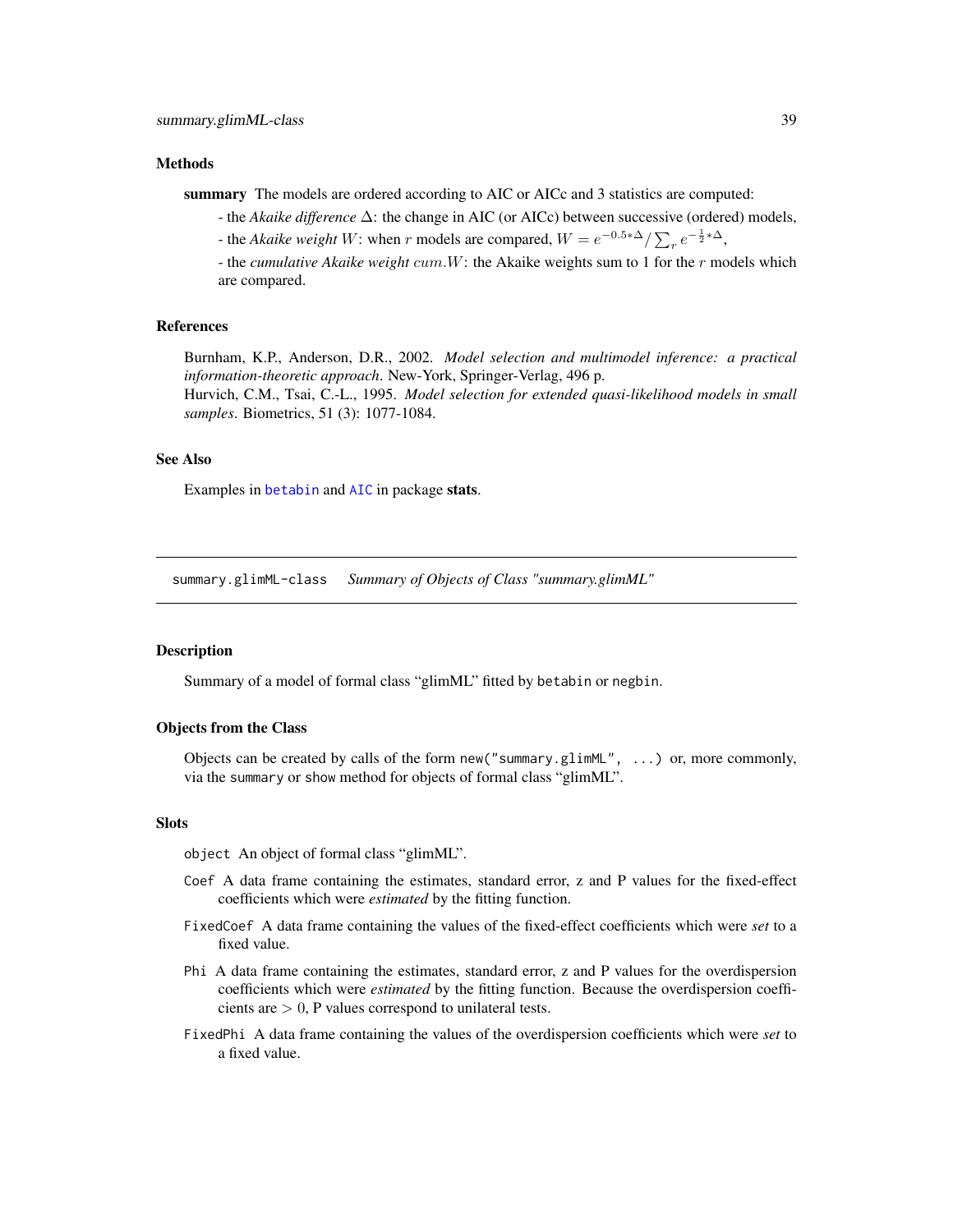40 varbin

# Methods

```
show signature(object = "summary.glimML")
show signature(object = "glimML")summary signature(object = "glimML")
```
# Examples

```
data(orob2)
fm1 <- betabin(cbind(y, n - y) ~ seed, ~ 1, data = orob2)
# show objects of class "glimML"
fm1
# summary for objects of class "glimML"
res <- summary(fm1)
res@Coef
# show objects of class "summary.glimML"
res
```
<span id="page-39-1"></span>

varbin *Mean, Variance and Confidence Interval of a Proportion*

# Description

This function computes the mean and variance of a proportion from clustered binomial data  $(n, y)$ , using various methods. Confidence intervals are computed using a normal approximation, which might be inappropriate when the proportion is close to 0 or 1.

# Usage

```
varbin(n, y, data, alpha = 0.05, R = 5000)
```
# Arguments

| n     | The denominator of the proportion.                                                           |
|-------|----------------------------------------------------------------------------------------------|
|       | The numerator of the proportion.                                                             |
| data  | A data frame containing the data.                                                            |
| alpha | The significance level for the confidence intervals. Default to 0.05, providing<br>95% CI's. |
| R     | The number of bootstrap replicates to compute the bootstrap mean and variance.               |

<span id="page-39-0"></span>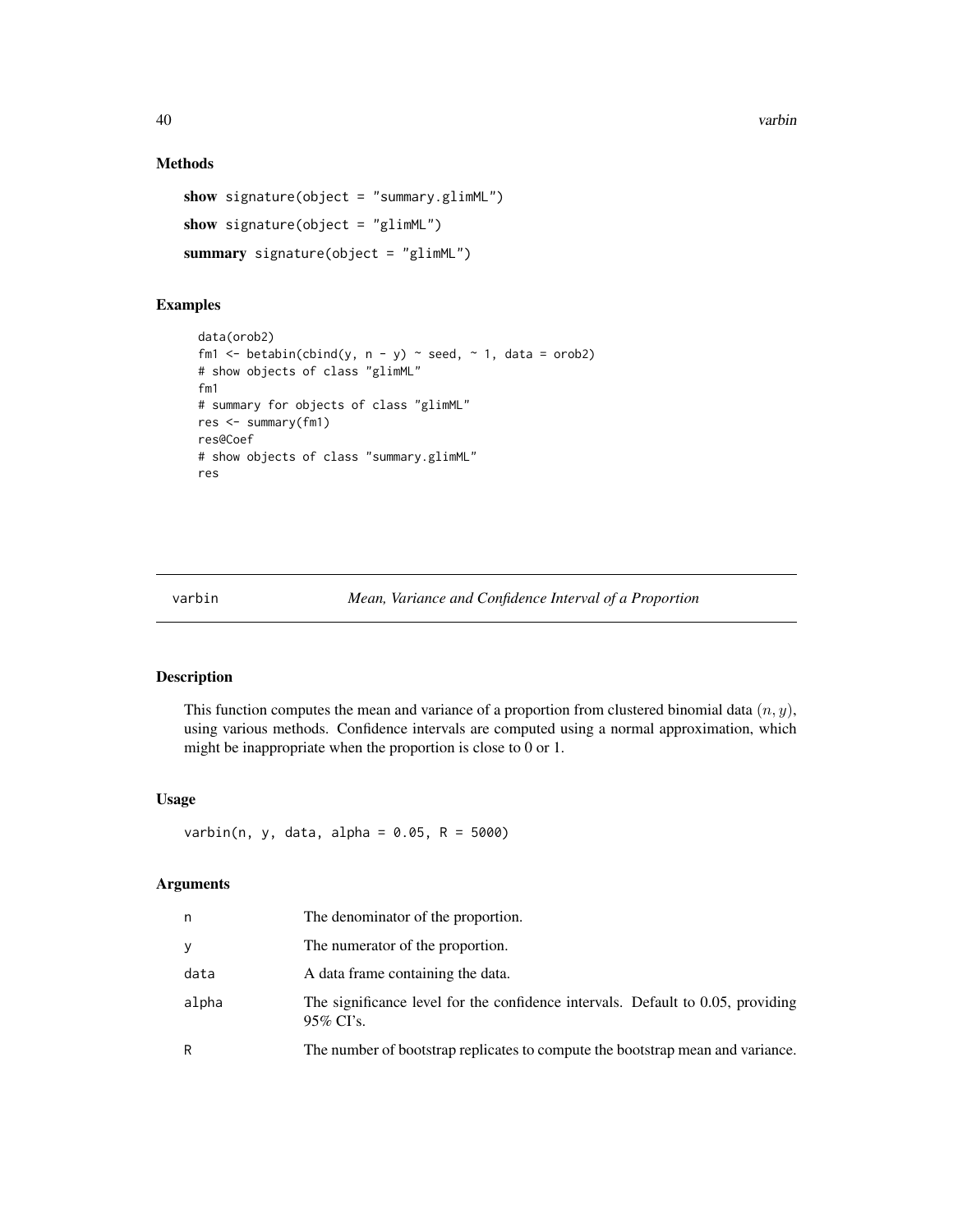varbin 41

# Details

Five methods are used for the estimations. Let us consider N clusters of sizes  $n_1, \ldots, n_N$  with observed responses (counts)  $y_1, \ldots, y_N$ . We note  $p_i = y_i/n_i$  the observed proportions (*i* =  $1, \ldots, N$ ). An underlying assumption is that the theoretical proportion is homogeneous across the clusters.

**Binomial method:** the proportion and its variance are estimated as  $p = \frac{\sum_i y_i}{\sum_i n_i}$  and  $\frac{p*(1-p)}{\sum_i n_i-1}$ , respectively.

Ratio method: the one-stage cluster sampling formula is used to estimate the variance of the ratio estimate (see Cochran, 1999, p. 32 and p. 66). The proportion is estimated as above  $(p)$ .

**Arithmetic method:** the proportion is estimated as  $p_A = \frac{1}{N} \sum_i \frac{y_i}{n_i}$ , with estimated variance  $\frac{\sum_i (p_i - p_A)^2}{N*(N-1)}$ .

**Jackknife method:** the proportion  $p_j$  is the arithmetic mean of the pseudovalues  $pv_i$ , with estimated variance  $\frac{\sum_i (pv_i - p_J)^2}{N*(N-1)}$  (Gladen, 1977, Paul, 1982).

**Bootstrap method:**  $R$  samples of size  $N$  are drawn with equal probability from the initial sample  $(p_1, \ldots, p_N)$  (Efron and Tibshirani, 1993). The bootstrap estimate  $p_B$  and its estimated variance are the arithmetic mean and the empirical variance (computed with denominator  $R - 1$ ) of the R binomial estimates, respectively.

# Value

An object of formal class "varbin", with 5 slots:

| CALL     | The call of the function.                                                                                                                                   |
|----------|-------------------------------------------------------------------------------------------------------------------------------------------------------------|
| tab      | A 4-column data frame giving for each estimation method the mean, variance,<br>upper and lower limits of the $(1 - \alpha)$ confidence interval.            |
| boot     | A numeric vector containing the R bootstrap replicates of the proportion. Might<br>be used to compute other kinds of CI's for the proportion.               |
| alpha    | The significance level used to compute the $(1 - \alpha)$ confidence intervals.                                                                             |
| features | A numeric vector with 3 components summarizing the main features of the data:<br>$N =$ number of clusters, $n =$ number of subjects, $y =$ number of cases. |

The "show" method displays the slot tab described above, substituting the standard error to the variance.

## Author(s)

Matthieu Lesnoff <matthieu.lesnoff@cirad.fr>, Renaud Lancelot <renaud.lancelot@cirad.fr>

# References

Cochran, W.G., 1999, 3th ed. *Sampling techniques*. Wiley, New York. Efron, B., Tibshirani, R., 1993. *An introduction to the bootstrap*. Chapman and Hall, London. Gladen, B., 1977. *The use of the jackknife to estimate proportions from toxicological data in the presence of litter effects*. JASA 74(366), 278-283.

Paul, S.R., 1982. *Analysis of proportions of affected foetuses in teratological experiments*. Biometrics 38, 361-370.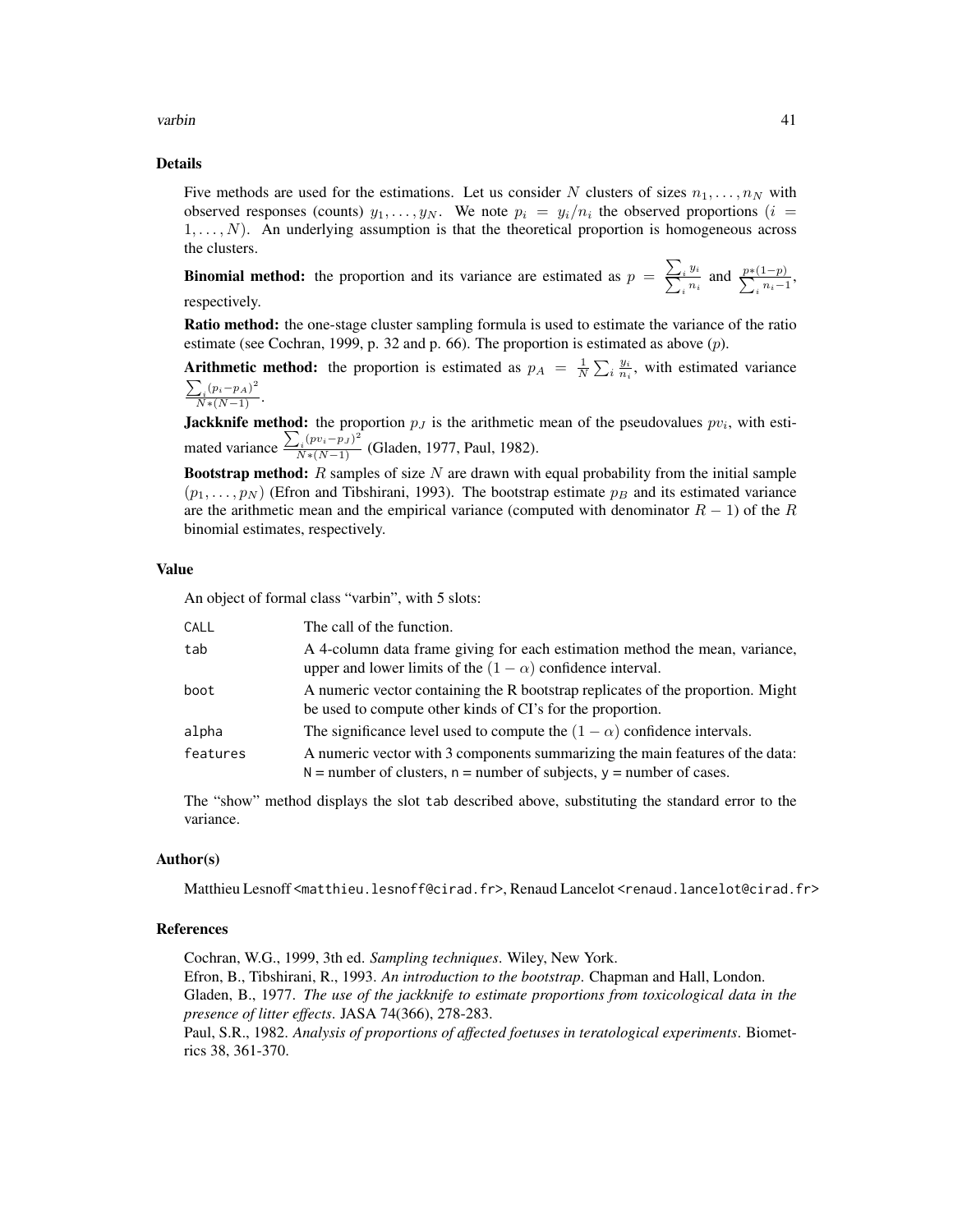# See Also

[varbin-class](#page-41-1), [boot](#page-0-0)

# Examples

```
data(rabbits)
varbin(n, y, rabbits[rabbits$group == "M", ])
by(rabbits,
   list(group = rabbits$group),
   function(x) varbin(n = n, y = y, data = x, R = 1000))
```
<span id="page-41-1"></span>varbin-class *Representation of Objects of Formal Class "varbin"*

# Description

Representation of the output of function varbin used to estimate proportions and their variance under various distribution assumptions.

#### Objects from the Class

Objects can be created by calls of the form new("varbin", ...) or, more commonly, via the function varbin.

# **Slots**

CALL The call of the function.

tab A data frame containing the estimates, their variance and the confidence limits.

pboot A numeric vector containing the bootstrap replicates.

alpha The  $\alpha$  level to compute confidence intervals.

features A named numeric vector summarizing the design.

# Methods

varbin signature(object = "varbin"): see [varbin](#page-39-1).

<span id="page-41-0"></span>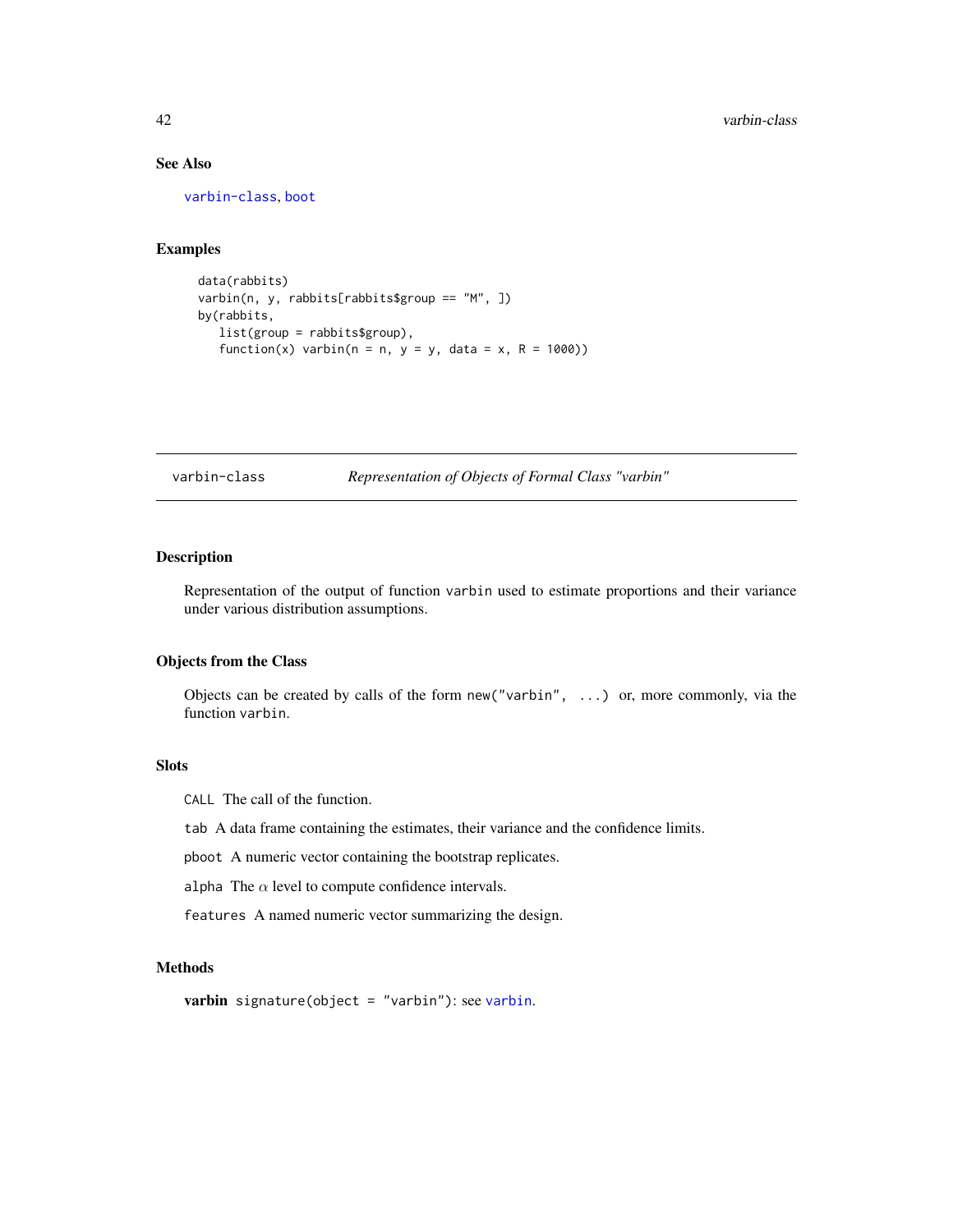<span id="page-42-0"></span>

Extract the approximate var-cov matrix of estimated coefficients from fitted models.

#### Methods

ANY Generic function: see [vcov](#page-0-0).

- glimML Extract the var-cov matrix of estimated coefficients for fitted models of formal class "glimML".
- glimQL Extract the var-cov matrix of estimated coefficients for fitted models of formal class "glimQL".
- geese Extract the var-cov matrix of estimated coefficients for fitted models of class "geese" (contributed package geepack).
- geeglm Extract the var-cov matrix of estimated coefficients for fitted objects of class "geeglm" (contributed package geepack).

wald.test *Wald Test for Model Coefficients*

# Description

Computes a Wald  $\chi^2$  test for 1 or more coefficients, given their variance-covariance matrix.

#### Usage

```
wald.test(Sigma, b, Terms = NULL, L = NULL, H0 = NULL,
            df = NULL, verbose = FALSE)
 ## S3 method for class 'wald.test'
print(x, digits = 2, ...)
```
# Arguments

| Sigma | A var-cov matrix, usually extracted from one of the fitting functions (e.g., 1m,<br>glm, $\dots$ ).                                                                                                                                    |
|-------|----------------------------------------------------------------------------------------------------------------------------------------------------------------------------------------------------------------------------------------|
| b     | A vector of coefficients with var-cov matrix Sigma. These coefficients are usu-<br>ally extracted from one of the fitting functions available in $R$ (e.g., 1m, g1m,).                                                                 |
| Terms | An optional integer vector specifying which coefficients should be <i>jointly</i> tested,<br>using a Wald $\chi^2$ or F test. Its elements correspond to the columns or rows of<br>the var-cov matrix given in Sigma. Default is NULL. |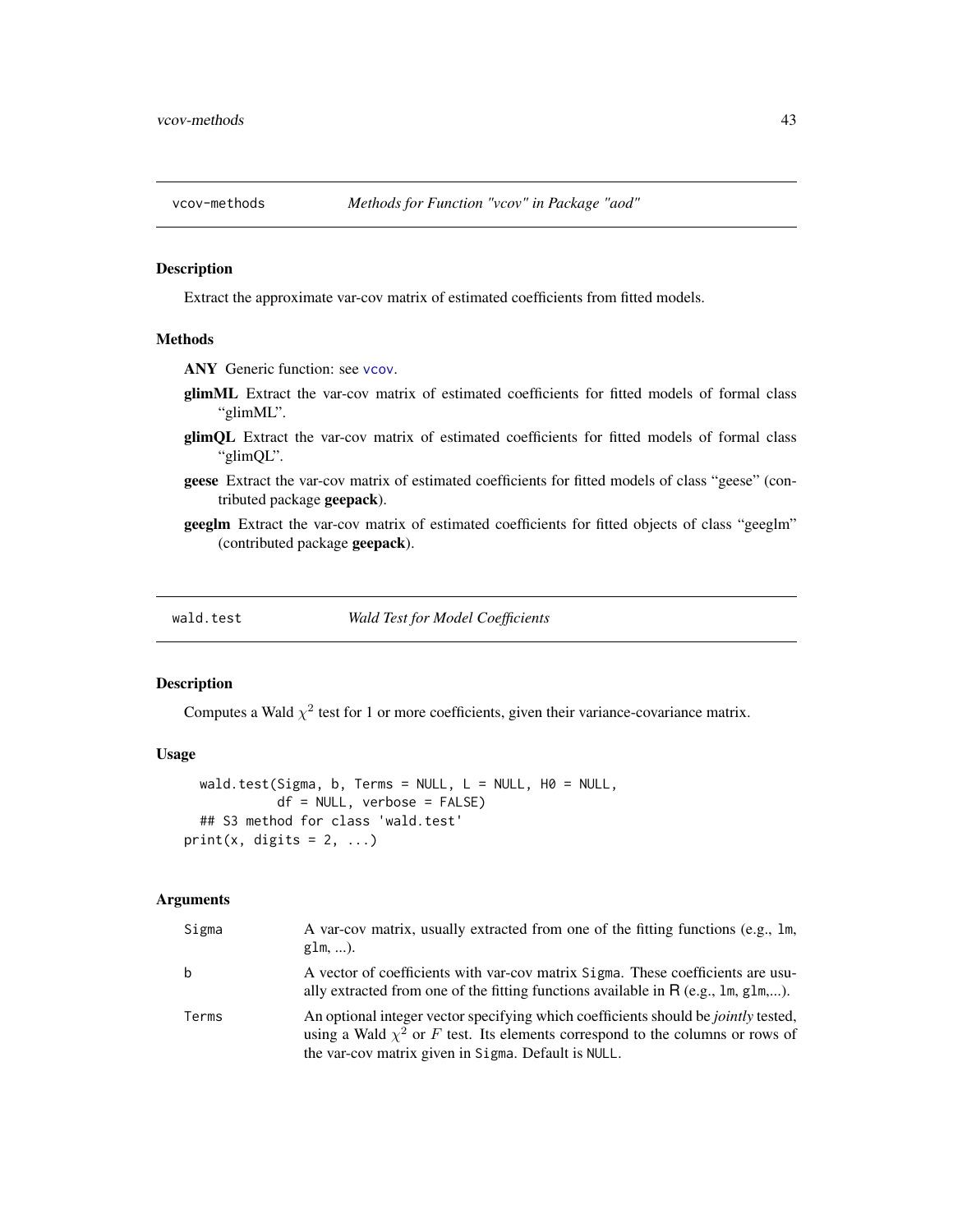<span id="page-43-0"></span>

|         | An optional matrix conformable to b, such as its product with b i.e., L $\frac{8*}{8}$ b<br>gives the linear combinations of the coefficients to be tested. Default is NULL.                                                                                            |
|---------|-------------------------------------------------------------------------------------------------------------------------------------------------------------------------------------------------------------------------------------------------------------------------|
| H0      | A numeric vector giving the null hypothesis for the test. It must be as long as<br>Terms or must have the same number of columns as L. Default to 0 for all the<br>coefficients to be tested.                                                                           |
| df      | A numeric vector giving the degrees of freedom to be used in an $F$ test, i.e.<br>the degrees of freedom of the residuals of the model from which b and Sigma<br>were fitted. Default to NULL, for no $F$ test. See the section <b>Details</b> for more<br>information. |
| verbose | A logical scalar controlling the amount of output information. The default is<br>FALSE, providing minimum output.                                                                                                                                                       |
| X       | Object of class "wald.test"                                                                                                                                                                                                                                             |
| digits  | Number of decimal places for displaying test results. Default to 2.                                                                                                                                                                                                     |
|         | Additional arguments to print.                                                                                                                                                                                                                                          |

# Details

The key assumption is that the coefficients asymptotically follow a (multivariate) normal distribution with mean = model coefficients and variance = their var-cov matrix.

One (and only one) of Terms or L must be given. When L is given, it must have the same number of columns as the length of b, and the same number of rows as the number of linear combinations of coefficients. When df is given, the  $\chi^2$  Wald statistic is divided by m = the number of linear combinations of coefficients to be tested (i.e., length(Terms) or nrow(L)). Under the null hypothesis H0, this new statistic follows an  $F(m, df)$  distribution.

# Value

An object of class wald.test, printed with print.wald.test.

# References

Diggle, P.J., Liang, K.-Y., Zeger, S.L., 1994. Analysis of longitudinal data. Oxford, Clarendon Press, 253 p.

Draper, N.R., Smith, H., 1998. Applied Regression Analysis. New York, John Wiley & Sons, Inc., 706 p.

# See Also

[vcov](#page-0-0)

# Examples

```
data(orob2)
fm <- quasibin(cbind(y, n - y) ~ seed * root, data = orob2)
# Wald test for the effect of root
wald.test(b = \text{coef}(fm), Sigma = vcov(fm), Terms = 3:4)
```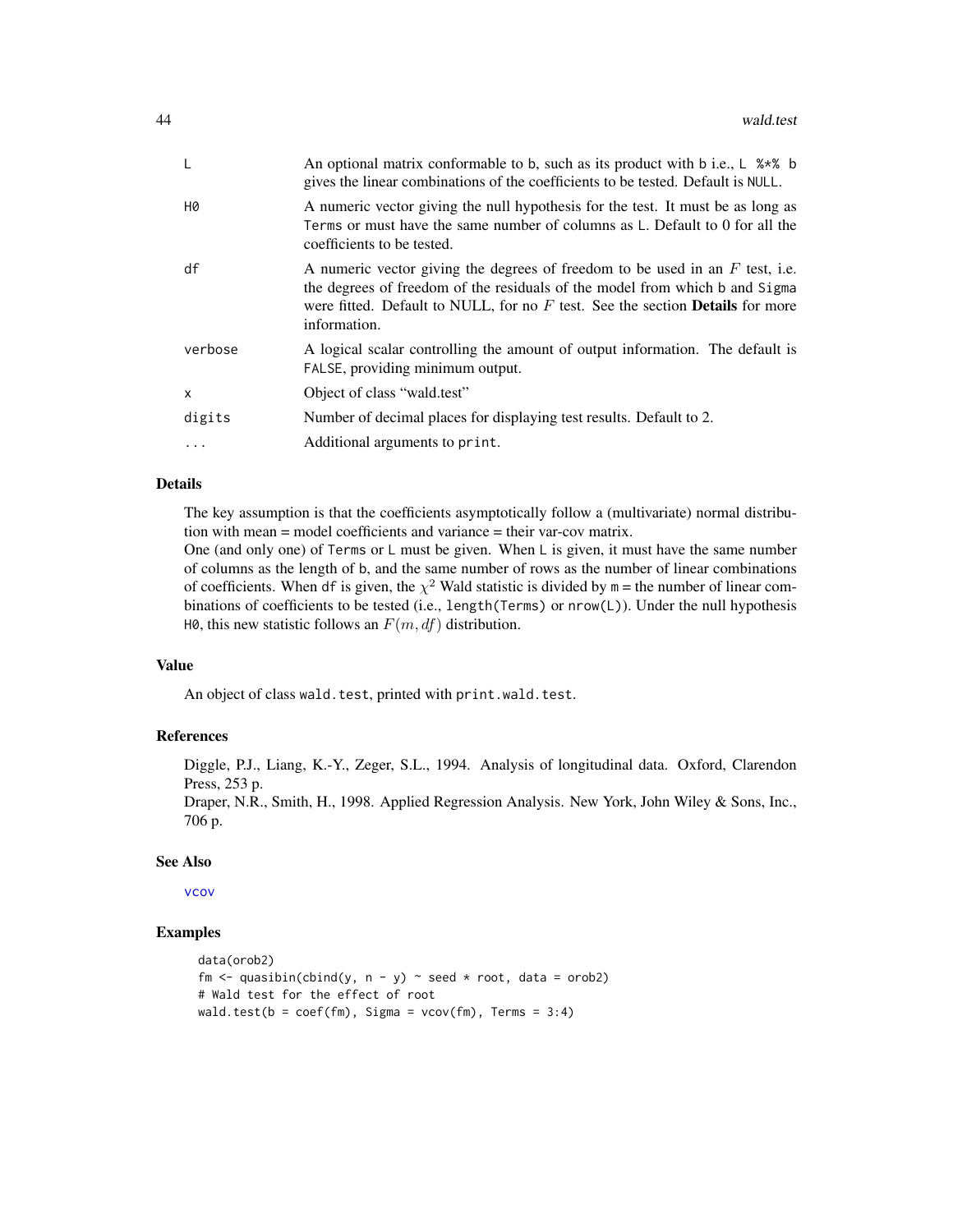# <span id="page-44-0"></span>**Index**

∗Topic classes aic-class , [2](#page-1-0) drs-class , [15](#page-14-0) glimML-class , [16](#page-15-0) glimQL-class , [17](#page-16-0) iccbin-class , [19](#page-18-0) summary.glimML-class, [39](#page-38-0) varbin-class , [42](#page-41-0) ∗Topic datagen splitbin , [37](#page-36-0) ∗Topic datasets antibio , [5](#page-4-0) cohorts , [11](#page-10-0) dja , [12](#page-11-0) lizards , [21](#page-20-0) mice , [23](#page-22-0) orob1 , [26](#page-25-0) orob2 , [27](#page-26-0) rabbits , [32](#page-31-0) rats , [34](#page-33-0) salmonella, [36](#page-35-0) ∗Topic htest donner , [13](#page-12-0) iccbin , [17](#page-16-0) raoscott , [33](#page-32-0) varbin , [40](#page-39-0) wald.test, [43](#page-42-0) ∗Topic math invlink , [20](#page-19-0) link , [21](#page-20-0) ∗Topic methods AIC-methods, [3](#page-2-0) coef-methods , [10](#page-9-0) deviance-methods , [11](#page-10-0) df.residual-methods , [12](#page-11-0) fitted-methods , [15](#page-14-0) logLik-methods , [22](#page-21-0) predict-methods , [27](#page-26-0) summary, aic-method, [38](#page-37-0)

vcov-methods , [43](#page-42-0) ∗Topic package aod-pkg , [6](#page-5-0) ∗Topic regression anova-methods , [4](#page-3-0) betabin , [7](#page-6-0) negbin , [24](#page-23-0) quasibin, [28](#page-27-0) quasipois , [30](#page-29-0) residuals-methods , [35](#page-34-0) AIC , *[3](#page-2-0) – [5](#page-4-0)* , *[39](#page-38-0)* AIC,glimML-method *(*AIC-methods *)* , [3](#page-2-0) aic-class , [2](#page-1-0) AIC-methods, [3](#page-2-0) anova,glimML-method *(*anova-methods *)* , [4](#page-3-0) anova-methods , [4](#page-3-0) anova.glimML-class *(*anova-methods *)* , [4](#page-3-0) anova.glm , *[5](#page-4-0)* antibio, <mark>[5](#page-4-0)</mark> aod *(*aod-pkg *)* , [6](#page-5-0) aod-pkg , [6](#page-5-0) betabin , *[4](#page-3-0)* , [7](#page-6-0) , *[16](#page-15-0)* , *[28](#page-27-0)* , *[39](#page-38-0)* boot , *[42](#page-41-0)* chisq.test , *[14](#page-13-0)* , *[34](#page-33-0)* coef , *[10](#page-9-0)* coef,glimML-method *(*coef-methods *)* , [10](#page-9-0) coef,glimQL-method *(*coef-methods *)* , [10](#page-9-0) coef-methods , [10](#page-9-0) cohorts , [11](#page-10-0) deviance , *[11](#page-10-0)* deviance,glimML-method *(*deviance-methods *)* , [11](#page-10-0) deviance-methods , [11](#page-10-0) df.residual , *[12](#page-11-0)* df.residual,glimML-method

*(*df.residual-methods *)* , [12](#page-11-0)